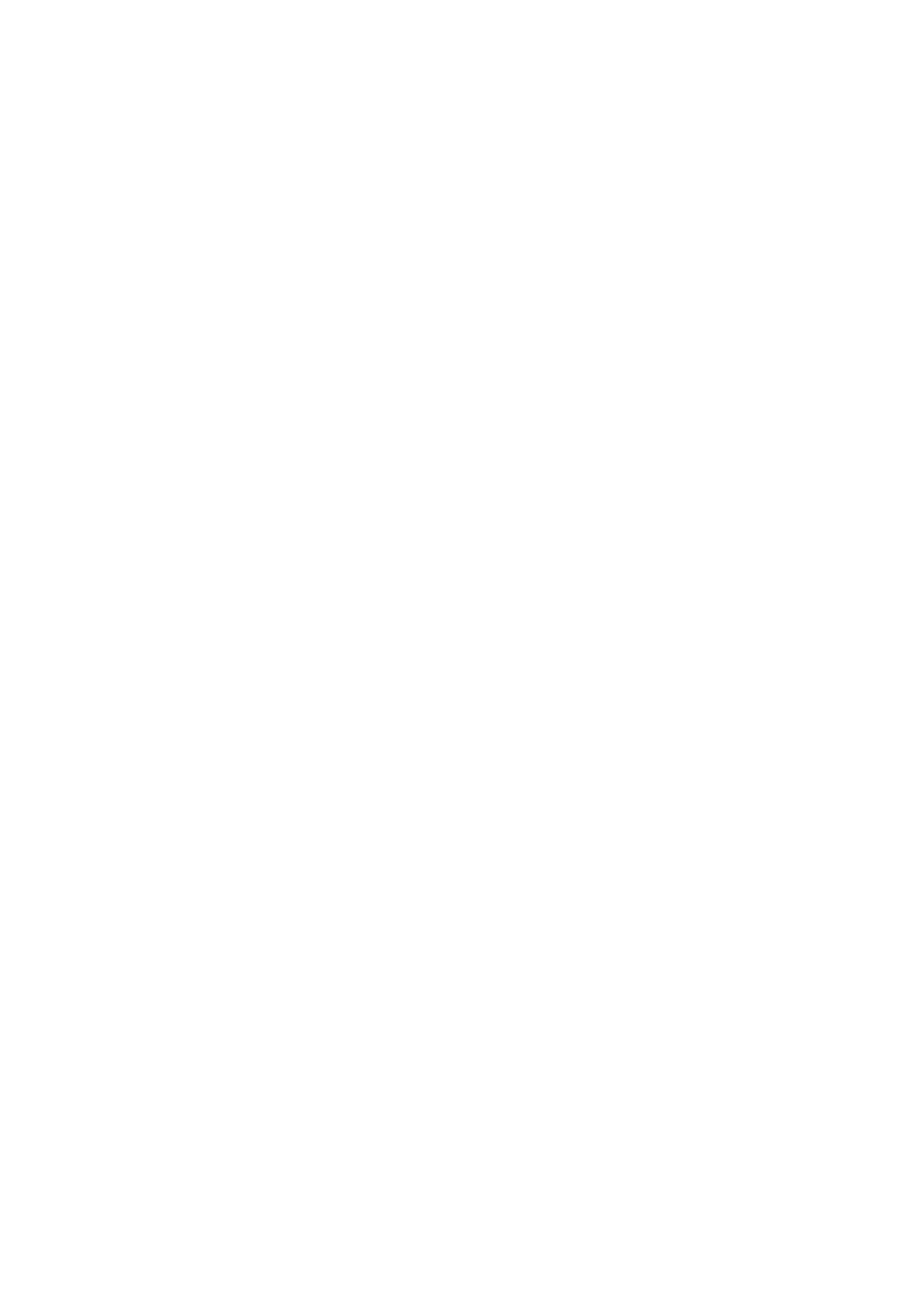**John Lewis of Hungerford plc**

| Annual Report and Financial Statements 2019     |           |
|-------------------------------------------------|-----------|
| <b>STRATEGIC REPORT</b>                         | Page      |
| Company Information                             | 2         |
| Company Profile                                 | 3         |
| <b>Risk Management</b>                          | $4 - 5$   |
| <b>Chairman's Statement</b>                     | $6 - 7$   |
| <b>Chief Executive's Business Review</b>        | $8 - 11$  |
| Strategic Report Approval                       | 12        |
| <b>GOVERNANCE</b>                               |           |
| Directors' Report                               | $13 - 16$ |
| <b>Statement on Corporate Governance</b>        | $17 - 22$ |
| <b>Statement of Directors' Responsibilities</b> | 23        |
| <b>Independent Auditors' Report</b>             | $24 - 29$ |
| <b>FINANCIAL STATEMENTS</b>                     |           |
| <b>Income Statement</b>                         | 30        |
| Statement of Comprehensive Income               | 31        |
| <b>Statement of Financial Position</b>          | 32        |
| Statement of Changes in Equity                  | 33        |
| <b>Statement of Cash Flows</b>                  | 34        |
| Notes to the Financial Statements               | $35 - 54$ |
| Notice of Annual General Meeting                | $55 - 61$ |

## *1 Registered number 01317377*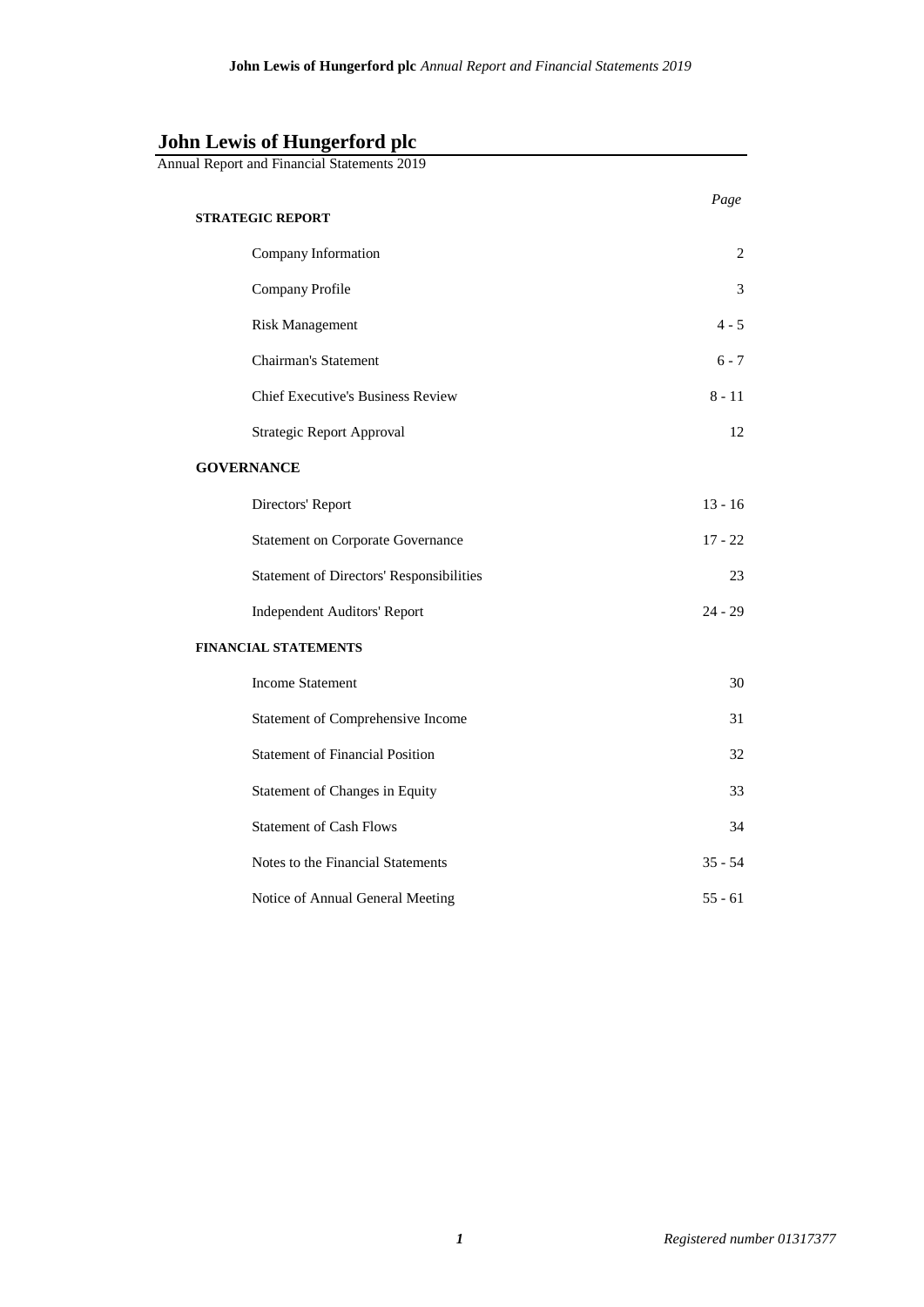## **Company Information**

*Registered Office and Secretary:* Grove Technology Park Downsview Road London Wantage W1W 8DH Oxfordshire OX12 9FA

*Nominated Adviser & Broker: Auditors:* Cenkos Securities plc<br>
6 - 8 Tokenhouse Yard<br>
60 Goswell Road<br>
60 Goswell Road  $6 - 8$  Tokenhouse Yard London London EC2R 7AS EC1M 7AD

*Registrars: Solicitors:* Share Registrars Ltd Foot Anstey The Courtyard Salt Quay House<br>17 West Street 4 North East Qua Surrey Devon<br>GU9 7DR PL4 0BN GU9 7DR

*Bankers:* Barclays Bank Plc 4th Floor Apex Plaza Forbury Road Reading Berkshire RG1 1AX

*Company Number:* 01317377

*Directors:* Gary O'Brien *(Non-Executive Chairman)* Kiran Noonan *(Chief Executive Officer)* James Barnard *(Non-Executive Director)*

*Business Address:*<br>
Grove Technology Park<br>
27/28 Eastcastle Street

4 North East Quay Farnham Sutton Harbour, Plymouth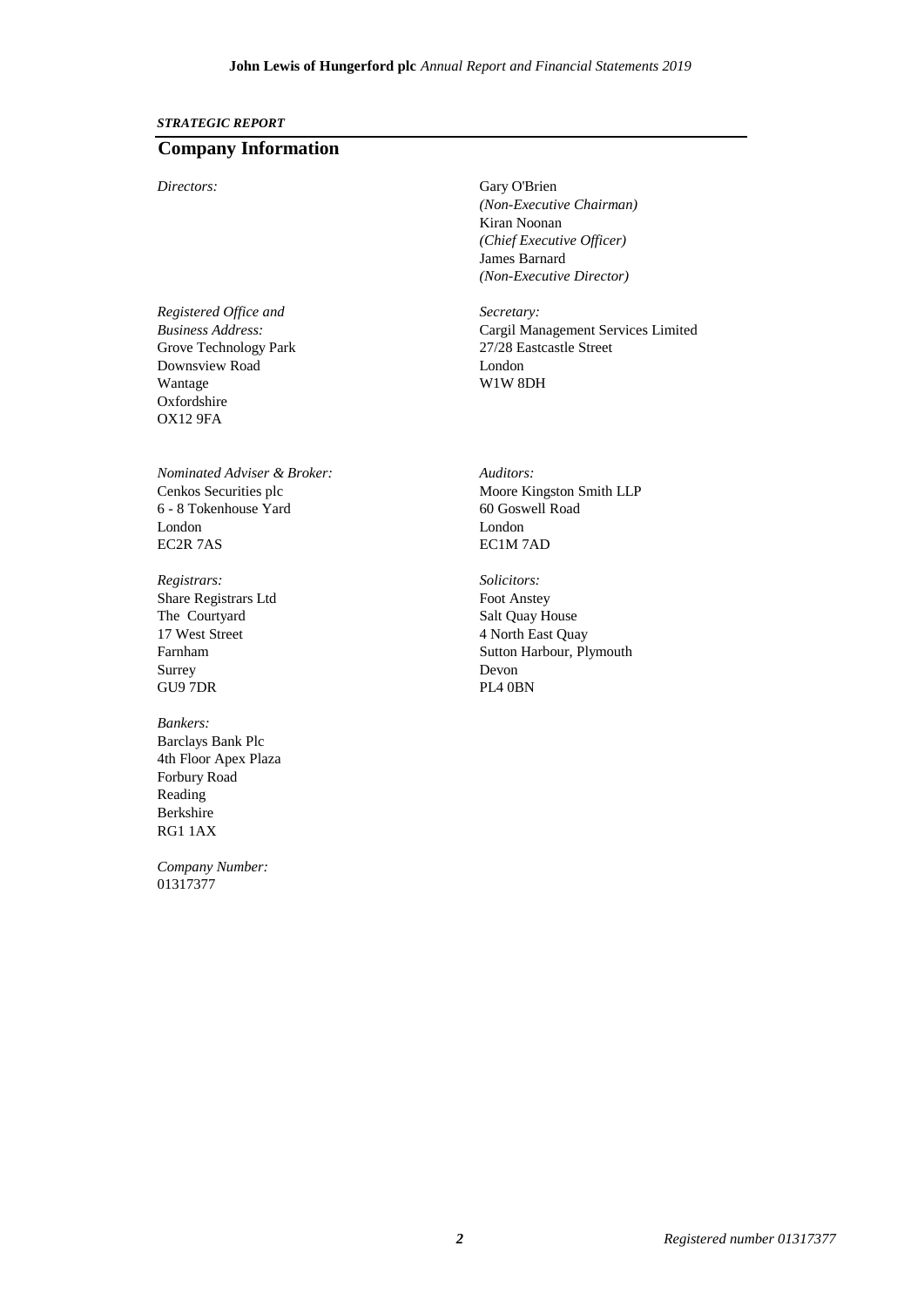## **Company Profile**

John Lewis of Hungerford plc designs, manufactures, retails and installs kitchens, bedrooms, freestanding furniture and architectural components direct to the public from its own showrooms throughout the United Kingdom.

Manufacturing and administration are carried out from a purpose built factory and offices at Wantage, Oxfordshire constructed in 1998.

For more information about the Company and its products visit our web site:

www.john-lewis.co.uk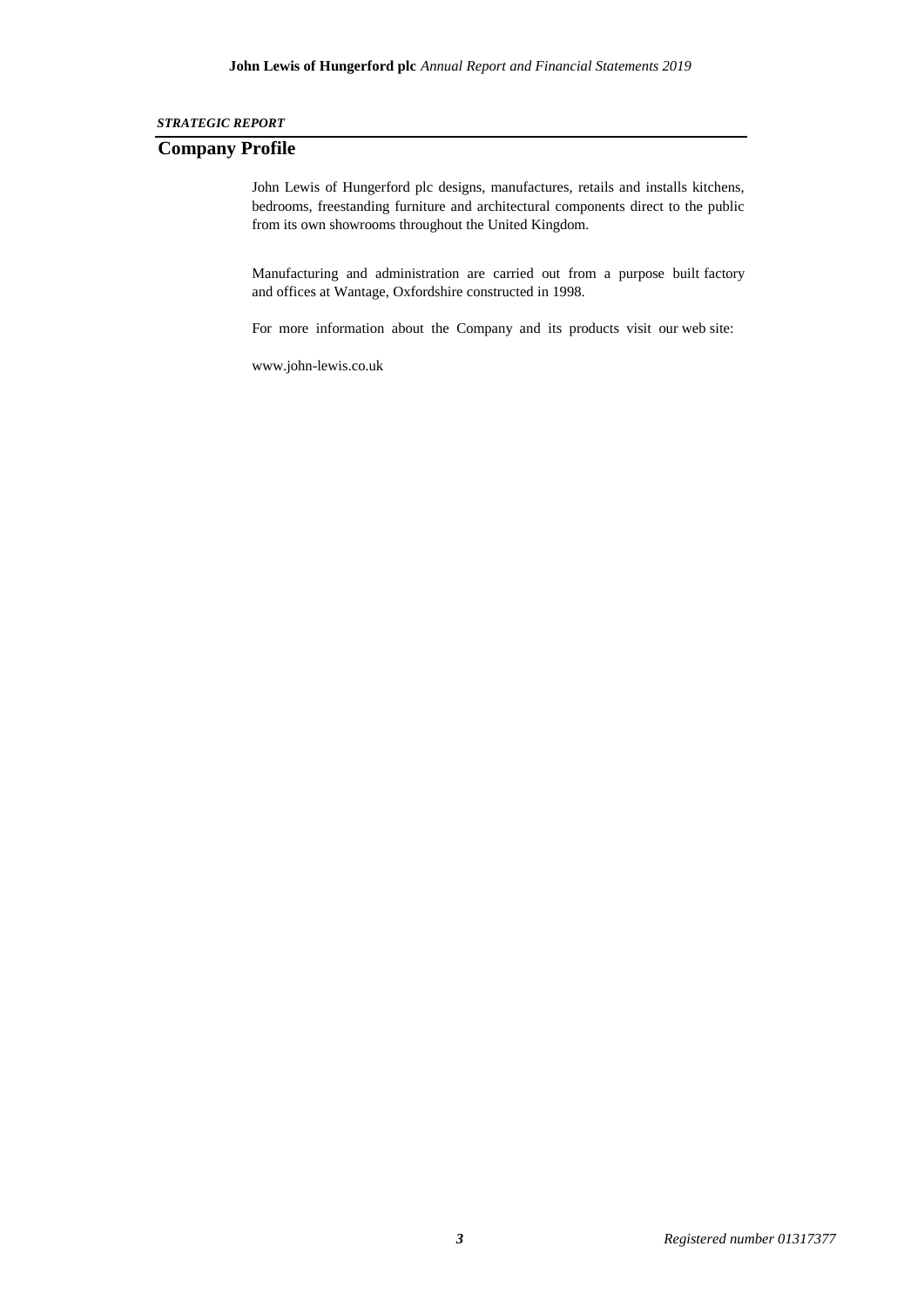## **Risk Management**

The Directors are required under the Companies Act 2006 to describe the principal risks and uncertainties facing the Company. The risk management process is closely aligned to our business strategy. Risk is an inherent part of doing business and the management of risk is based on a balance of risk and reward determined through careful assessment of both the potential likelihood and impact of any risks.

#### **Business continuity and major incidents response**

- *Risk* A major incident or catastrophic event could impact on the Company's ability to trade.
- *Mitigation* The Company has detailed plans in place, supported by senior management and the operational Board of Directors, to enable appropriate decisions to be made in the event of a potentially disruptive incident. The business continuity plan is reviewed on a regular basis to ensure that it remains fit for purpose.

#### **Business strategy**

- *Risk* If the Board adopts the wrong business strategy or does not communicate or implement its strategies effectively, the business may be negatively impacted. Risks to delivering the strategy need to be properly understood and managed to deliver long-term growth for the benefit of all stakeholders.
- *Mitigation* A clear strategy remains in place with our key area of focus being the development of the business and improving operational efficiency to deliver greater profitability and improved shareholder value.

#### **IT systems and infrastructure**

- *Risk* The Company is reliant on its IT systems and operational infrastructure in order to trade efficiently. Failure of the systems could have a short term impact on the business.
- *Mitigation* The Company has controls in place to maintain the integrity and efficiency of its systems including detailed recovery plans in the case of a failure.

#### **Employee engagement, retention and capability**

- *Risk* The Company has a fairly small staff, all of whom are critical to the success of its business. Attracting and maintaining good relations with talented employees and investing in their training and development is essential to the efficiency and sustainability of the Company's operations.
- *Mitigation* The Company's employment policies and remuneration and benefits packages are regularly reviewed and are designed to be competitive with other companies as well as providing employees with fulfilling career opportunities. Ongoing reviews are performed to understand the capabilities of staff and to identify any gaps in the specific skill sets required to deliver the business objectives.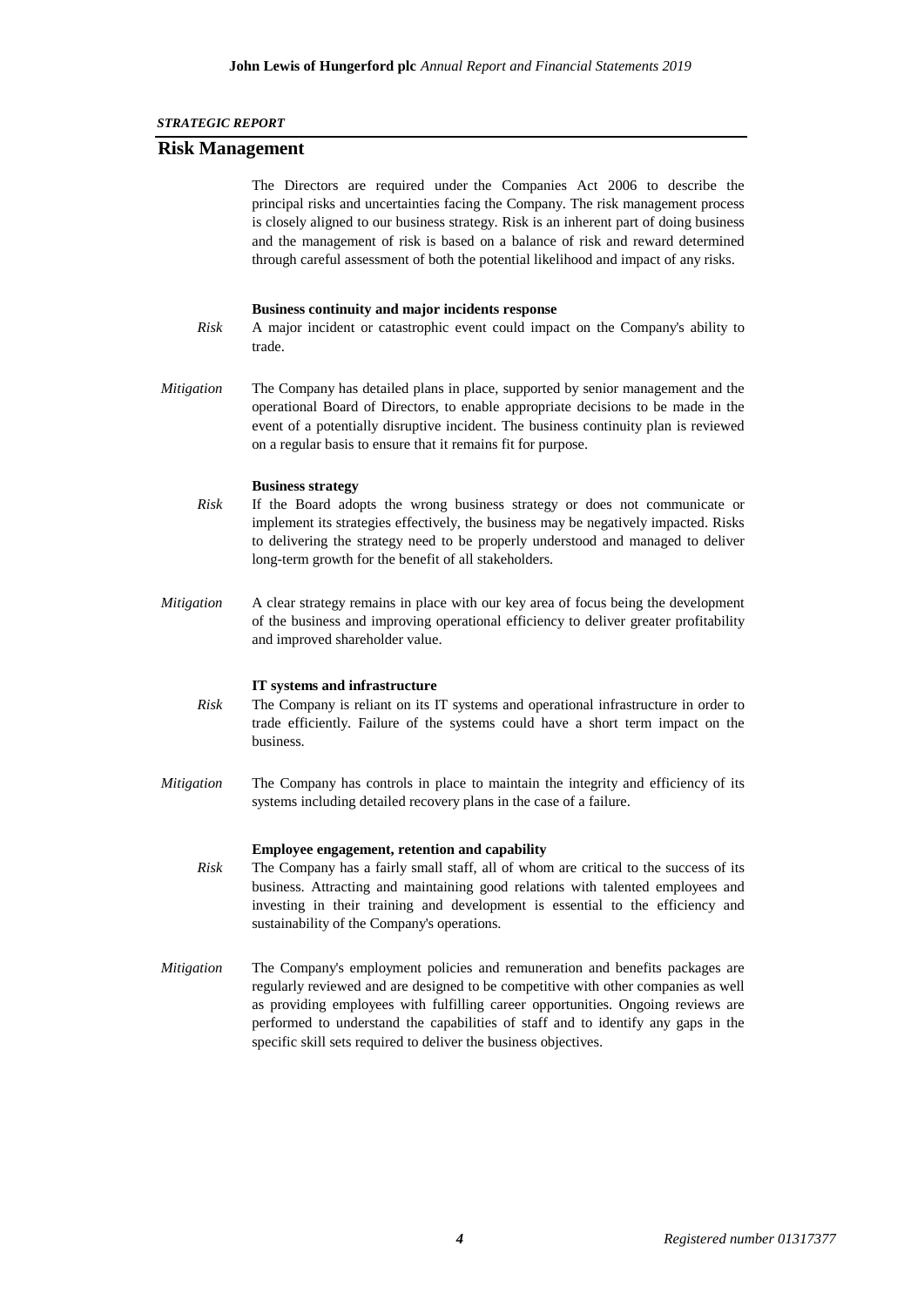#### **Developing the business**

- *Risk* Identification of new locations and securing new properties is critical to the development and growth of the business.
- *Mitigation* Within our day to day operations the Company is monitoring the areas identified as possible locations for new showrooms. A property consultant is also engaged to assist with on-going searches.

#### **Cashflow for the business**

- *Risk* Major uncertainty in the retail market could lead to strains on the Company's available cashflow.
- *Mitigation* Within our day to day operations the Company prepares detailed short and long term cash flow forecasts which are monitored on a regular basis. The Board has reviewed alternative financial options and is confident that additional sources of funds would be available if needed.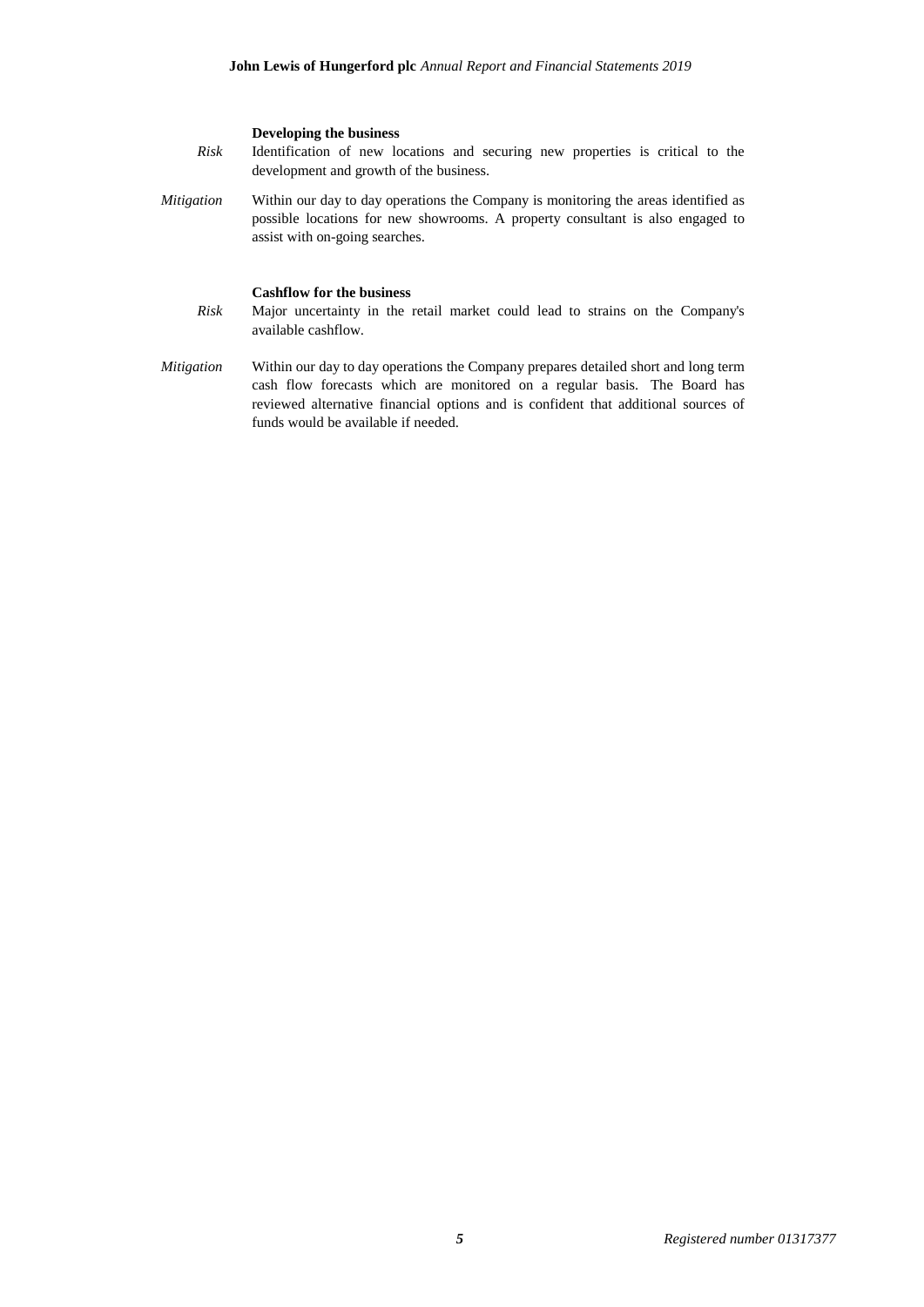## **Chairman's Statement**

The last twelve months have seen the Company operating within an unprecedented retail landscape. Although the economy is not technically in recession, the current uncertainty within the economy, mainly resulting from Brexit and structural issues facing retail in the high street, has made it more difficult for retail than the recessions in 1990 and 2008. We have seen significant store closures: 2,868 stores have closed in the first half of 2019, and numerous financial restructurings during this period - with some of the High Street's best-known brands being affected. We have seen this within our own sector of kitchen retail with several companies reporting challenging conditions.

Economic conditions are continuing to be difficult and the calling of the General Election, resulting from Parliament's failure to reach any conclusion on Brexit, has further deteriorated the retailing environment.

Against this background, and in this uncertain economic environment our focus has been, and will continue to be, on improving our performance and preserving cash. We have therefore been applying stringent controls on costs and as a result have driven c£275k of costs out of the business in the current financial year. This should provide savings of £450k in a full financial year – some 5.8% of the Companies total cost base. This is with the objective of preserving cash even with a significantly reduced sales base - detailed further in the CEO Report.

We have previously reported on the work we had undertaken to improve the operations within all aspects of the business and also the repositioning of the brand through our marketing activities and marketing collateral which has been a key factor in managing the performance of the business in this difficult trading environment.

We have also discussed the strategic objectives of the business to build the business not only through organic growth following our actions but to add to the store portfolio to give the business an improved critical mass. However, the last couple of years have seen significant uncertainty within the economy and this has hindered the growth of the business. As such we have had to put our growth objectives on hold while we manage costs and cash, by not spending on the capital cost of adding new stores.

We remain focused on delivering our strategic plan, which will see the Company grow the estate and our portfolio of services at a point that we consider appropriate. The Company has improved efficiencies and particularly we have been building a team and a workforce that are ready to take advantage as soon as the economy starts showing signs of recovery.

The primary factors in our loss for the year are both a change in mix towards our lower margin offerings i.e. bedrooms and, inflationary price increases throughout our supply chain, which we have been unable to pass fully onto our customers. This is discussed further in the CEO Report. Our team have worked hard to ensure that efficiencies are realised across the business, to retain high levels of productivity. We are pleased with the efforts from the staff around the business and thank them for their commitment to the future success of the Company.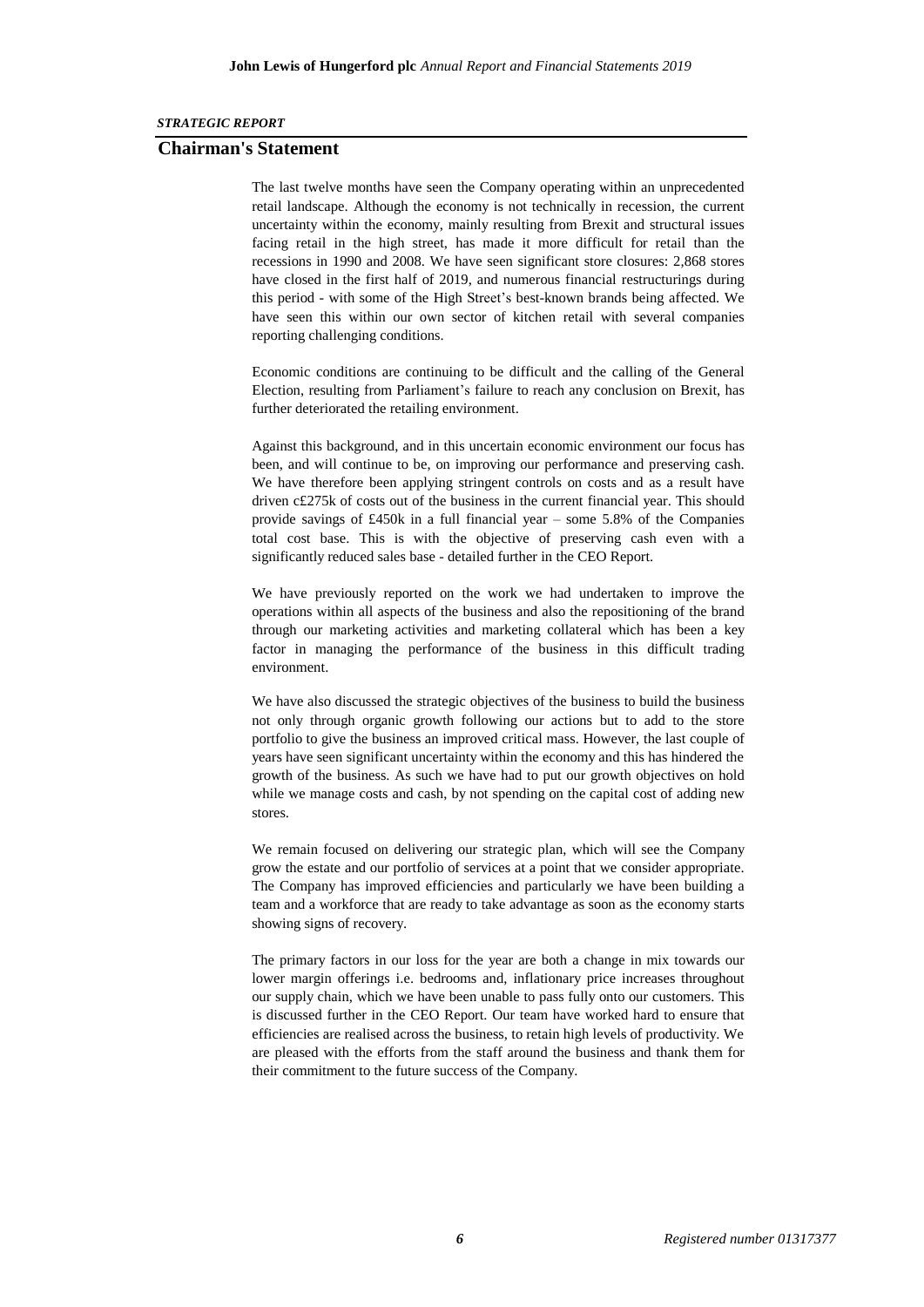The longer term forecast for the industry remains positive and we hope that once the Brexit issue is resolved, that consumer confidence will return and the economy will recover in due course. I have full confidence in my colleagues around the business who are ready for the challenges and opportunities, which lay ahead.

## **Gary O'Brien**

*Non-Executive Chairman* 19 December 2019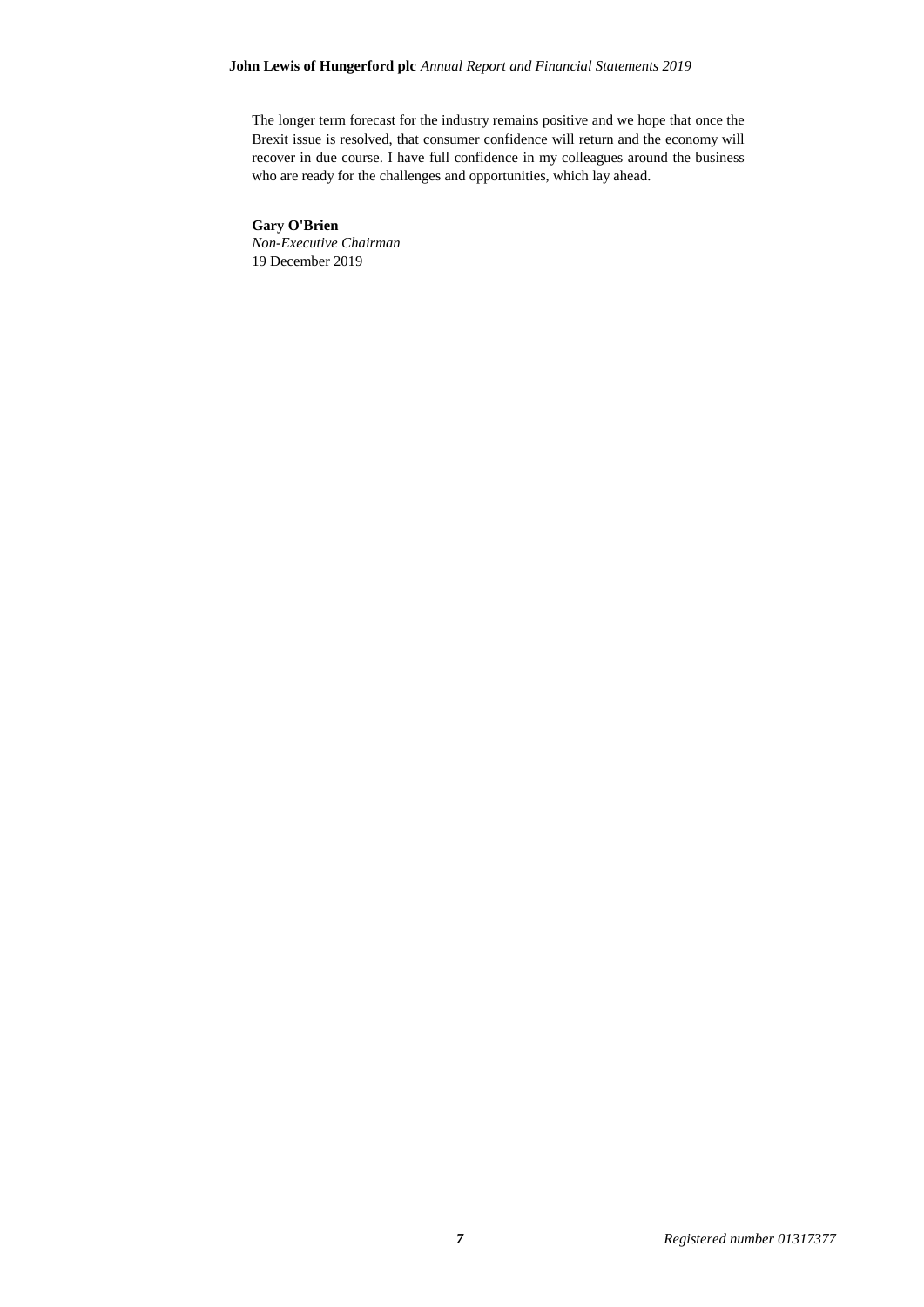## **Chief Executive's Business Review**

#### **Overview**

As detailed in the Chairman's Statement, the last year has been a challenging one in many areas of the retail sector. We achieved a turnover of £8.3m for the FY2019, compared to the unaudited comparison for 12 months to 30 June 18 of £8.9m. The FY2018 was affected by our year-end change from 31 August to 30 June so on a like for like basis, removing the benefit of two year-end peaks in FY2018, the prior year comparative turnover was £8.5m. Our turnover achieved in FY2019 was therefore just below the prior year adjusted turnover.

Following a profitable second half year of £127k, the Company reports a reduced operating loss for the full year of £191k, reduced from the £318k loss reported in our Interims for the 6 months ended 31 December 2018.

The results reflect mixed fortunes within the business, with the majority of the estate outperforming the rest with record-breaking results however with several showrooms underperforming, although only one store failing to make a net contribution. Ensuring that all of our showrooms make a positive net contribution is vital to our success. Footfall has been variable throughout the year and across the sites – with our London showrooms continuing to lead the others in this regard. We have been reviewing our lease commitments to ensure we remain flexible in our approach to retaining better performing stores and reviewing underperforming stores, primarily due to changes in local economic factors, coupled with the movement of hubs to out of town locations in some of our territories. New showrooms have been evaluated, however, given the unpredictable nature of the current retail trading environment, any growth of the estate has been delayed at this time. We continue to consider new territories and opportunities as they arise.

As the market tightens, we have focused our attention on adding value to our customer proposition. We are in discussions with an external provider to add a potential finance offering to our portfolio, which will provide the opportunity to broaden our appeal and assist our customers in purchasing from John Lewis of Hungerford in this challenging economy. Our marketing strategy continues to be ever crucial to the reach of the brand and the promotion of our expertise in delivering excellence across our service offering including our customer journey and final installation. With our new website launching last December and our ongoing SEO commitment, we have seen improvements in both the quantity and quality of our web enquiries, increasing by 200% which has been critical given an average of 10% reduction in footfall across our locations. Our focus remains firmly on conversion and this has been an ongoing area of investment, both in marketing tools to aid the customer interaction, with the launch of our new brochure, together with our CRM investment, which is now able to personalise the e-marketing for customers engaging with the business. Supported by our social media, the website has drawn interest from across the sector, from both professionals and the end consumer.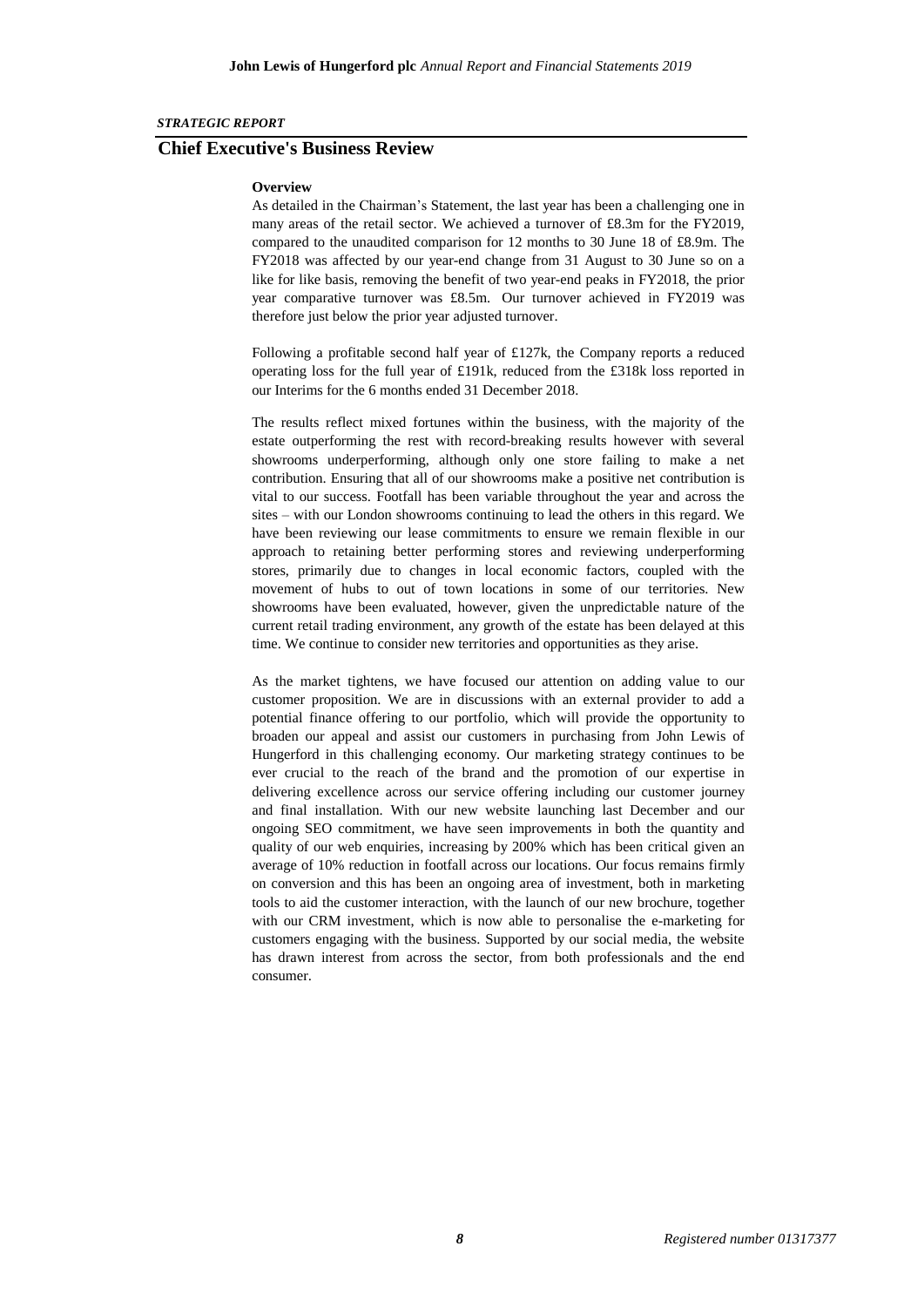Developing our partnerships within the professional sector has contributed to our performance throughout the year. Key relationships, which have affected our social media presence, include our focus on collaborations with high profile influencers including 2LG Studio, which has led to interest from highly talented interior designers, developers and architects. Through sharing these projects and our portfolio of stunning kitchen and bedroom installations, we have successfully secured numerous projects and a high level of recommendations. Working with likeminded professionals across the industry has given us the opportunity to build sustained relationships with highly influential trade partners, looking for a high quality provider to support their businesses on a regular basis. All of them are ambassadors for the Company and they continue to work in partnership with our design team.

Balancing our customer needs for a bespoke product and our business needs for simplicity in production planning, remain essential to our productivity. The administrative work involved in processing our orders remains complex and an area of focus for our continuous improvement team.

Ongoing investment in our people to prioritise the customer experience with the business remains our key focus, protecting our most distinguishing factor – our highly talented design team. We have invested in their project management skills and capabilities, to ensure that this USP can be retained, leading to high levels of recommendations. Recruiting and retaining high performing individuals in this sector continues to be challenging, although we have noted an improvement in our ability to attract high performing individuals.

## Our most significant investment this year, has been in our manufacturing facility, through the installation of new spray booths. This has significantly improved our ability to produce high quality product, with a superb finish, improving our efficiency during the peak months of the year. Our skilled Artisans within our production team continue to work diligently to ensure our error rate across the business continues to improve. It is now in line with industry levels at 1.5%, reduced significantly since the 3% recorded in 2016.

The volume of units sold has seen a small reduction in Kitchens, at 290 (3 year average is 300), and the number of Bedrooms has seen a significant increase at 119 (3 year average 80) with the category now accounting for 7% of overall sales. The level of repeat business from existing JLH customers where we are able to fulfil a 'whole home solution' is now 50% of the category. However, the margins on Bedroom cabinetry are much lower than on Kitchens and we are evaluating our proposition to determine the most viable way forward for our Bedroom collection, and the business.

|                     | 12 months to | 10 months to |
|---------------------|--------------|--------------|
|                     | June 2019    | June 2018    |
|                     | £000         | £000         |
| <b>Total Sales</b>  | 8,306        | 6,715        |
| Cost of Sales       | 4.374        | 3,465        |
| <b>Gross Margin</b> | 3.932        | 3,250        |
| Gross Margin %      | 47.3%        | 48.4%        |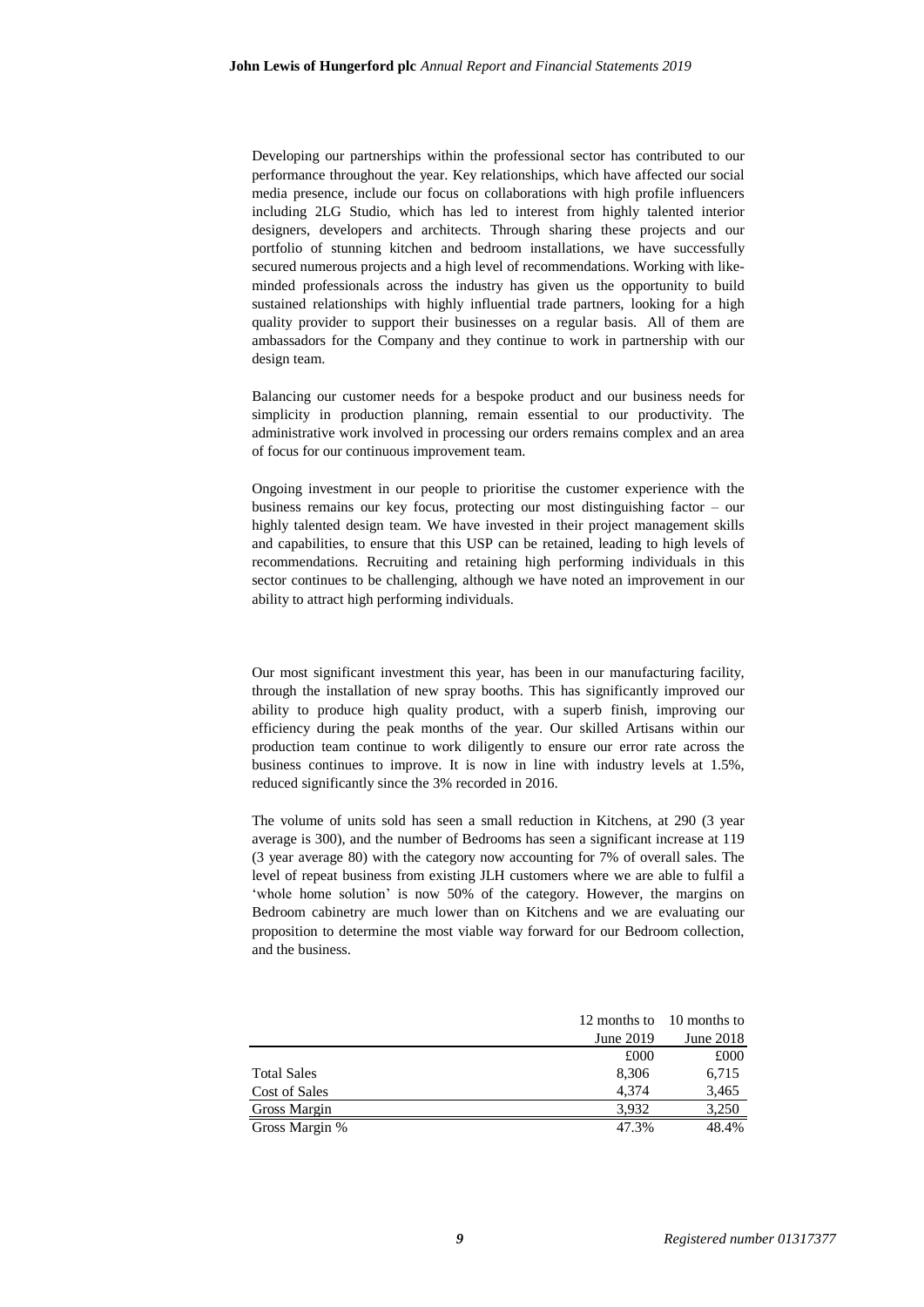The actions taken over the second half year, which included a necessary price increase, demonstrated an improved margin to 47.3% from the 46.2% detailed in the Interims. Although we are pleased to see movement in a positive direction, the impact of our growing Bedrooms category over the last three years has adversely impacted the margin.

Additional margin dilution from price increases across all bought-in items, including white goods and worktops, presents a challenge that the business is addressing, and how the business might mitigate this margin impact by focusing on increasing kitchen volumes through the supply chain, whilst reducing our cost base.

Input prices have also increased, which have been offset against a corresponding price increase for our customers.

#### **Product Margin**

|                    | 12 months to | 10 months to |
|--------------------|--------------|--------------|
|                    | June 2019    | June 2018    |
|                    | £000         | £000         |
| <b>Total Sales</b> | 7,266        | 5,847        |
| Cost of Sales      | 3.520        | 2,760        |
| Gross Margin       | 3,746        | 3,087        |
| Gross Margin %     | 51.6%        | 52.8%        |

The product margin movement is directly attributable to the increased Bedrooms component within our mix this last year. Margins on kitchens have remained consistent with the prior period. The additional costs attributed to the manufacture of bedrooms are approximately 20% higher.

#### **Installations**

|                     | 12 months to | 10 months to |
|---------------------|--------------|--------------|
|                     | June 2019    | June $2018$  |
|                     | £000         | £000         |
| <b>Total Sales</b>  | 1,040        | 868          |
| Cost of Sales       | 854          | 705          |
| <b>Gross Margin</b> | 186          | <u> 163</u>  |
| Gross Margin %      | 17.9%        | 18.8%        |

Our installation offering has been maintained at 96% of all orders being installed by our Artisan Installation Service. Our professional fitting teams have offered an exemplary service to our customers, for which we thank them.

With the shortage of good trade professionals, it has been vital to our fitter retention, to ensure we are competitive and that we are paying market rate for trade professionals. This has necessitated a price increase from the new financial year, which we have passed directly on to customers.

#### **Cash Flow**

At 30 June 2019 the Company had a closing bank balance of £287k including £220k on long term deposit. The Company has an overdraft facility of £250k. Liquidity headroom at 30 June 2019 was therefore £537k.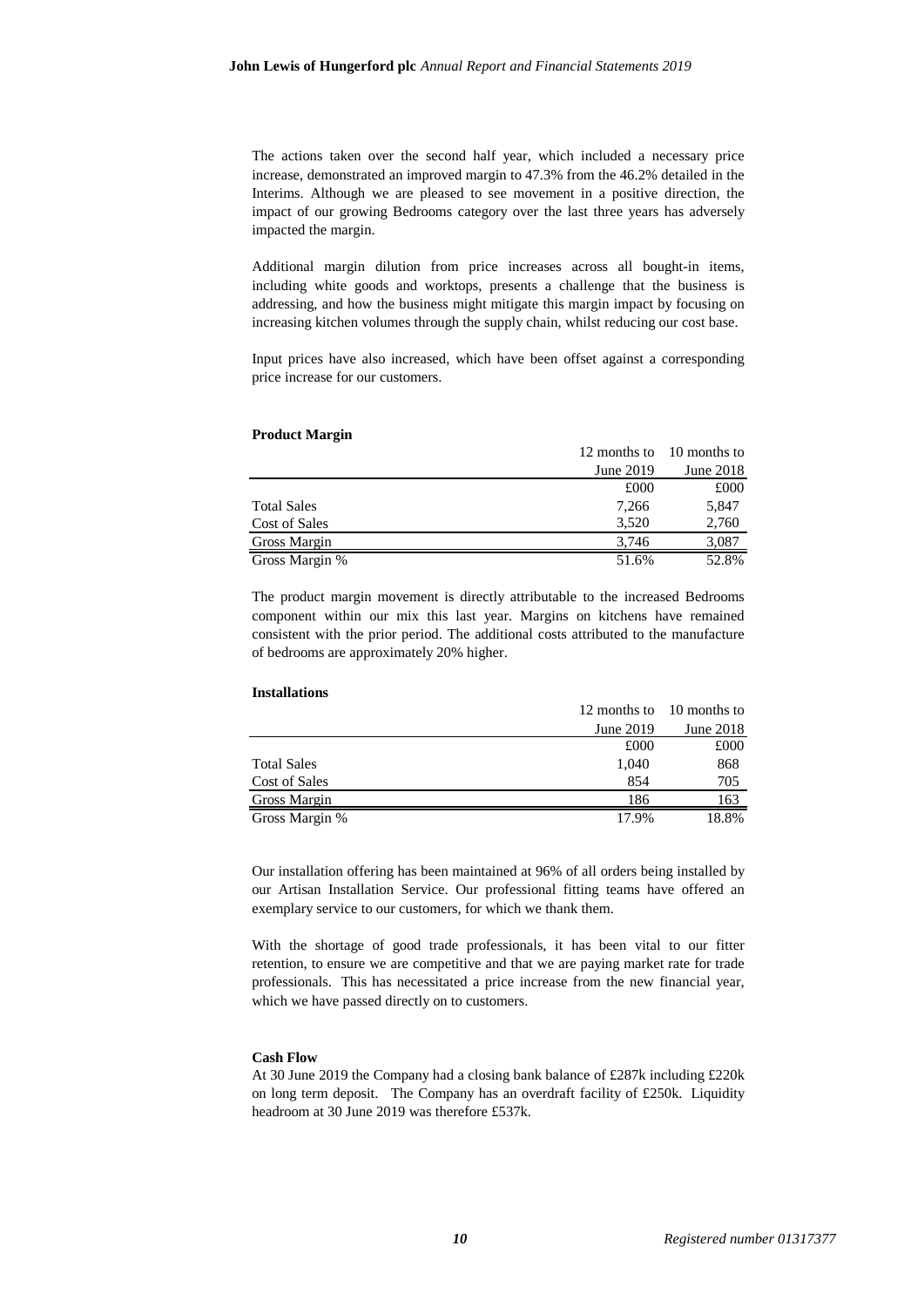#### **Closing Comments**

The year to 30 June 2019 has served to remind us that market fluctuations can undermine consumer confidence to a degree where discretionary spend on home renovations can be adversely affected. Although the latest IBIS reports suggest market growth over this new financial trading period, we continue to monitor the political and retail climates. Brexit and the General Election have created uncertainty and consumers have delayed high value spend.

Within this challenging environment, we have taken steps to remove c£275k of costs in this current year, with an annualised benefit of £450k. Within the business, we continue to pursue additional areas to ensure that we minimise costs and maximise agility during this challenging time. This review has unfortunately resulted in a reduction of headcount within the business, together with the imminent closure of our Oxford showroom, with potential further headcount reductions in other showrooms. Our focus has also been on working with our trading partners to secure the most effective procurement and ensure that the business is operating with maximum efficiency.

In addition, a project team within the business is working to further reduce waste as the improvement of productivity across the Company remains a primary objective for this year. We continue to promote a lean structure, as we balance our resources in line with business needs and performance. High quality marketing and customer communications remains core to our ability to attract new business and partners for the brand. We have been working hard on new creative innovations, which will continue to keep the brand fresh and relevant this year, as we look to ensure we are always distinctly different to our competitors.

It has undoubtedly been a year of change, determination and challenge. We thank our dedicated team for their ongoing commitment to the business as we continue to work hard to ensure the business is ready for profitable growth once the market begins to stabilise.

#### **Current Trading and Outlook**

For the new financial year, despatched sales and forward orders (which we normally consider to be the best measure of current trading) for the first 24 weeks of trading stood at £3.8m (2018: £4.6m). Future orders against which a first stage deposit has been taken stood at £1.6m (2018: £1.5m). Overall design quotation activity within the business is 10% up on the previous year which points to an underlying latent demand but with decisions being delayed by customers as a result of the political climate. The Company expects conversions to improve once we have clarity around Brexit. Whilst the impact on consumer demand continues, we are reacting, as mentioned above, by reducing costs in the business and increasing flexibility to respond to changing demand. The Board continue to monitor the situation closely and work to improve efficiency and agility in the business to ensure the Company is well set to benefit from any improvement in consumer confidence.

With our new marketing initiatives launching for the winter period, and the potential introduction of finance for our customers later in the year, we are confident that our efforts to ensure that the business can achieve sustained profits will be realised, once there is more clarity around Brexit after the General Election.

**Kiran Noonan** *Chief Executive Officer* 19 December 2019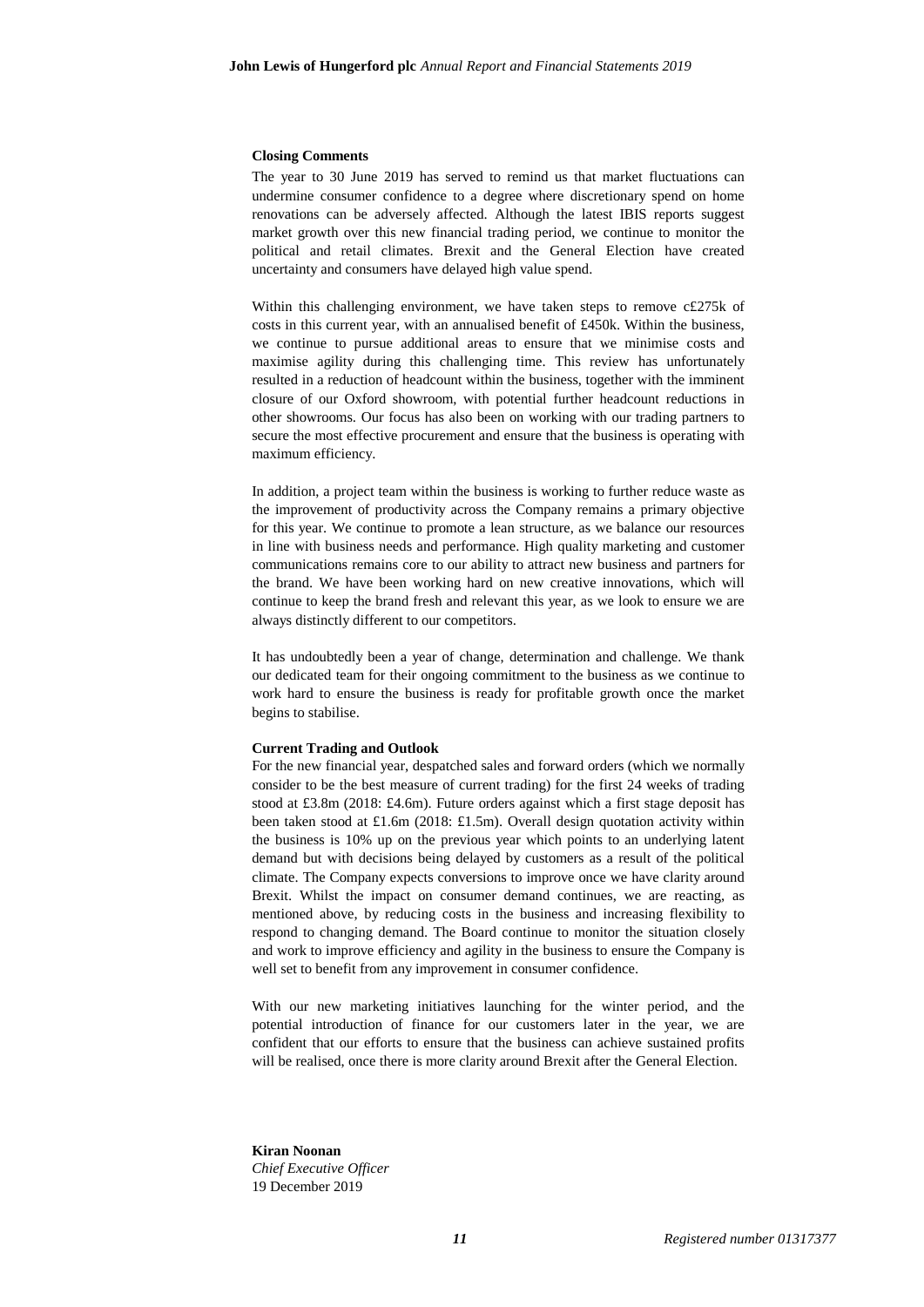## *Strategic Report Approval*

*By order of the Board* The Strategic Report on pages 2 to 12, incorporates the sections: Company Information, Company Profile, Risk Management, the Chairman's Statement and the Chief Executive's Business Review.

## **Kiran Noonan**

*Chief Executive Officer* 19 December 2019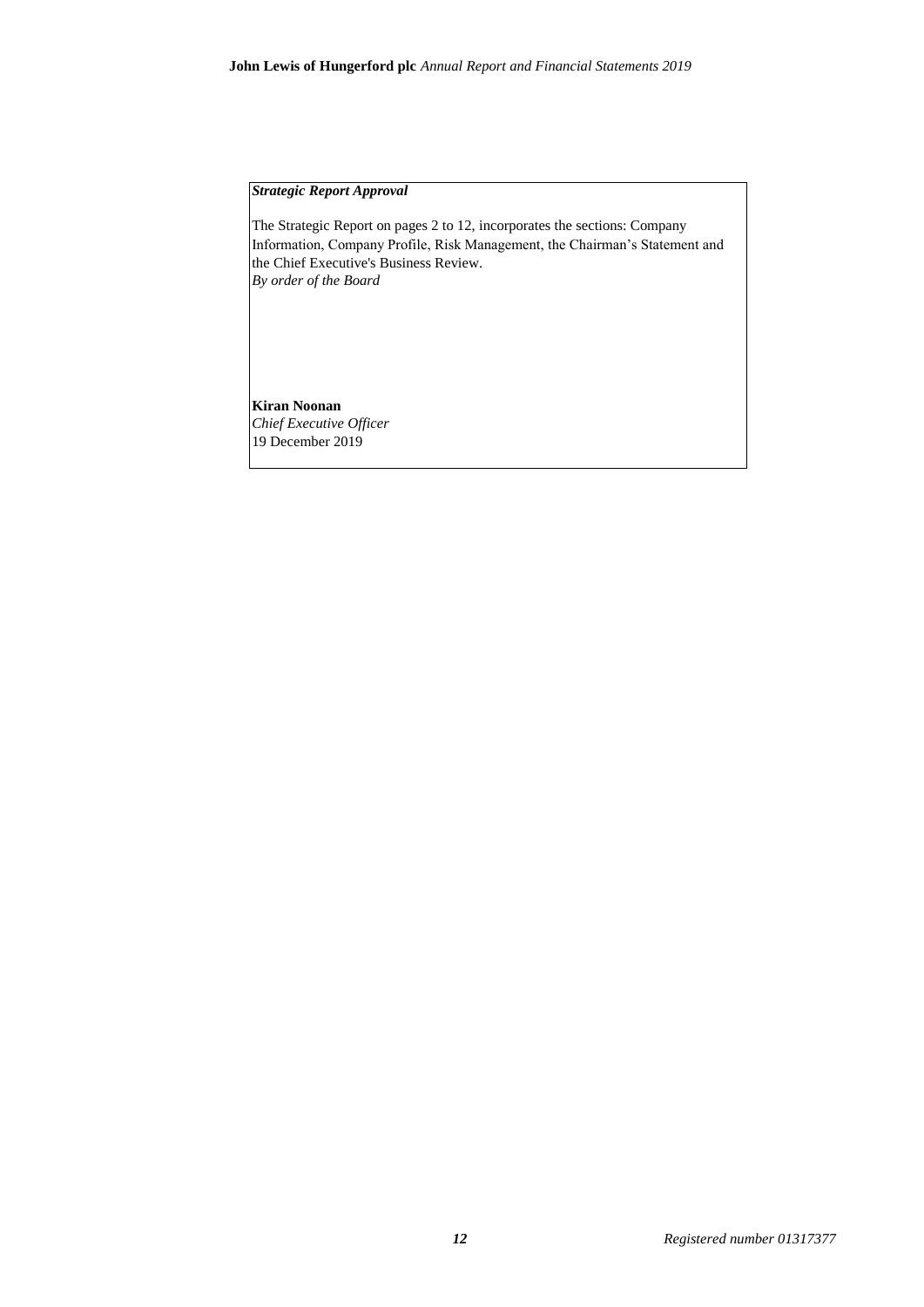#### *GOVERNANCE*

## **Directors' Report**

The Directors present their report and financial statements for the year ended 30 June 2019.

#### **Results and dividends**

The loss for the year after taxation amounted to £297,171 (2018 - 10 months £192,701).

The Directors do not recommend payment of a dividend (2018: £nil).

#### **Fixed assets**

Details of the Company's intangible non-current assets and property, plant and equipment are shown in notes 10 and 11.

#### **Research and development**

The Company carries out its own development activities with regard to design and production of new ranges that complement and expand the existing product lines.

## **Directors and their interests**

The following persons served on the Board during the year:

James Barnard Kiran Noonan Gary O'Brien

As at 30 June 2019, the beneficial interests of the Directors in the issued shares of the Company were:

|               | Ordinary shares of 0.1p each |              |  |
|---------------|------------------------------|--------------|--|
|               | 30 June 2019                 | 30 June 2018 |  |
| Kiran Noonan  |                              |              |  |
| Gary O'Brien* | 5.382.315                    |              |  |
| James Barnard | -                            | -            |  |

#### *\* Held via CEPACS Pension Scheme*

As at 30 June 2019, the Directors held option entitlements to subscribe for new ordinary shares in the Company as follows.

|               | Total     | Percentage    |
|---------------|-----------|---------------|
|               | options   | of issued     |
|               | held      | share capital |
| Kiran Noonan  | 9.337.276 | 5.00%         |
| Gary O'Brien  | 5,602,366 | 3.00%         |
| James Barnard | 746.982   | 0.40%         |

The options above are subject to performance conditions relating to the Company's future share price and statutory profit. They are exercisable at 1 pence per share and have a minimum vesting period of 2 years. No options will vest until the Company's share price reaches 3 pence.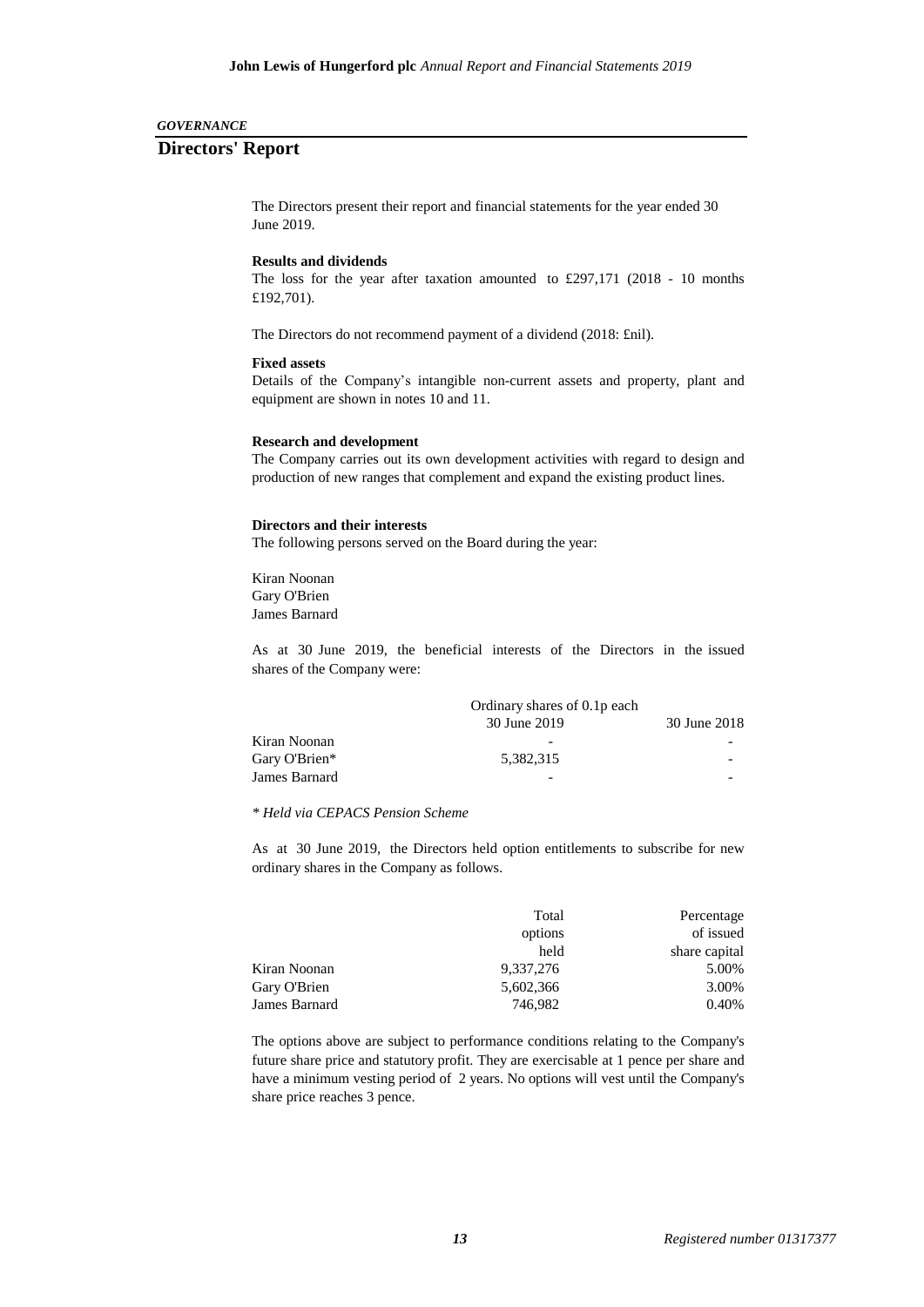In accordance with the Company's articles of association, Gary O'Brien retires as Director and being eligible, will offer himself for re-election at the Annual General Meeting.

#### **Substantial interests**

On 5th December 2019 significant shareholders of the Company holding 3% or more of the voting rights, which had been notified to the Company were as follows:

|                                      | Number of Ordinary  | Percentage of |
|--------------------------------------|---------------------|---------------|
| Shareholder                          | shares of 0.1p each | voting rights |
| J L Lewis Esq                        | 66,466,678          | 35.59%        |
| D Stredder Esq                       | 15,125,000          | 8.10%         |
| <b>HSBC</b> Securities Services (UK) | 11,511,182          | 6.16%         |
| Hargreaves Lansdown                  | 10,613,197          | 5.68%         |
| IG Markets Ltd                       | 8,826,187           | 4.73%         |
| S C Taylor-Young Esq                 | 8,824,841           | 4.73%         |
| Interactive Investor Trading Ltd     | 8,503,030           | 4.55%         |
| Jarvis Investment Manegement Ltd     | 6,169,085           | 3.30%         |

#### **Corporate governance**

In September 2018, in accordance with AIM Rule 26, the JLH Board adopted the Quoted Companies Alliance (QCA) Corporate Governance Code (the "QCA Code"). Further details of how the Company complies and does not comply with the QCA Code are set out in the "Statement of Corporate Governance" on pages 16 to 21.

#### *Board meetings*

The Company holds regular Board meetings throughout the year and maintains control over all appropriate strategic, financial, operational and compliance issues.

#### *Remuneration Committee*

The remuneration paid to executive Directors is reviewed and approved by Gary O'Brien, the Company's Non-Executive Chairman and James Barnard, the Company's Non-Executive Director, who are independent of the Company's management and free from any business or other relationship which could materially interfere with the exercise of their independent judgement, act as the Remuneration committee.

#### *Audit Committee*

Gary O'Brien, the Company's Non-Executive Chairman and James Barnard, the Company's Non-Executive Director, who are independent of the Company's management and free from any business or other relationship which could materially interfere with the exercise of their independent judgement, act as the Audit committee. They are responsible for ensuring that the financial performance of the Company is properly reported upon and monitored, for meeting the auditors and reviewing the reports of the auditors relating to accounts and internal control systems.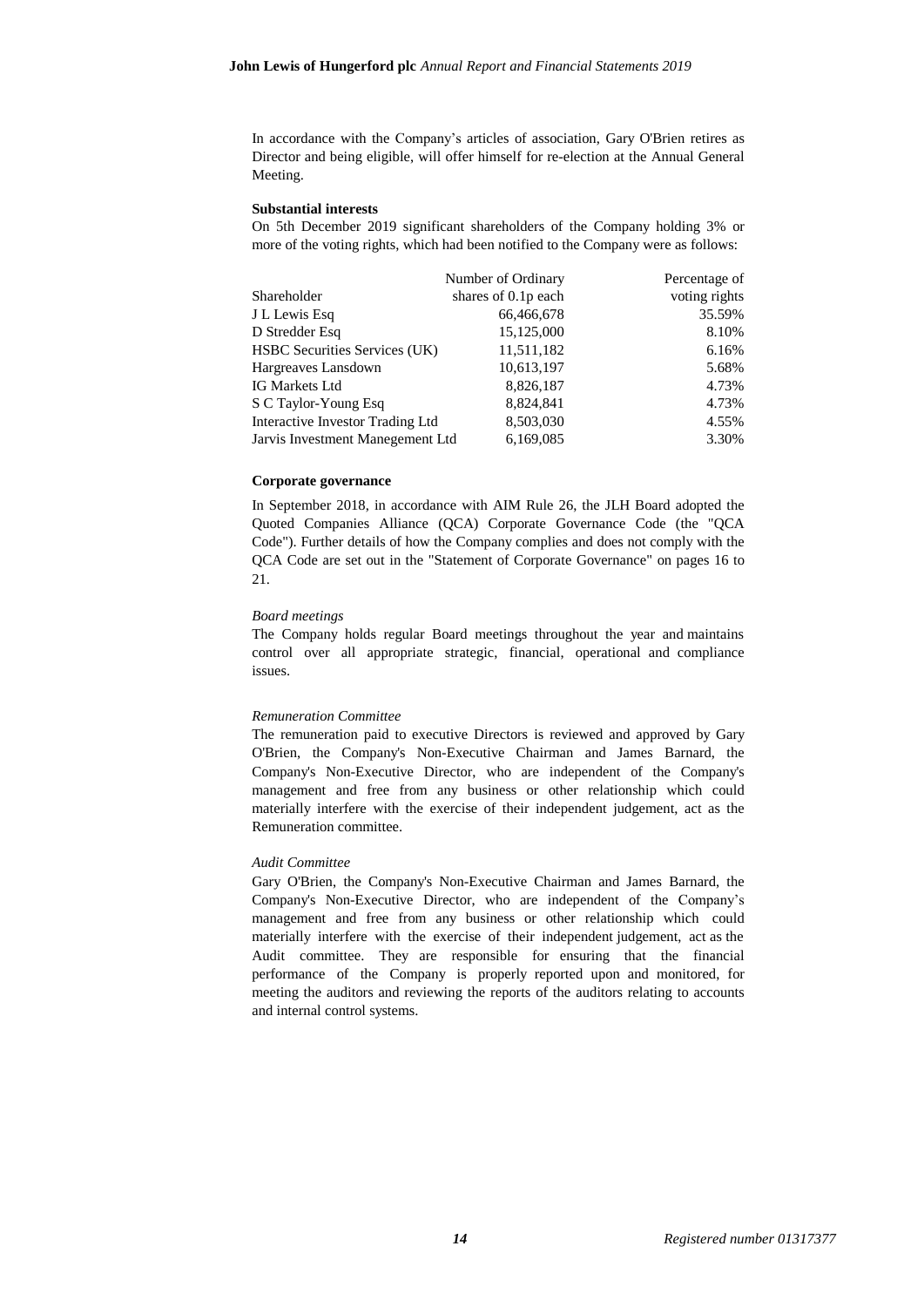#### *Health and safety*

High standards of health and safety management are promoted at all levels within the Company. Regular audits for compliance are carried out by independent organisations at the Company's factory and showrooms and written reports are produced for management action where appropriate.

In addition, the Company's health and safety approach is supported by training programmes and written rules relating to health and safety, all of which promote a high level of awareness and commitment within the Company.

#### **Going concern**

After making enquiries, the Directors have formed a judgement, at the time of approving the financial statements, that there is a reasonable expectation that the Company has adequate resources to continue in operational existence for the foreseeable future. For this reason the Directors continue to adopt the going concern basis in preparing the financial statements.

#### **Annual General Meeting**

The next Annual General Meeting of the Company will take place at Mercure London Paddington, 144 Praed Street, Paddington, London at 2p.m. on Tuesday 21st January 2020.

#### **Special Business**

The notice of Annual General Meeting contains an ordinary resolution at resolution 5, which seeks to give the Directors power to allot shares up to a maximum aggregate nominal amount of £62,248.51 and which, if passed, would mean the Directors may allot and issue up to 62,248,510 new Ordinary shares of 0.1p each, representing approximately one third of the issued Ordinary share capital of the Company at the date of the notice of Annual General Meeting.

The notice of Annual General Meeting also contains a special resolution at resolution 6 which seeks to give the Directors power to allot shares for cash as if the statutory pre-emption provisions under the Companies Act 2006 did not apply to any allotments made by way of rights issue, open offer or other pre-emptive offer to existing shareholders in the exercise of the authority conferred by resolution 5 above. This resolution will additionally confer power on the Directors to allot for cash shares up to an aggregate nominal value of £18,674.55 representing 18,674,550 Ordinary shares of 0.1p each, otherwise than pro-rata to existing shareholders.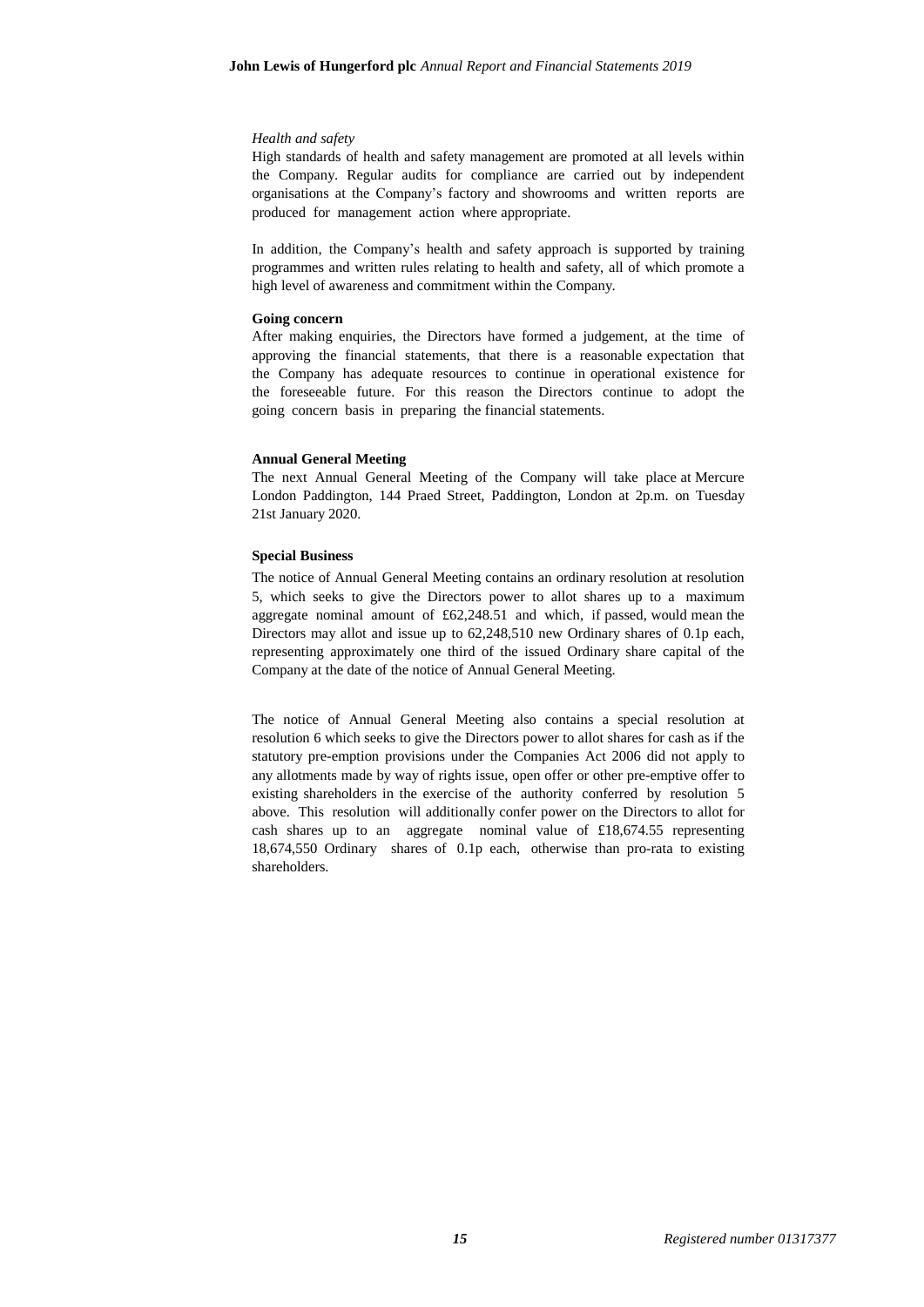#### **Financial instruments**

The Company's principal financial instruments comprise cash at bank or in hand, four bank loans and various items such as trade receivables and payables, which arise directly from its operations. It is Company policy that no trading in financial instruments shall be undertaken.

The Company's operations expose it to a variety of financial risks and the Directors have identified that the main risk to the Company is from interest rate movements.

The Company is exposed to cash flow interest risk on its floating rate deposits and its bank loans.

Cash and borrowing requirements are managed centrally to maximise interest income and minimise interest exposure, whilst ensuring that the Company has sufficient liquid resources to meet the operating needs of its activities.

Investments of cash surpluses, borrowings and other financial instruments are made through banks and companies which must fulfil credit rating criteria approved by the Board. Customers are not currently traded with on credit terms.

#### **Statement of disclosure of information to auditors**

The Directors of the Company who held office at the date of approval of this annual report as set out above each confirm that:

– so far as each Director is aware, there is no relevant audit information of which the Company's auditors are unaware; and

– each Director has taken all the steps that he or she ought to have taken as a Director in order to make himself or herself aware of any relevant audit information and to establish that the Company's auditors are aware of that information.

#### **Auditors**

Moore Kingston Smith LLP has indicated its willingness to continue as auditor to the Company. Accordingly, a resolution proposing its reappointment as auditor will be put to the members at the forthcoming Annual General Meeting.

On behalf of the Board

**Kiran Noonan** *Chief Executive* 19 December 2019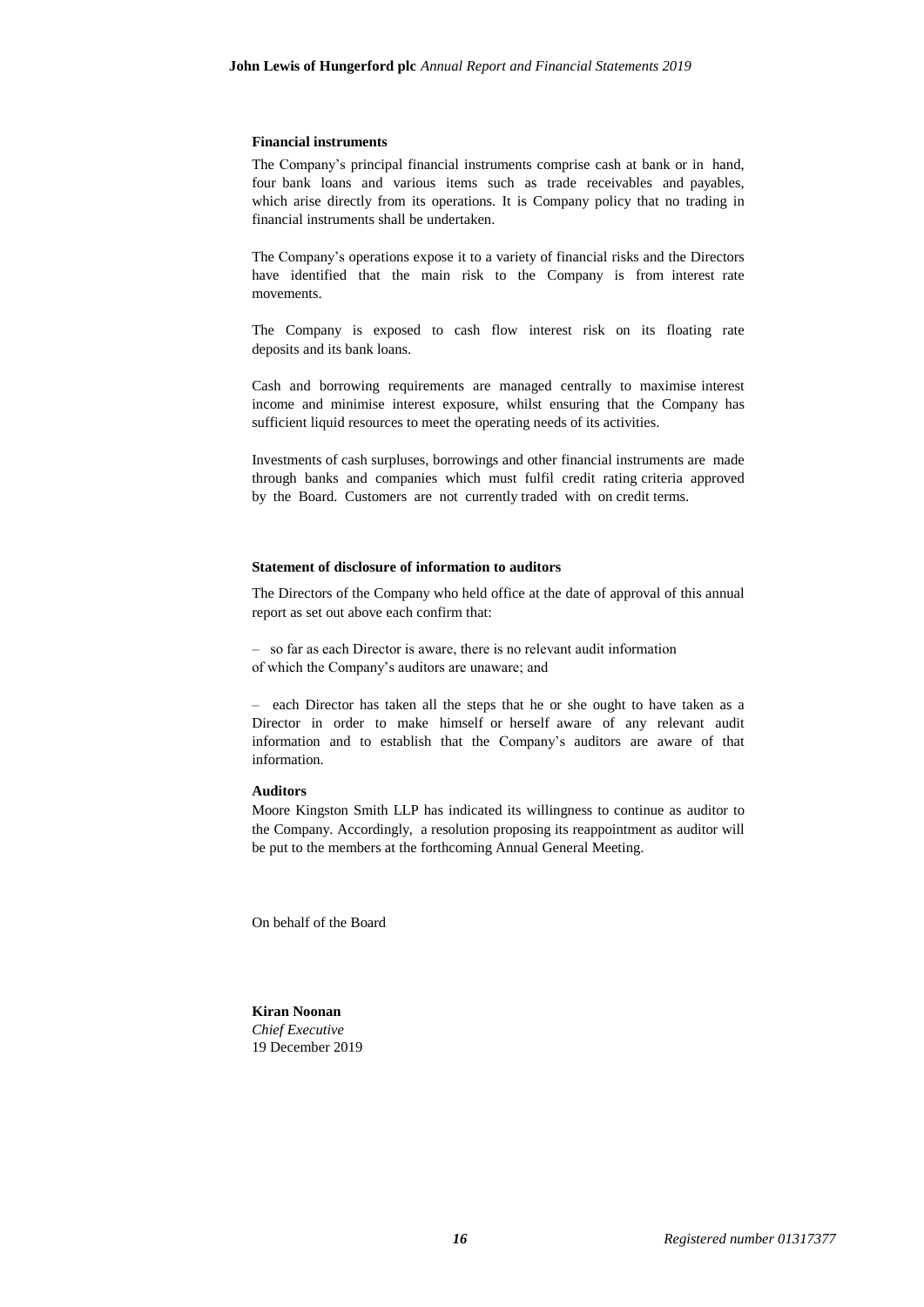#### *GOVERNANCE*

## **Statement on Corporate Governance**

The Company is quoted on the AIM Market of the London Stock Exchange and is subject to the continuing requirements of the AIM Rules. In September 2018, in accordance with AIM Rule 26, the Board adopted the Quoted Companies Alliance (QCA) Corporate Governance Code (the 'QCA Code'). Further details of how the Company complies, and does not comply, are set out in the 'Statement on Corporate Governance' that follows.

### **Principle 1: Establish a strategy and business model, which promote long-term value for shareholders.**

John Lewis of Hungerford manufactures and retails high quality kitchens, bedrooms and freestanding furniture. The Board constantly monitors the performance of the various activities within the business throughout the customer journey, from first enquiry, through the sale process, manufacturing and installation. Through departmental reporting, the Board challenges actions as deemed necessary.

The Board has developed and annually reviews its five year strategic plan aimed at increasing the profitability of the business, whilst maintaining a sensible risk profile. This strategy is aimed at improving shareholder value and is constantly reviewed against specific milestones, market trends and the changing economic climate.

The Board have been working to secure consistency in the profitability of the business through a focus on learning and development, improved systems, increased efficiencies and cost reductions in the operating model. Reviews of the brand positioning have led to the creation of new brand collateral, the commissioning of a new website and collaborations with influencers in our market.

#### **Principle 2: Seek to understand and meet shareholder needs and expectations.**

Open, relevant and transparent communication with shareholders is given high priority and as such John Lewis of Hungerford has adopted an "open door policy" with regard to communicating with shareholders. The Chairman holds key responsibility for listening to shareholder comments and communications. Formal shareholder presentations as well as the AGM are held annually with the full Board present, however all shareholders are encouraged to communicate on an informal basis either by telephone or electronically. Shareholder attendance at the AGM and shareholder presentations has increased and the Board have welcomed the robust challenge from existing and new shareholders.

Presentations and communications by telephone have also been well attended with a number of positive conference calls.

Regular updates to record news in relation to the Company and the status of its assets are included on the Company's website.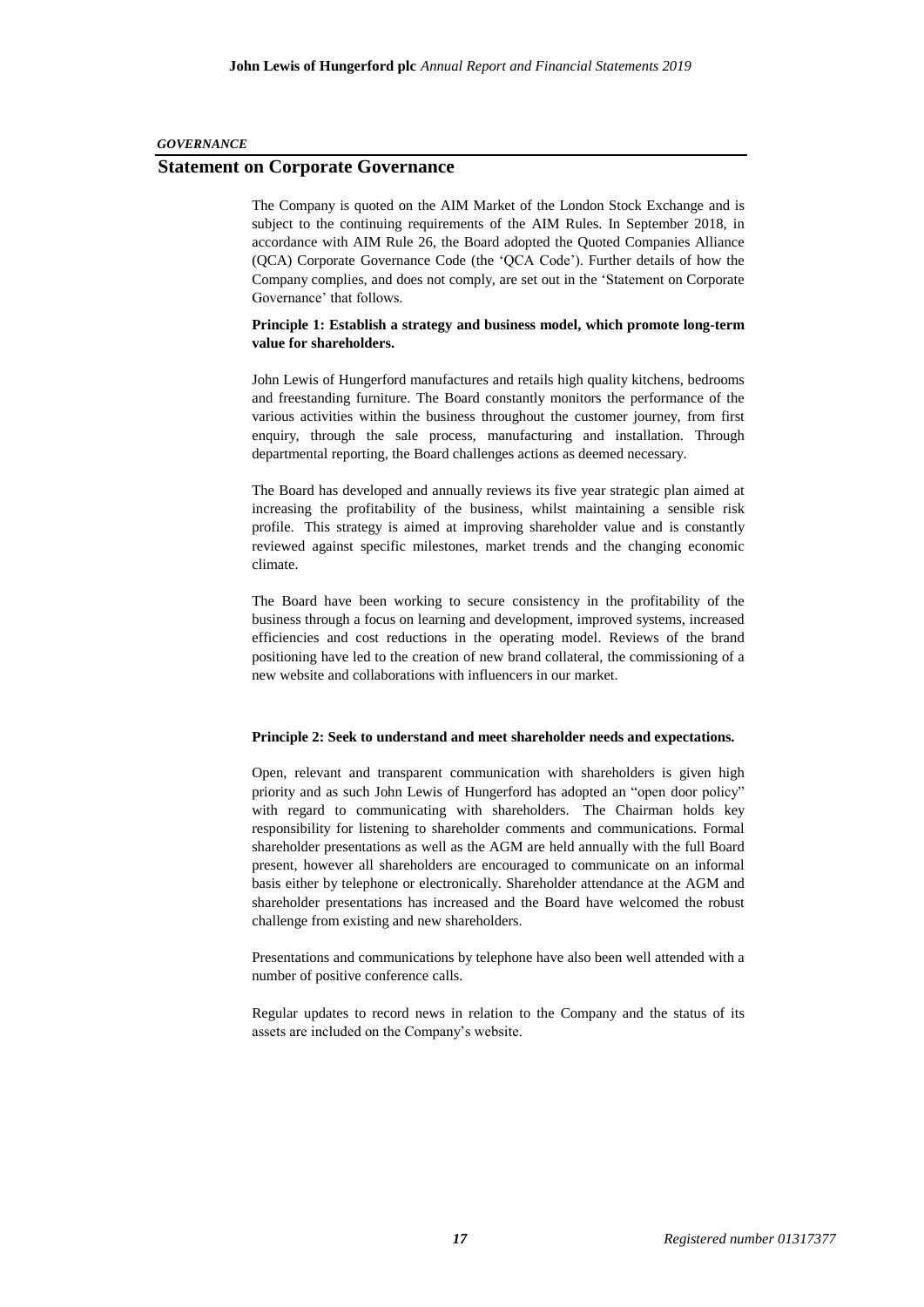## **Principle 3: Take into account wider stakeholder and social responsibilities and their implications for long-term success.**

The Board recognises the growing awareness of social, environmental and ethical matters and it endeavours to take into account the interest of the Company's stakeholders. The Board is acutely aware of its need to grow and maintain strong relationships with its employees, customers, suppliers and shareholders and takes great care in ensuring that wherever possible it listens to their views and provides feedback, regular updates from key stakeholders form part of the monthly departmental Board reports, to discuss feedback and any concerns.

## **Principle 4: Embed effective risk management, considering both opportunities and threats, throughout the organisation.**

The Board together with its Audit and Remuneration Committees oversee all the risk management controls in the business.

#### *Financial Risk*

John Lewis of Hungerford has appointed auditors, Moore Kingston Smith, a UK top 20 accountancy firm with extensive AIM experience and a strong AIM quoted client base. John Lewis of Hungerford has also strengthened its Finance function with the introduction of a new management accountant with specific responsibility for providing business analysis relating to the retail arm of the business enabling unit profitability to be reviewed working closely with John Lewis of Hungerford's showrooms.

John Lewis of Hungerford is committed to maintaining strong internal financial controls overseen by its Head of Finance. There is a process of continuous review and improvement with processes enhanced and updated in response to changes in accounting governance or upgrades in technology, including the accounting systems, improvements in banking resource and increased use of internet options.

#### *Other Controls*

The Board considers it has sufficient internal controls appropriate for the size, complexity and risk profile of John Lewis of Hungerford.

## **Principle 5: Maintaining the Board as a well-functioning, balanced team led by the Chair**

The principal role of the Board is to set the Company's strategy and to review regularly its performance in relationship to the agreed strategy. In doing this, the Board is able to carry out its corporate governance duties and responsibilities.

The Board has established committees which are responsible for audit and remuneration. Nomination issues are addressed by the entire Board. Responsibility for day-to-day management of the business is delegated to the Chief Executive Officer.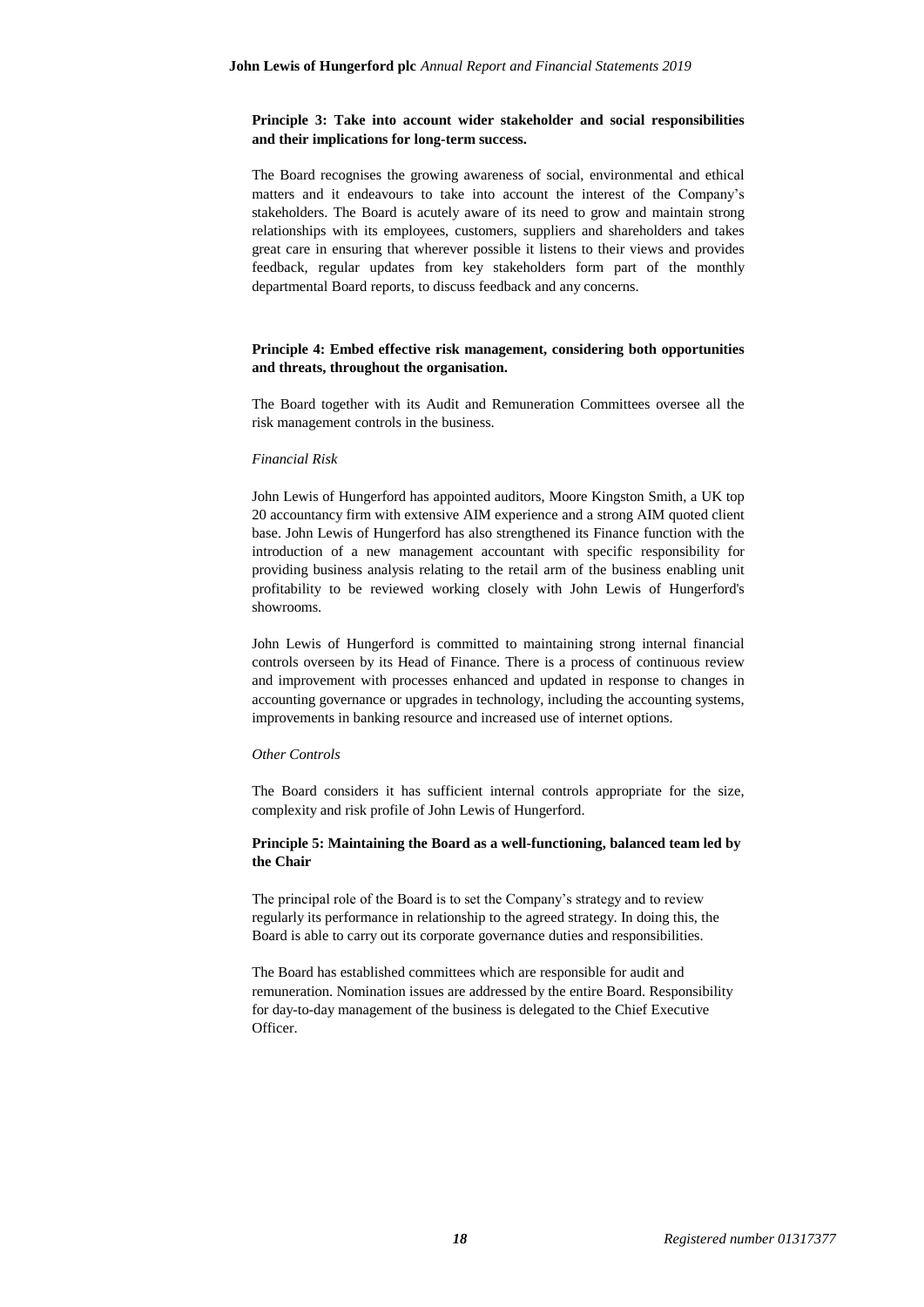The Board directs and monitors the Company's affairs within an evolving framework of controls which enable risk to be assessed and managed effectively. All Directors receive monthly reports on John Lewis of Hungerford's operational, sales and financial performance. Reports are circulated to all Directors in advance of the meetings. The business reports monthly on sales, operations and finance and any variances to budget are reviewed and appropriate actions taken as necessary.

The Board currently comprises a Non -Executive Chairman, one Non–Executive Director and one Executive Director. Both of the Non-Executive Directors are considered by the Board to be independent. The Head of Finance also attends all Board meetings with the Operations Manager attending part of the Board meeting to report on operational matters.

The Chairman continuously reviews the composition of the Board and is cognisant of the fact that additional Executive and Non-Executive Directors may need to be added to the Board, as John Lewis of Hungerford grows. All Directors are encouraged to voice their opinions and use their judgement to actively challenge any matters be they strategic or operational. The Chairman holds one formal appraisal meeting a year with the Executive and Non-Executive Director and informal ad hoc meetings as and when considered necessary. The Board met formally 10 times during the last year. Meetings are held either at John Lewis of Hungerfords Head Office in Wantage, at one of its showrooms or in the offices of its professional advisers.

|              | Main Board | Audit     | Remuneration |
|--------------|------------|-----------|--------------|
|              |            | Committee | Committee    |
| Gary O'Brien | 9/10       |           | 2/2          |
| Jim Barnard  | 10/10      | N/A       | 2/2          |
| Kiran Noonan | 10/10      | N/A       | N/A          |

The Company does not have an internal Company Secretary, these services are provided to the Company by Cargil Management Services Limited. Cargil Management Services Limited provides full secretarial services.

#### **Principle 6: Ensure that between them the Directors have the necessary up-todate experience, skills and capabilities.**

The Chairman is satisfied that the Board has sufficient up to date relevant experience and the right balance of skills to undertake its duties. In particular the Board has experience in finance, sales, marketing, human resources, manufacturing, retailing, strategy, corporate governance and e-commerce. Each member of the Board takes responsibility for maintaining his/her skill set, which includes roles on other boards and ongoing continued professional development courses and seminars.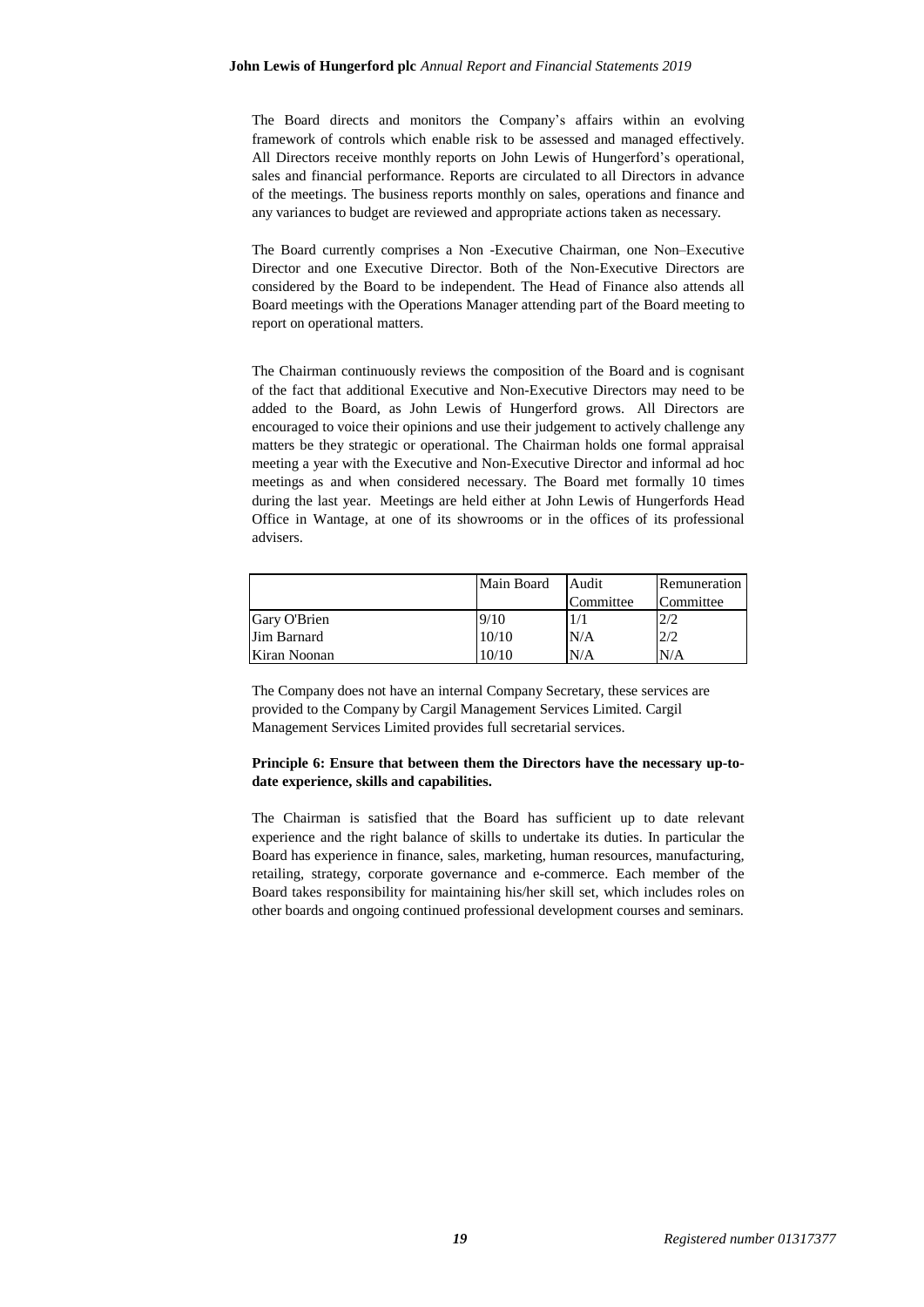The biographies of the Directors are:

#### **Gary O'Brien – Non- Executive Chairman**

Gary worked with companies such as Allied Lyons, Granada Group and Black & Decker and has over 15 years public company experience. He joined Max Factor in 1982 as Deputy Managing Director and Finance Director. Already experienced in business transformation, Gary built Max Factor into one of the most profitable divisions in the worldwide operation at the time. He moved on to join the Board of the Burton Group in 1986 before joining the Signet Group as Group Finance Director in 1990. More recently he has focussed on working with smaller businesses and has been involved in a management and advisory capacity within corporate finance, telecommunication, IT and financial services marketing businesses. He is currently involved in the Internet, Retailing and Property arenas. Gary is a member of the Chartered Institute of Management Accountants and the Institute of Directors.

#### **James Barnard – Non Executive Director**

Jim has over 17 years' operational experience in purchasing, marketing, merchandising and operational roles in omnichannel retailing and associated supplies. Currently the 'Group Go To Market Director' in Halfords PLC, a £1.2bn retailing and services business. His previous roles include the Business Unit Director, Kitchens and Bathrooms, at Wickes Building Supplies where he lead the customer change programme across the £320m business unit. More recently, he has operated as an interim consultant advising a portfolio of clients on customer centred transformation, step change growth strategies and operating model development across pureplay and omnichannel propositions.

#### **Kiran Noonan – CEO**

Kiran spent four years "establishing a dedicated, competent and disciplined sales team", in her previous role as Sales and Marketing Director within JLH. She has been working within Sales and Operational Management for over 20 years including the retail sector and management consultancy. Her recent roles have been at Board level and she has provided a sounding board for many CEOs and MDs. She is an Associate CIPD and brings a wealth of experience in good people management and business development. Kiran was appointed to the Board in 2013 and to the role of Chief Executive Officer during 2016.

## **Principle 7: Evaluate Board performance based on clear and relevant objectives, seeking continuous improvement.**

Given its size the Board undertakes an annual self-evaluation, led by the Chairman. This includes a Skills Analysis and a Gap Analysis to understand what skills would add further value to the Board as we look to extend the Board in the future.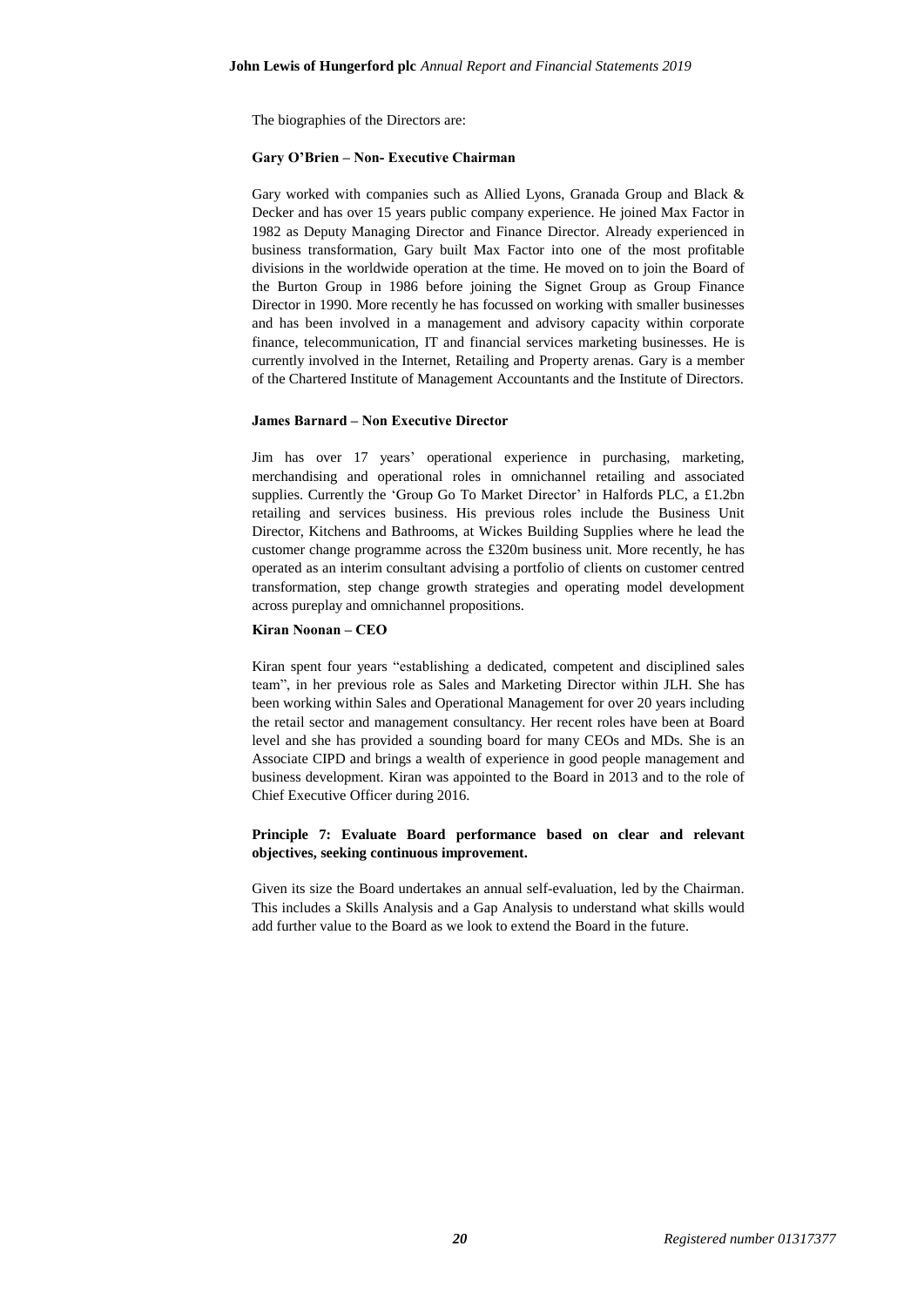#### **Principle 8: Promote a culture that is based on ethical values and behaviours**

The Board of John Lewis of Hungerford look to lead by example in terms of looking after the best interests of its staff, customers, suppliers, shareholders and local communities. It is the belief of the Board that by taking this approach the Board encourages best practice amongst its stakeholders particularly the employees. With a diverse Board and team within the business, we work hard to ensure that there is management oversight to ensure that we are free of any workplace bullying or harassment. There is an Employee Handbook which details the accepted Code of Conduct, the respect expected amongst colleagues and all business partners, and the ethical approach we take to the way in which we conduct business. John Lewis of Hungerford actively looks at ways of improving its carbon footprint through reductions in plastics in our packaging and through the recycling of our waste. We also look at ways of supporting local schools and community groups wherever possible.

## **Principle 9: Maintain governance structures and processes that are fit for purpose and support good decision-making by the Board.**

John Lewis of Hungerford is governed by its Board supported by both the Audit and Remuneration Committee's. As described above in principle 5, Gary O'Brien, John Lewis of Hungerford's Non-Executive Chairman and James Barnard, Non-Executive Director serve on both the Audit Committee and Remuneration Committee's. The Board meets 10 times a year either at Head Office, in a Company showroom or in the offices of its professional advisers.

The Board meetings are governed by a formal agenda with detailed minutes taken and circulated to all Directors for comment prior to being formally approved by the Chairman at the next Board meeting.

The Board is responsible for the overall strategy, approval of the strategic plan, budget and capex. It is also responsible for the approval of the interim and full year results. In completing this role it is also responsible for monitoring the performance of the business against budget and any actions. **The Audit Committee:** 

The Audit Committee's main functions include reviewing and monitoring internal financial control systems and risk management systems on which John Lewis of Hungerford is reliant, considering Annual and Interim accounts and Audit Reports, making recommendations to the Board in relation to the appointment and remuneration of auditors and monitoring and reviewing annually the independence, objectivity, effectiveness and qualifications of the auditors. The main responsibilities of the Committee are:

• To review accounting policies and the integrity and content of the financial statements

• To monitor disclosure controls and procedures and the Company's internal controls

• To monitor the integrity of the financial statements of the Company and assist the Board in ensuring the Annual Reporting and Accounts for 2019, when taken as a whole, give a true and fair view

• To consider the adequacy and scope of the external audit

• To review and report on the significant issues considered in relation to the financial statements and how they are addressed

• To review and approve the statements to be included in the Annual Report.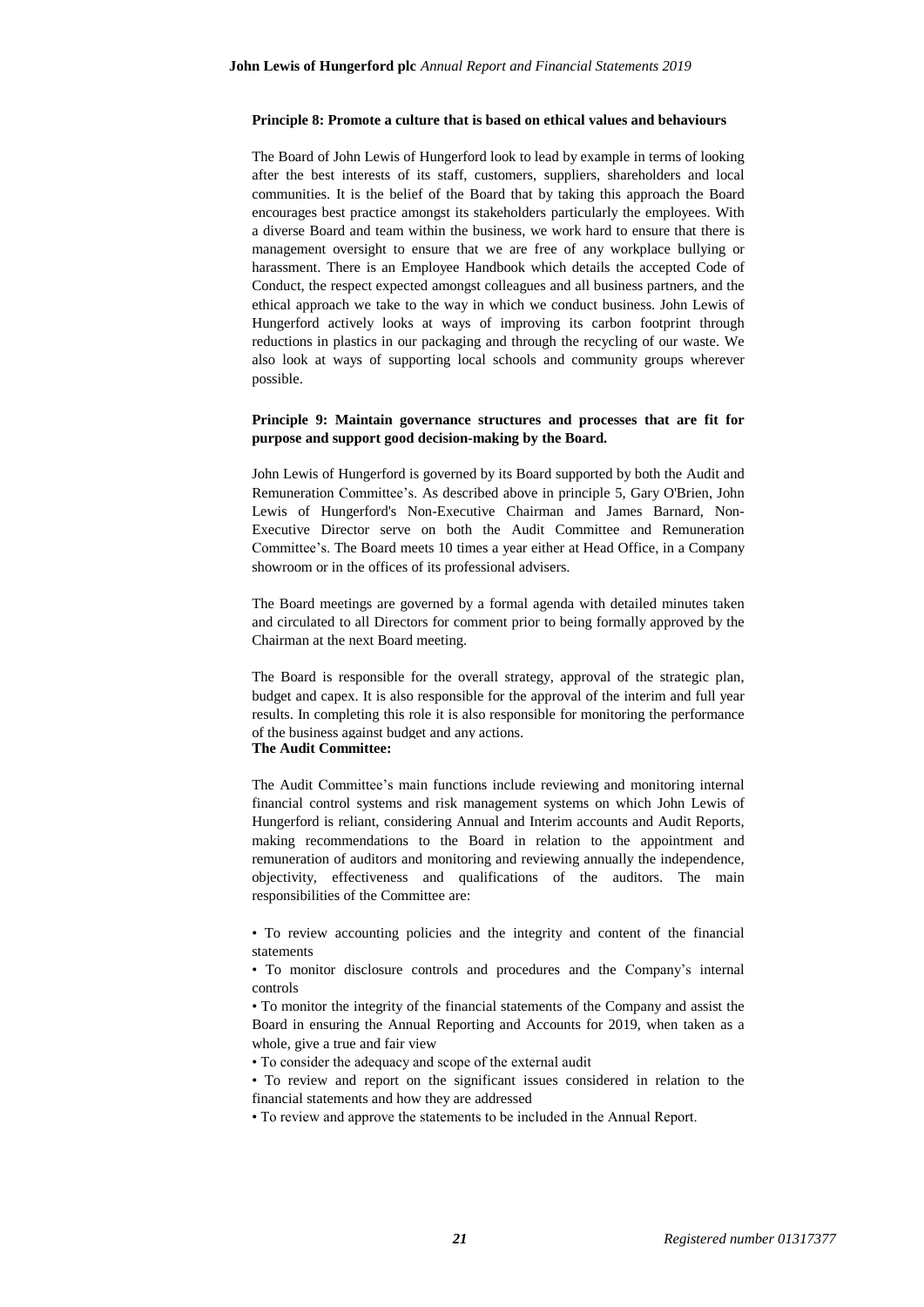The key activities for the Committee for the year under review was to ensure that the presentation of the Company's audited results for the year ended 30 June 2019 and the unaudited interim results for the 6 months to 31 December 2018 were fair, balanced and understandable for shareholders and other users of the accounts to assess the Company's position and performance.

During the year under review, the only member of the Audit Committee was Gary O'Brien, who is the Chair of the Audit Committee. James Barnard has subsequently been appointed to the Audit Committee. The Audit Committee regularly reviews and reports to the Board on the effectiveness of the system of internal control. Given the size of the Company and the relative simplicity of the systems, the Board considers that there is no current requirement for an internal audit function. The procedures that have been established to provide internal financial control for the Company are considered appropriate for a company of its size and include controls over expenditure, regular reconciliations and management accounts. The Directors are responsible for taking such steps as are reasonably available to them to safeguard the assets of the Company and to prevent and detect fraud and other irregularities.

Given the size of the Company, the responsibilities and activities of the Audit Committee are included above and not in a separate Audit Committee Report.

#### **The Remuneration Committee:**

During the year under review, the members of the Remuneration Committee were Gary O'Brien and James Barnard. James Barnard is the Chair of the Remuneration Committee. The responsibilities of the Remuneration Committee include the following:

• Determining and agreeing with the Board the remuneration policy for all Directors.

• Within the agreed policy, determining the total individual remuneration package for Executive Directors.

• Agreeing with the Board the annual pay rises to employees.

- Determining bonuses payable under the Group's annual cash bonus scheme.
- Determining the vesting of awards under the Group's long-term incentive plan.

Given the size of the Company, the responsibilities of the Remuneration Committee are included above and not in a more detailed separate Remuneration Committee Report.

#### **Principle 10: Communicate how the Company is governed and is performing by maintaining a dialogue with shareholders and other relevant parties.**

John Lewis of Hungerford communicates with shareholders in a variety of ways from RNS announcements, the Annual General Meeting, Full year and Half Year Accounts and Annual Shareholder presentation as well as informal meetings and correspondence.

The voting results of Annual General Meetings have not historically been promulgated via RNS and on the John Lewis of Hungerford website however John Lewis of Hungerford will do this going forward. Any vote of 20% or more against a resolution will in future therefore be clearly identified.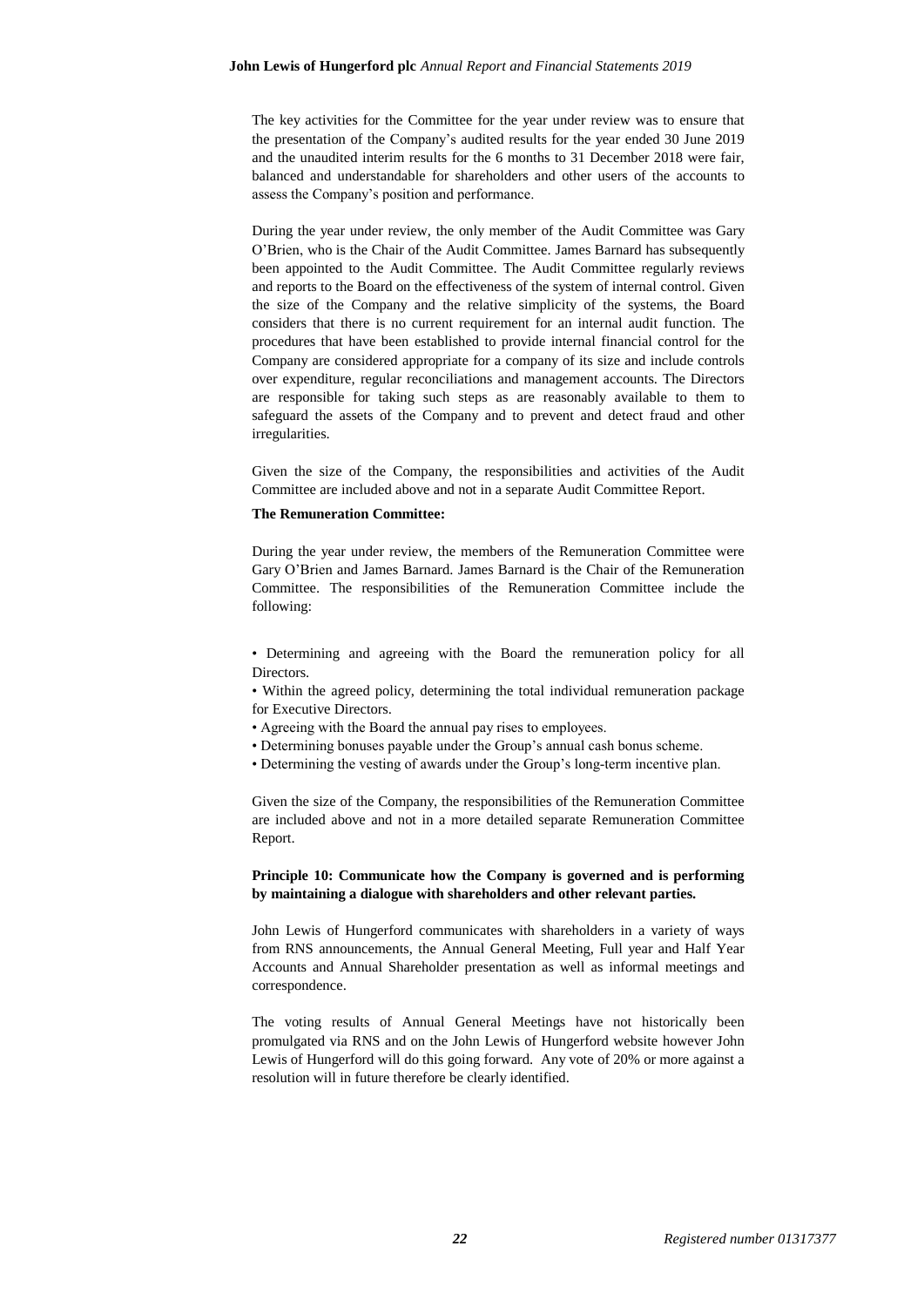#### *GOVERNANCE*

## **Statement of Directors' Responsibilities**

The Directors are responsible for preparing the Annual Report and the Financial Statements in accordance with applicable law and regulations.

Company law requires the Directors to prepare financial statements for each financial year. Under that law the Directors have elected to prepare the financial statements in accordance with International Financial Reporting Standards as adopted by the EU. Under Company law the Directors must not approve the financial statements unless they are satisfied that they give a true and fair view of the state of affairs of the Company and of the profit or loss of the Company for that year. In preparing these financial statements, the Directors are required to:

- select suitable accounting policies and then apply them consistently;
- make judgements and estimates that are reasonable and prudent;

– state whether applicable accounting standards have been followed, subject to any material departures disclosed and explained in the financial statements; and

– prepare the financial statements on the going concern basis unless it is inappropriate to presume that the Company will continue in business.

The Directors are responsible for keeping adequate accounting records that are sufficient to show and explain the Company's transactions and disclose with reasonable accuracy at any time the financial position of the Company and enable them to ensure that the financial statements comply with the Companies Act 2006. They are also responsible for safeguarding the assets of the Company and hence for taking reasonable steps for the prevention and detection of fraud and other irregularities.

Financial information is published on the Company's website. The maintenance and integrity of this website is the responsibility of the Directors; the work carried out by the auditors does not involve consideration of these matters and, accordingly, the auditors accept no responsibility for any changes that may occur to the financial statements after they are initially presented on the website.

It should be noted that legislation in the United Kingdom governing the preparation and dissemination of financial statements may differ from legislation in other jurisdictions.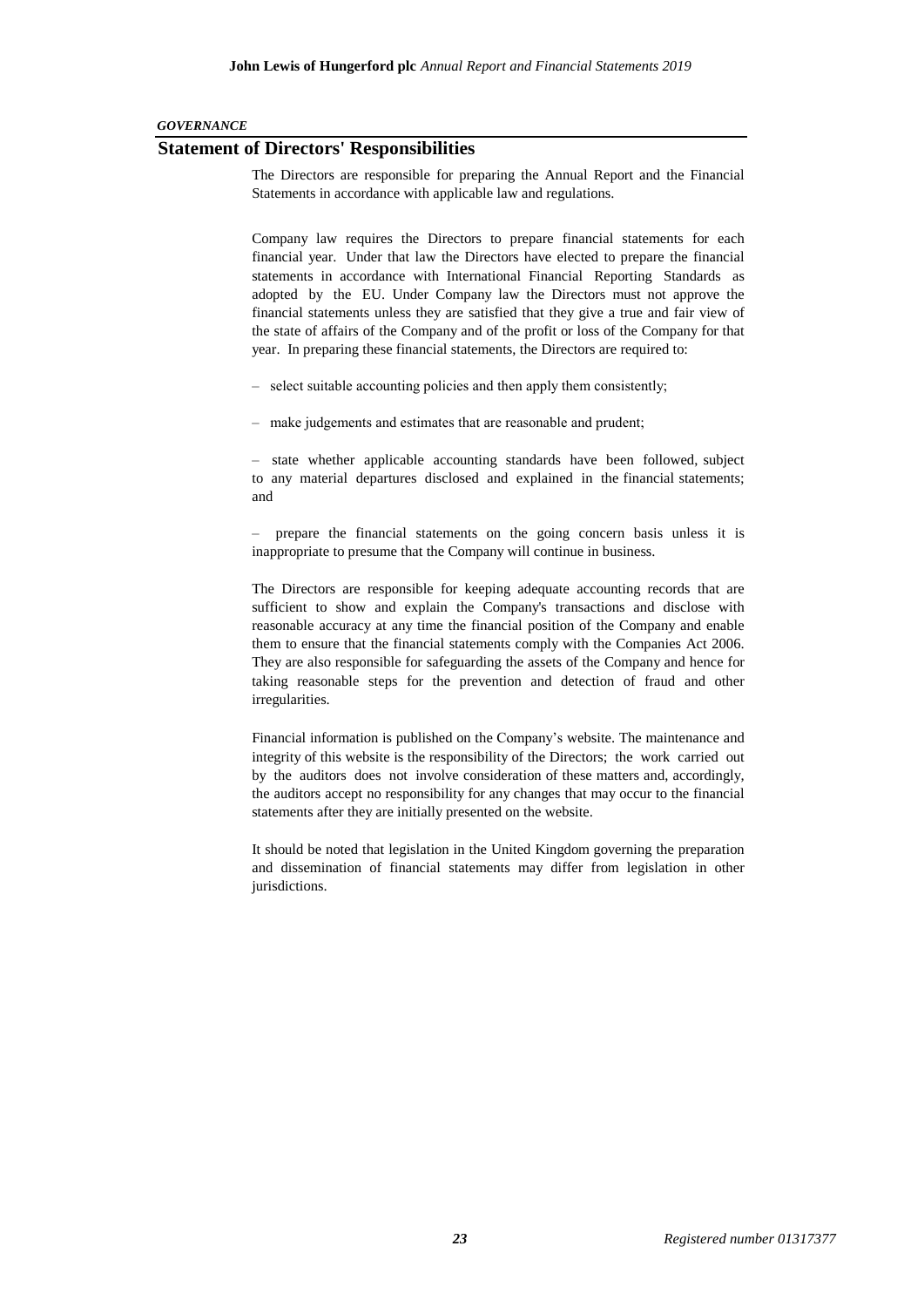#### *GOVERNANCE*

## **Independent Auditors' Report**

**to the members of John Lewis of Hungerford Plc only for the financial period ended 30 June 2019**

## **Opinion**

We have audited the financial statements of John Lewis of Hungerford Plc for the period ended 30 June 2019 which comprise the Income Statement, the Statement of Financial Position, the Statement of Cash Flows, the Statement of Changes in Equity and notes to the financial statements, including a summary of significant accounting policies. The financial reporting framework that has been applied in their preparation is applicable law and International Financial Reporting Standards (IFRSs) as adopted by the European Union.

In our opinion, the financial statements:

- give a true and fair view of the state of the company's affairs as at 30 June 2019 and of its loss for the period then ended;
- have been properly prepared in accordance with IFRSs as adopted by the European Union; and
- have been prepared in accordance with the requirements of the Companies Act 2006.

#### **Basis for opinion**

We conducted our audit in accordance with International Standards on Auditing (UK) (ISAs (UK)) and applicable law. Our responsibilities under those standards are further described in the Auditor's Responsibilities for the audit of financial statements section of our report. We are independent of the company in accordance with the ethical requirements that are relevant to our audit of the financial statements in the UK, including the FRC's Ethical Standard as applied to listed entities, and we have fulfilled our other ethical responsibilities in accordance with these requirements. We believe that the audit evidence we have obtained is sufficient and appropriate to provide a basis for our opinion.

#### **Conclusions relating to going concern**

We have nothing to report in respect of the following matters in relation to which the ISAs (UK) require us to report to you where:

- the directors' use of the going concern basis of accounting in the preparation of the financial statements is not appropriate; or
- the directors have not disclosed in the financial statements any identified material uncertainties that may cast significant doubt about the company's ability to continue to adopt the going concern basis of accounting for a period of at least twelve months from the date when the financial statements are authorised for issue.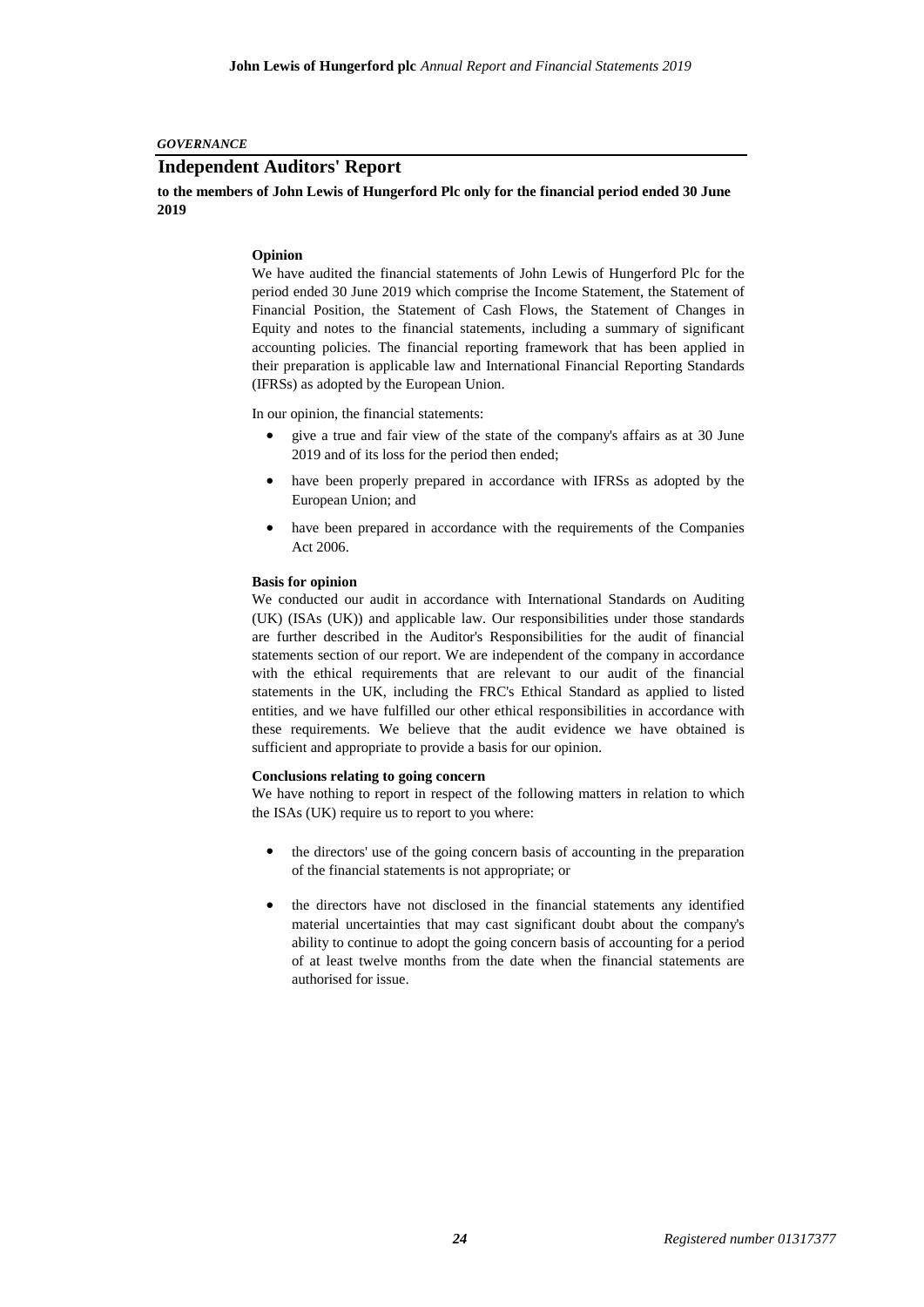#### **Key Audit matters**

Key audit matters are those matters that, in our professional judgement, were of most significance in our audit of the financial statements of the current period and include the most significant assessed risks of material misstatement (whether or not due to fraud) we identified, including those which had the greatest effect on: the overall audit strategy, the allocation of resources in the audit; and directing the efforts of the engagement team. These matters were addressed in the context of our audit of the financial statements as a whole, and in forming our opinion thereon, and we do not provide a separate opinion on these matters.

#### **1. Revenue recognition**

We considered revenue recognition to be a key audit area given it is significant performance measure for the Company. The Company takes deposits before work commences and as such there is a risk that revenue and profit could be recognised too early.

Our audit procedures included:

- A sample of revenue was agreed to delivery notes and confirmation from customers where available to confirm goods were dispatched prior to the period end
- A sample of deposits were agreed to delivery notes and confirmation from customers (where available) to confirm work was completed after the period end

#### **2. Cut off of accruals**

We considered that this to be a key audit area given that once the period is closed in the accounting software, invoices cannot be included even if they were dated pre year end.

Our audit procedures included:

- $\bullet$ We performed cut-off testing to confirm that direct costs were recorded in the correct accounting period
- We reviewed post year end payments and invoices to confirm that costs had not been understated.

#### **3. Going Concern**

We considered that this to be a key audit area given the company has been loss making for the last two periods with net current liabilities. Cash has also decreased significantly over the last two periods.

Our audit procedures included:

- We reviewed detailed cash flow projections and budgets for the subsequent 2 financial years
- We obtained information regarding possible refinancing options available to the Board.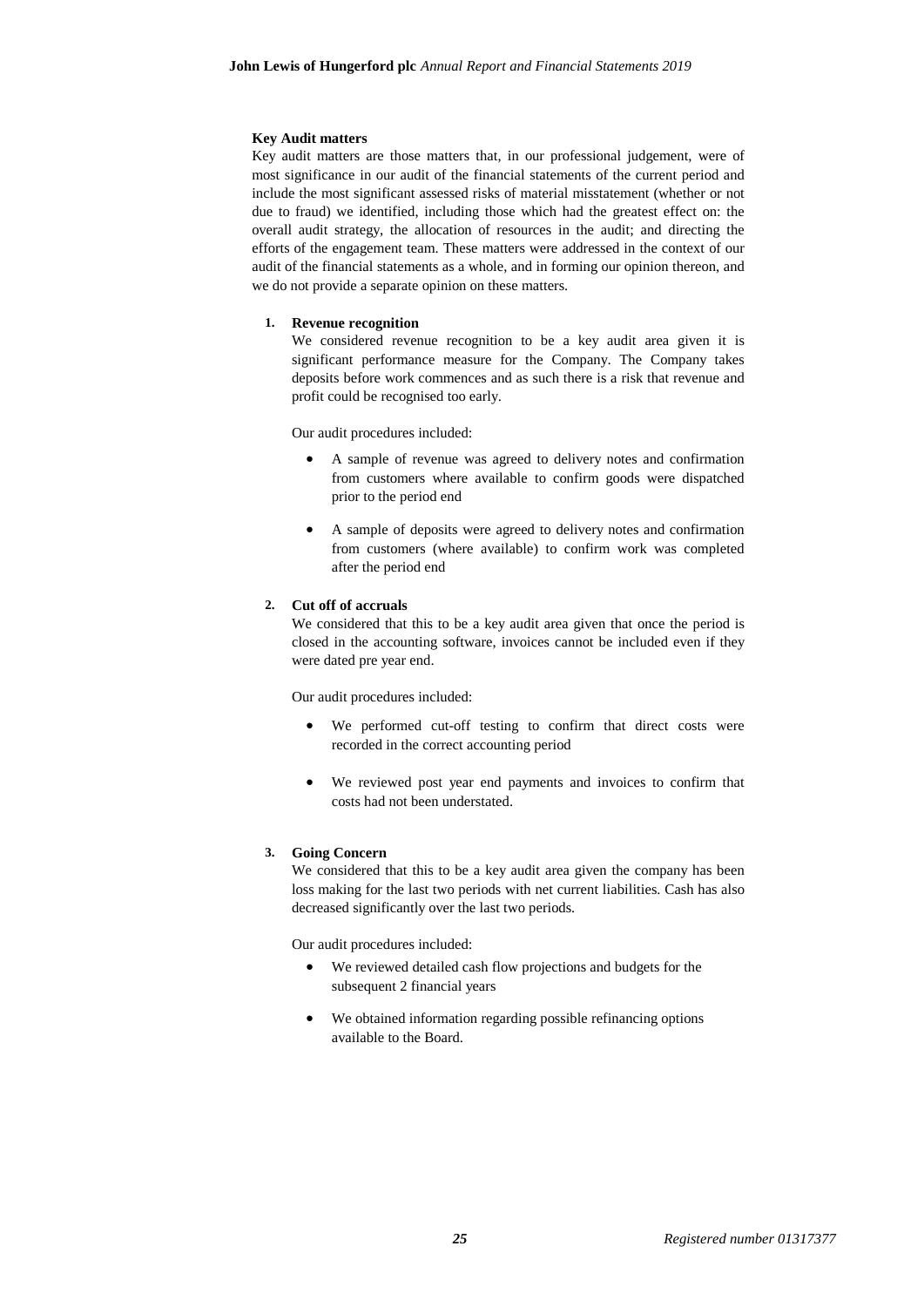#### **Our application of materiality**

The scope and focus of our audit was influenced by our assessment and application of materiality. We define materiality as the magnitude of misstatement that could reasonably be expected to influence the readers and the economic decisions of the users of the financial statements. We use materiality to determine the scope of our audit and the nature, timing and extent of our audit procedures and to evaluate the effect of misstatements, both individually and on the financial statements as a whole.

Due to the nature of the Company we considered revenue to be the main focus for the readers of the financial statements, accordingly this consideration influenced our judgement of materiality. Based on our professional judgement, we determined materiality to be £87,500, based on a percentage of revenue.

On the basis of our risk assessments, together with our assessment of the overall control environment, our judgement was that performance materiality (i.e. our tolerance for misstatement in an individual account or balance) for the Company was 50% of materiality, namely £43,750.

We agreed to report to the Audit Committee all audit differences in excess of £4,375, as well as differences below that threshold that, in our view, warranted reporting on qualitative grounds. We also reported to the Audit Committee on disclosure matters that we identified when assessing the overall presentation of the financial statements.

#### **An overview of the scope of our audit**

Our audit was scoped by obtaining an understanding of the Company and its environment, including controls, and assessing the risks of material misstatement. Our approach in respect of key audit matters is set out in the table in the Key Audit Matters Section above.

#### **Other information**

The other information comprises the information included in the annual report, other than the financial statements and our auditor's report thereon. The directors are responsible for the other information. Our opinion on the financial statements does not cover the other information and, except to the extent otherwise explicitly stated in our report, we do not express any form of assurance conclusion thereon.

In connection with our audit of the financial statements, our responsibility is to read the other information and, in doing so, consider whether the other information is materially inconsistent with the financial statements or our knowledge obtained in the audit or otherwise appears to be materially misstated. If we identify such material inconsistencies or apparent material misstatements, we are required to determine whether there is a material misstatement in the financial statements or a material misstatement of the other information. If, based on the work we have performed, we conclude that there is a material misstatement of this other information, we are required to report that fact.

We have nothing to report in this regard.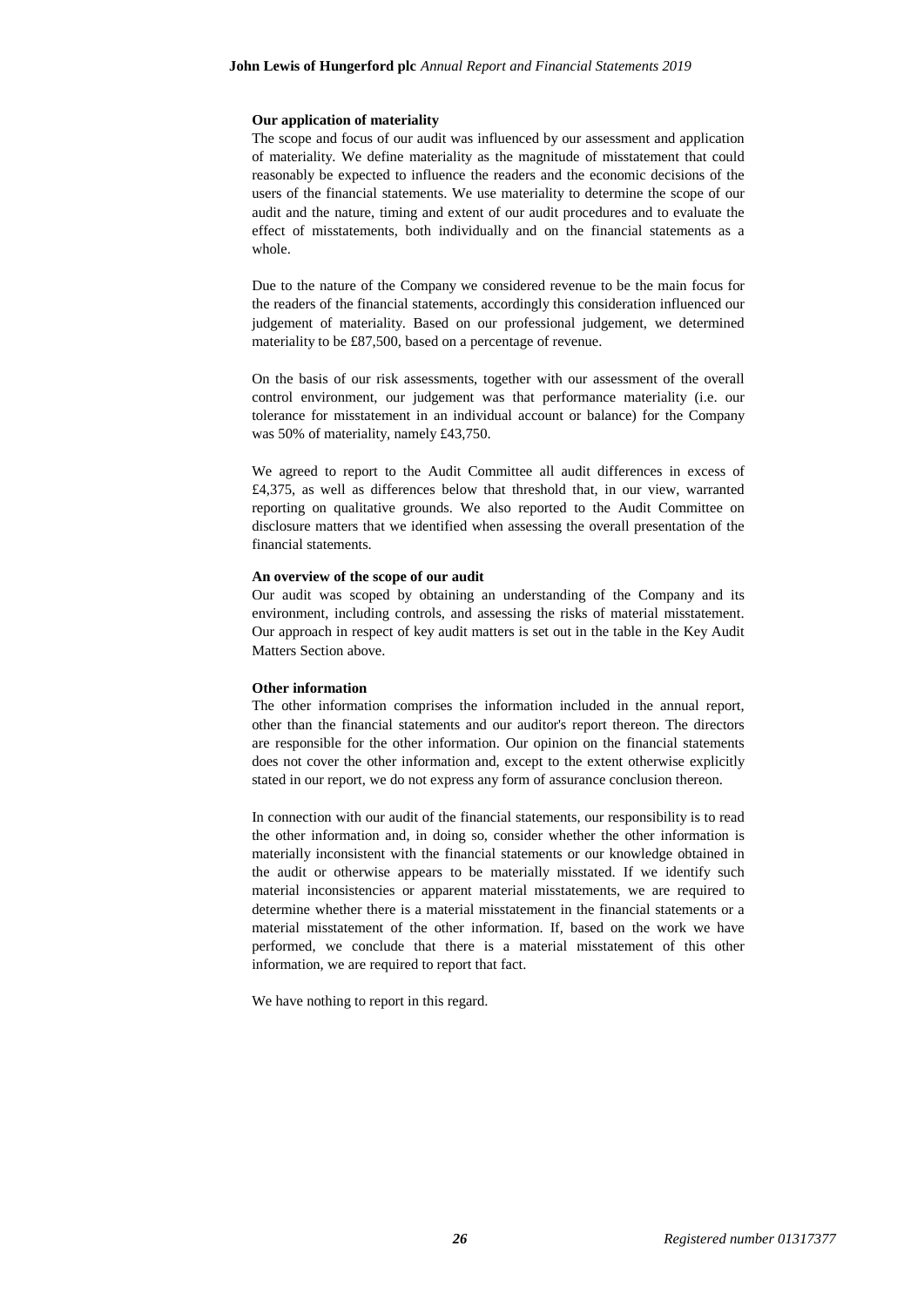#### **Opinions on other matters prescribed by the Companies Act 2006**

In our opinion, based on the work undertaken in the course of the audit:

- the information given in the Strategic Report and the Directors' Report for the financial period for which the financial statements are prepared is consistent with the parent company financial statements; and
- the Strategic Report and the Directors' Report have been prepared in accordance with applicable legal requirements.

#### **Matters on which we are required to report by exception**

In the light of the knowledge and understanding of the Company and its environment obtained in the course of the audit, we have not identified material misstatements in the Strategic Report or the Directors' Report.

We have nothing to report in respect of the following matters where the Companies Act 2006 requires us to report to you if, in our opinion:

- certain disclosures of Directors' remuneration specified by law are not made; or
- we have not received all the information and explanations we required for our audit.

#### **Responsibilities of Directors**

As explained more fully in the directors' responsibilities statement set out on page 23, the directors are responsible for the preparation of the financial statements and for being satisfied that they give a true and fair view, and for such internal control as the directors determine is necessary to enable the preparation of financial statements that are free from material misstatement, whether due to fraud or error.

In preparing the financial statements, the directors are responsible for assessing the Company's ability to continue as a going concern, disclosing, as applicable, matters related to going concern and using the going concern basis of accounting unless the directors either intend to liquidate the company or to cease operations, or have no realistic alternative but to do so.

#### **Auditor's Responsibilities for the Audit of the Financial Statements**

Our objectives are to obtain reasonable assurance about whether the financial statements as a whole are free from material misstatement, whether due to fraud or error, and to issue an auditor's report that includes our opinion. Reasonable assurance is a high level of assurance, but is not a guarantee that an audit conducted in accordance with ISAs (UK) will always detect a material misstatement when it exists. Misstatements can arise from fraud or error and are considered material if, individually or in aggregate, they could reasonably be expected to influence the economic decisions of users taken on the basis of these financial statements.

As part of an audit in accordance with ISAs (UK) we exercise professional judgement and maintain professional scepticism throughout the audit. We also: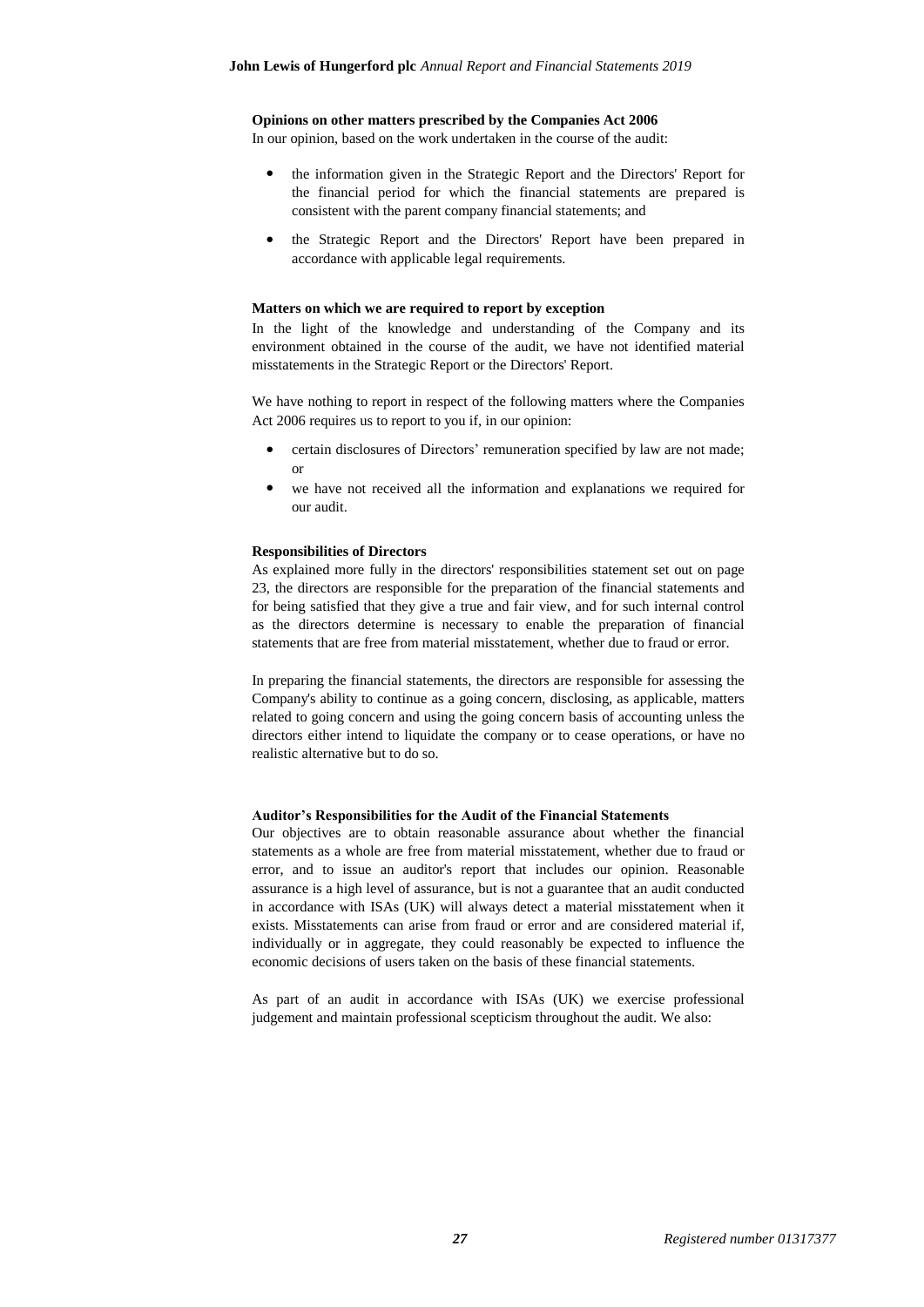- Identify and assess the risks of material misstatement of the financial statements, whether due to fraud or error, design and perform audit procedures responsive to those risks, and obtain audit evidence that is sufficient and appropriate to provide a basis for our opinion. The risk of not detecting a material misstatement resulting from fraud is higher than for one resulting from error, as fraud may involve collusion, forgery, intentional omissions, misrepresentations, or the override of internal control.
- Obtain an understanding of internal control relevant to the audit in order to design audit procedures that are appropriate in the circumstances, but not for the purposes of expressing an opinion on the effectiveness of the company's internal control.
- Evaluate the appropriateness of accounting policies used and the reasonableness of accounting estimates and related disclosures made by the directors.
- Conclude on the appropriateness of the directors' use of the going concern basis of accounting and, based on the audit evidence obtained, whether a material uncertainty exists related to events or conditions that may cast significant doubt on the company's ability to continue as a going concern. If we conclude that a material uncertainty exists, we are required to draw attention in our auditor's report to the related disclosures in the financial statements or, if such disclosures are inadequate, to modify our opinion. Our conclusions are based on the audit evidence obtained up to the date of our auditor's report. However, future events or conditions may cause the company to cease to continue as a going concern.
- Evaluate the overall presentation, structure and content of the financial statements, including the disclosures, and whether the financial statements represent the underlying transactions and events in a manner that achieves fair presentation.
- $\bullet$ Obtain sufficient appropriate audit evidence regarding the financial information of the entities or business activities within the company to express an opinion on the consolidated financial statements. We are responsible for the direction, supervision and performance of the company audit. We remain solely responsible for our audit opinion.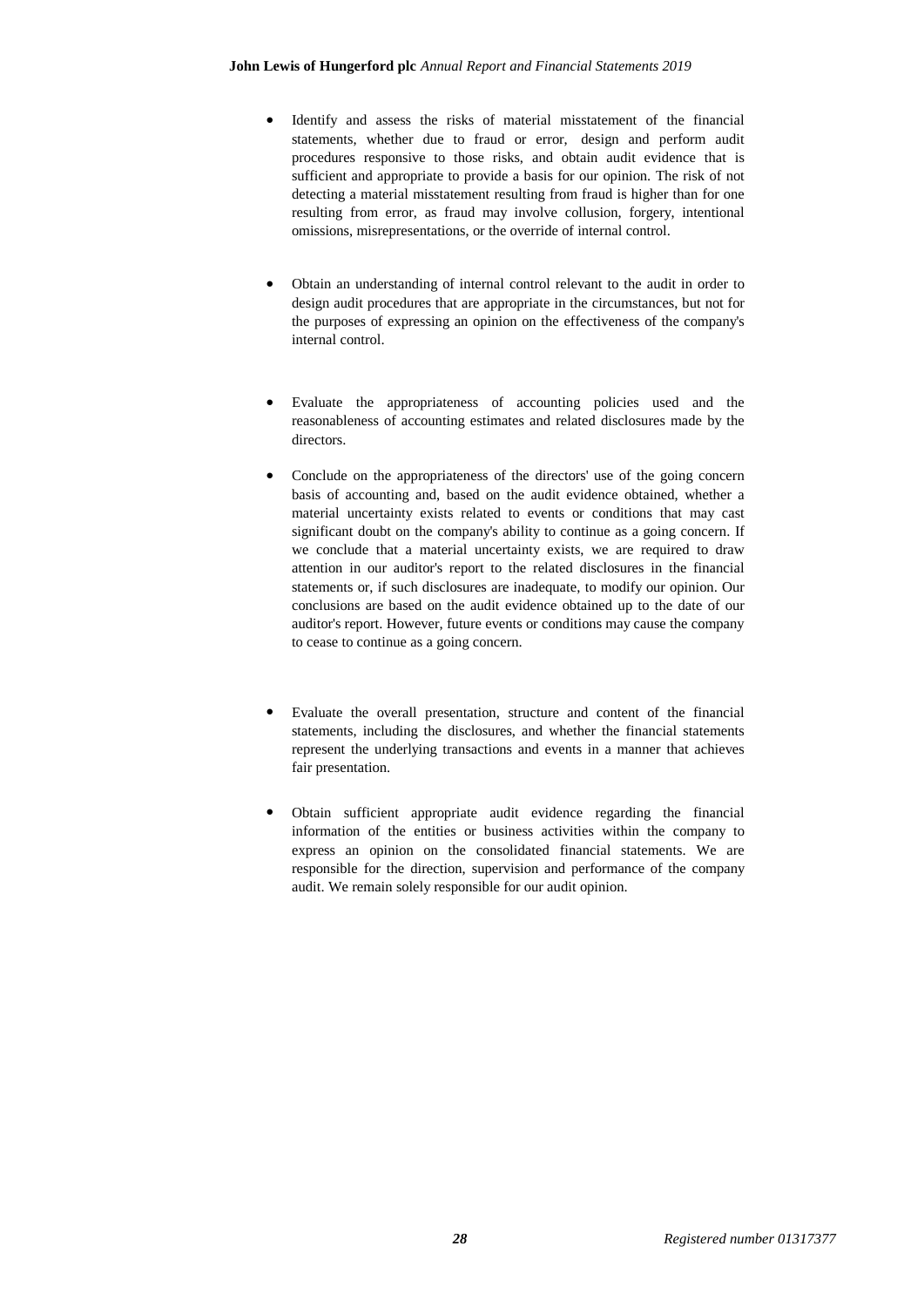We communicate with those charged with governance regarding, among other matters, the planned scope and timing of the audit and significant audit findings, including any significant deficiencies in internal control that we identify during our audit.

We also provide those charged with governance with a statement that we have complied with relevant ethical requirements regarding independence, and to communicate with them all relationships and other matters that may reasonably be thought to bear on our independence, and where applicable, related safeguards.

From the matters communicated with those charged with governance, we determine those matters that were of most significance in the audit of the consolidated financial statements of the current period and are therefore the key audit matters. We describe these matters in our auditor's report unless law or regulation precludes public disclosure about the matter or when, in extremely rare circumstances, we determine that a matter should not be communicated in our report because the adverse consequences of doing so would reasonably be expected to outweigh the public interest benefits of such communication.

#### **Use of our report**

This report is made solely to the company's members, as a body, in accordance with Chapter 3 of Part 16 of the Companies Act 2006. Our audit work has been undertaken for no purpose other than to draw to the attention of the company's members those matters which we are required to include in an auditor's report addressed to them. To the fullest extent permitted by law, we do not accept or assume responsibility to any party other than the company and company's members as a body, for our work, for this report, or for the opinions we have formed.

## **MATTHEW MEADOWS (Senior Statutory Auditor)**

for and on behalf of Moore Kingston Smith LLP Chartered Accountants Statutory Auditor Devonshire House 60 Goswell Road London ECIM 7AD

19 December 2019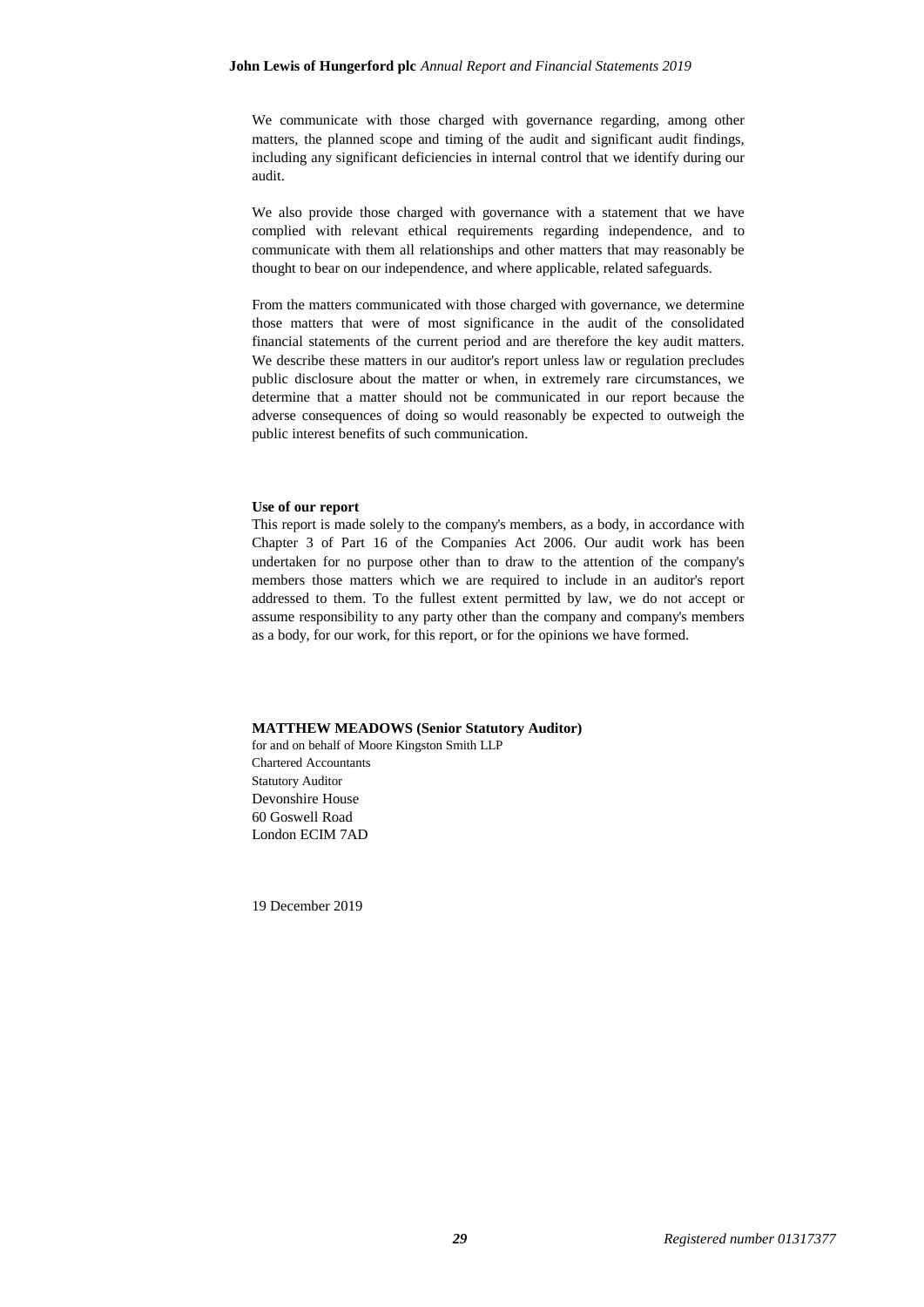| Income Statement for the year ended 30 June 2019 |                |                          |                                 |  |  |
|--------------------------------------------------|----------------|--------------------------|---------------------------------|--|--|
|                                                  |                | 2019                     | 10 months to<br>30 June<br>2018 |  |  |
|                                                  | <b>Notes</b>   | £                        | £                               |  |  |
| <b>Revenue</b>                                   | 1, 2           | 8,305,948                | 6,714,917                       |  |  |
| Cost of sales<br>Gross profit                    |                | (4,374,380)<br>3,931,568 | (3,465,252)<br>3,249,665        |  |  |
| Selling and distribution costs                   |                | (498, 435)               | (442, 951)                      |  |  |
| Administrative expenses                          |                | (3,623,689)              | (3,155,462)                     |  |  |
| <b>Loss from operations</b>                      | $\mathfrak{Z}$ | (190, 556)               | (348, 748)                      |  |  |
| Finance income                                   | 6              | 246                      | 258                             |  |  |
| Finance expenses                                 | $\overline{7}$ | (38, 330)                | (25,348)                        |  |  |
| Loss before tax                                  |                | (228, 640)               | (373, 838)                      |  |  |
| Tax on Loss from operations                      | 8              | (68, 531)                | 181,137                         |  |  |
| Loss for the year                                |                | (297, 171)               | (192, 701)                      |  |  |
| Loss per share<br><b>Basic</b><br>Fully diluted  | 9              | (0.16)p<br>(0.16)p       | (0.10)p<br>(0.10)p              |  |  |

## *FINANCIAL STATEMENTS*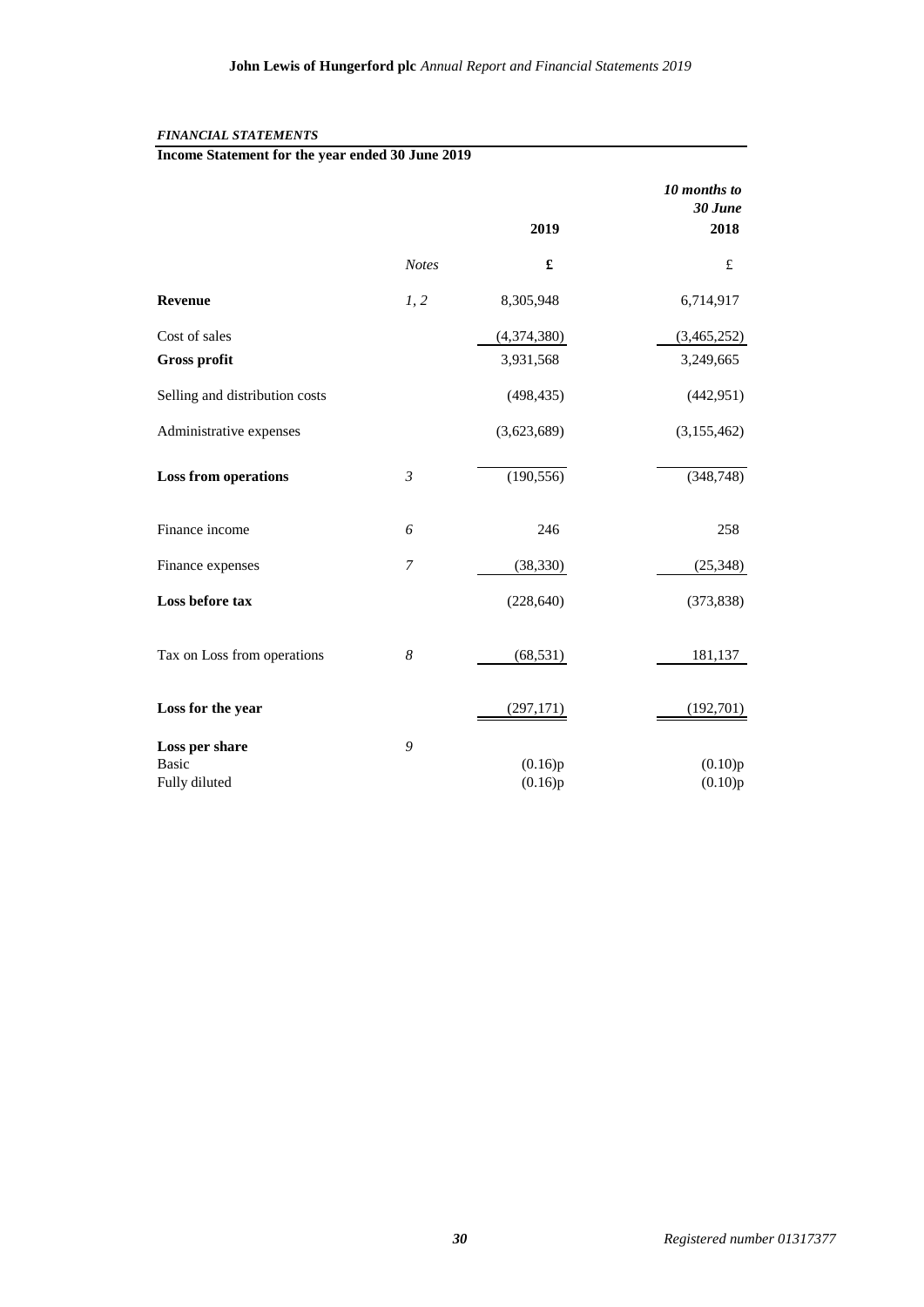## **Statement of Comprehensive Income for the year ended 30 June 2019**

|                                   | 2019            | 10 months to 30 June<br>2018 |
|-----------------------------------|-----------------|------------------------------|
| Loss for the year                 | £<br>(297, 171) | £<br>(192,701)               |
| <b>Total Comprehensive Income</b> | (297, 171)      | (192,701)                    |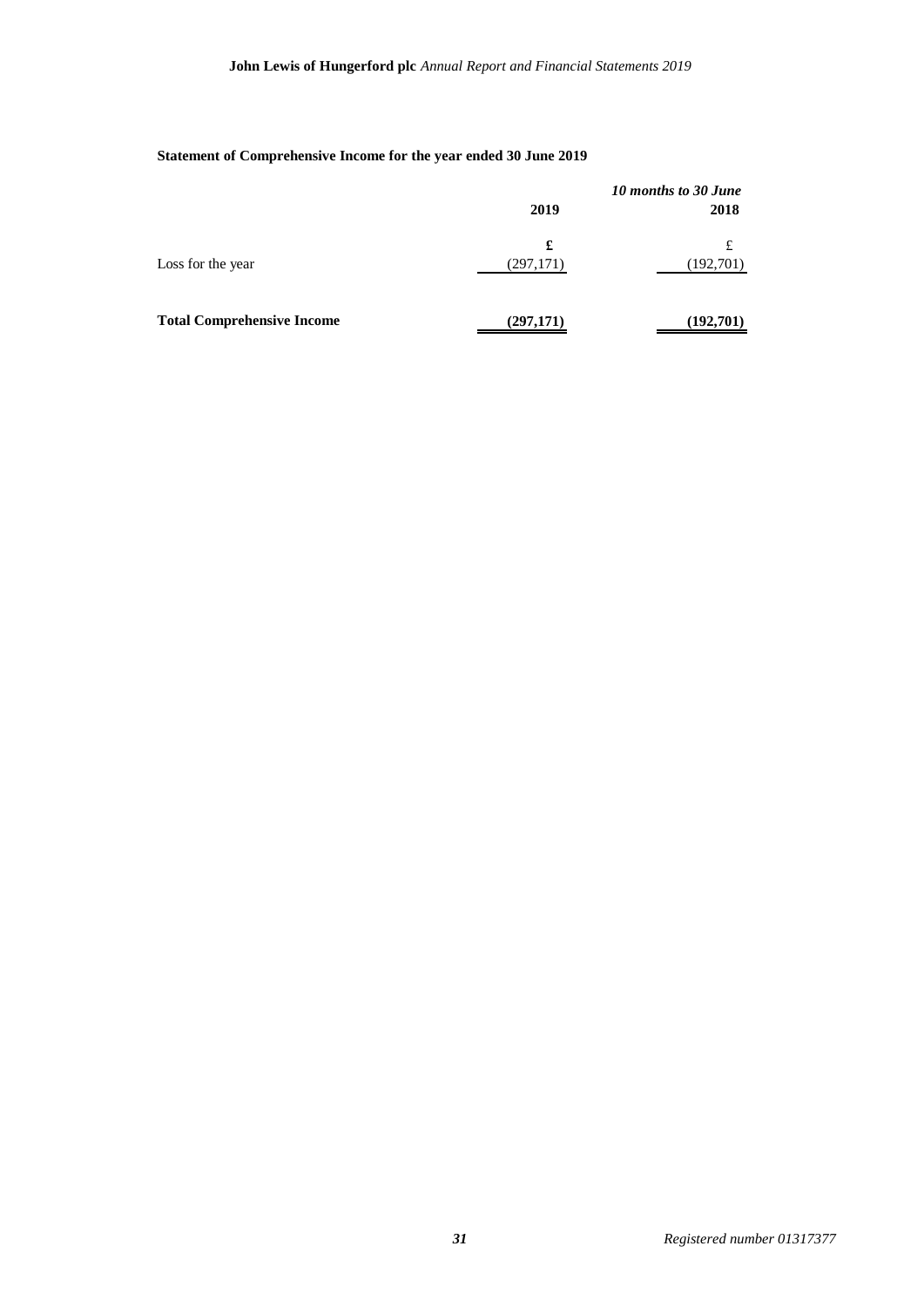## **Statement of Financial Position as at 30 June 2019**

|                                |              | 30 June<br>2019 | 30 June<br>2018 |
|--------------------------------|--------------|-----------------|-----------------|
|                                | <b>Notes</b> | £               | $\pounds$       |
|                                |              |                 |                 |
| <b>Non-current assets</b>      |              |                 |                 |
| Intangible assets              | 10           | 179,292         | 56,445          |
| Property, plant and equipment  | 11           | 2,299,873       | 2,356,967       |
| Deferred tax asset             | 16           |                 | 68,531          |
| Trade and other receivables    | 13           | 42,750          | 42,750          |
|                                |              | 2,521,915       | 2,524,693       |
| <b>Current assets</b>          |              |                 |                 |
| Inventories                    | 12           | 144,022         | 169,536         |
| Trade and other receivables    | 13           | 736,593         | 530,201         |
| Cash and cash equivalents      |              | 287,187         | 685,722         |
|                                |              | 1,167,802       | 1,385,459       |
| <b>Total assets</b>            |              | 3,689,717       | 3,910,152       |
| <b>Current liabilities</b>     |              |                 |                 |
| Trade and other payables       | 14           | (1,919,598)     | (1,834,997)     |
| <b>Borrowings</b>              | 15           | (122, 289)      | (106, 946)      |
|                                |              | (2,041,887)     | (1,941,943)     |
| <b>Non-current liabilities</b> |              |                 |                 |
| <b>Borrowings</b>              | 15           | (479, 034)      | (507, 558)      |
| Provisions                     | 17           | (105, 053)      | (101, 053)      |
|                                |              | (584,087)       | (608, 611)      |
| <b>Total liabilities</b>       |              | (2,625,974)     | (2,550,554)     |
| <b>Net assets</b>              |              | 1,063,743       | 1,359,598       |
| <b>Equity</b>                  |              |                 |                 |
| Share Capital                  | 20           | 186,745         | 186,745         |
| <b>Share Premium</b>           |              | 1,188,021       | 1,188,021       |
| <b>Other Reserves</b>          |              | 1,421           | 1,421           |
| <b>Retained Earnings</b>       |              | (312, 444)      | (16, 589)       |
|                                |              |                 |                 |
| <b>Total equity</b>            |              | 1,063,743       | 1,359,598       |

The financial statements were approved by the Board of Directors and authorised for issue on 19 December 2019 and were signed on its behalf by:

**Kiran Noonan Gary O'Brien**<br>*Director Director Director Director*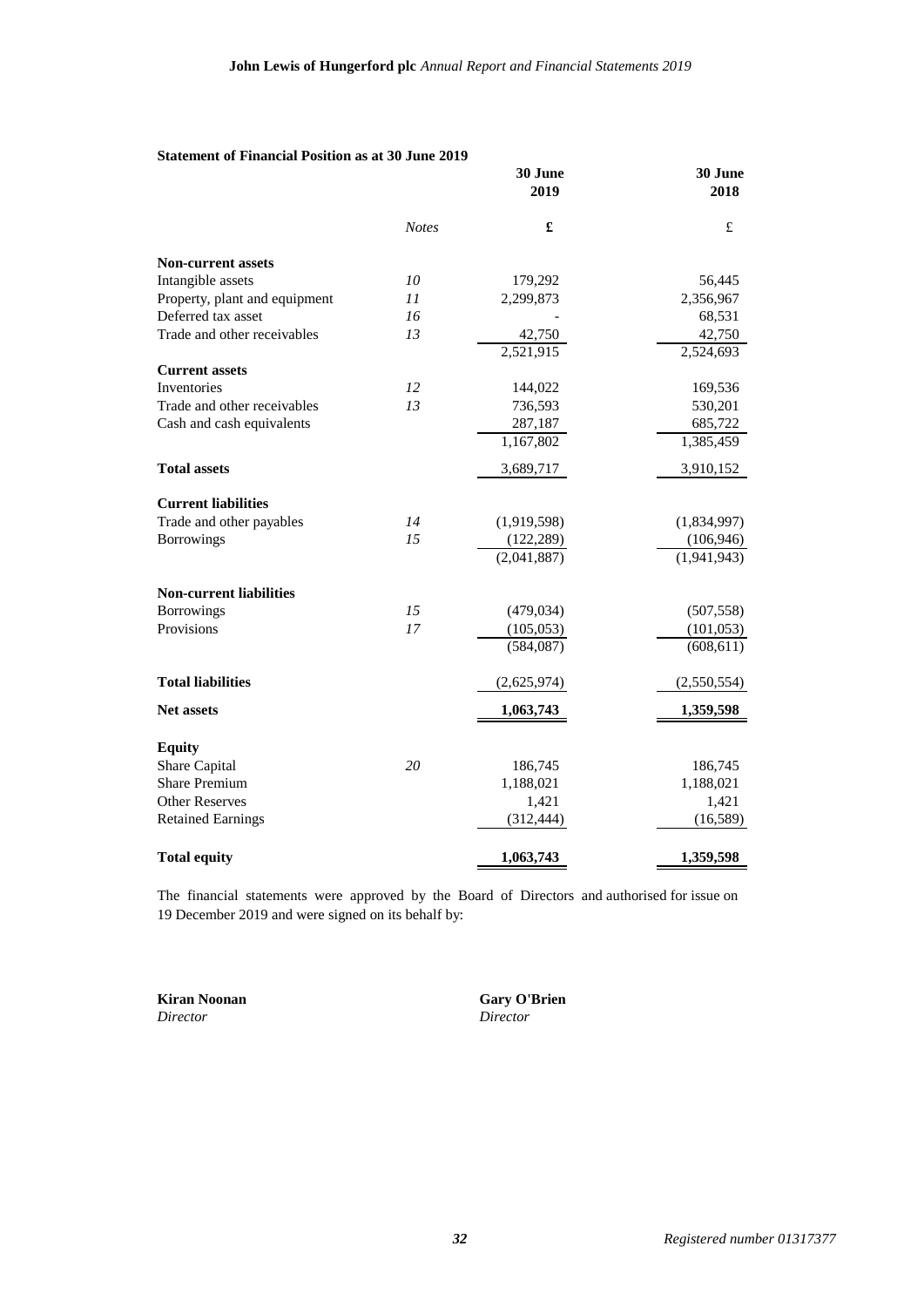|                      | <b>Share</b><br>Capital | <b>Share</b><br>Premium | <b>Other</b><br><b>Reserves</b> | <b>Retained</b><br><b>Earnings</b> | <b>Total</b> |
|----------------------|-------------------------|-------------------------|---------------------------------|------------------------------------|--------------|
|                      | £                       | £                       | £                               | £                                  | £            |
| At 31 August 2017    | 186.745                 | 1,188,021               | 1,421                           | 176.112                            | 1,552,299    |
| Loss for the period  |                         |                         | $\overline{\phantom{a}}$        | (192,701)                          | (192,701)    |
| At 30 June 2018      | 186.745                 | 1.188.021               | 1,421                           | (16,589)                           | 1,359,598    |
| Loss for the year    |                         |                         |                                 | (297, 171)                         | (297, 171)   |
| Share based payments |                         |                         |                                 | 1,316                              | 1,316        |
| At 30 June 2019      | 186,745                 | 1,188,021               | 1,421                           | (312, 444)                         | 1,063,743    |

## **Statement of Changes in Equity for the year ended 30 June 2019**

The total comprehensive income for the year is £297,171 loss (2018: £192,701 loss)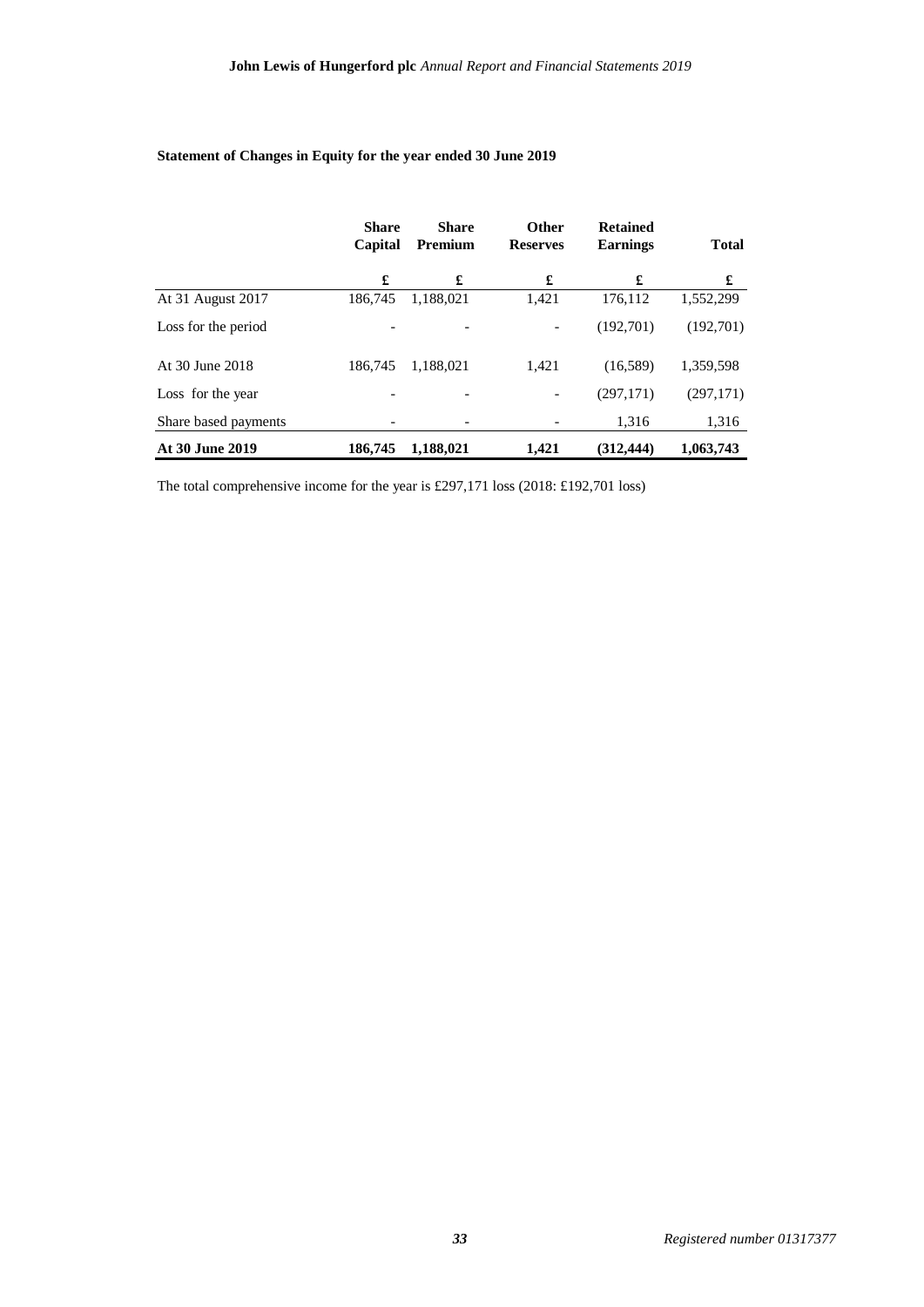## **Statement of Cash Flows for the year ended 30 June 2019**

|                                             | 2019       | 10 months to 30 June<br>2018 |
|---------------------------------------------|------------|------------------------------|
|                                             | £          | £                            |
| <b>Cash flows from operating activities</b> |            |                              |
| Loss from operations                        | (190, 556) | (348, 748)                   |
| Amortisation of intangible assets           | 22,336     | 11,728                       |
| Depreciation and impairment of property,    |            |                              |
| plant and equipment                         | 233,759    | 210,928                      |
| Share based payments                        | 1,316      |                              |
| Loss on disposal of property, plant and     |            |                              |
| equipment                                   | 9,738      | 30,723                       |
| Decrease in inventories                     | 25,514     | 8,301                        |
| (Increase) in receivables                   | (206, 392) | (31, 445)                    |
| Increase/(decrease) in payables             | 84,601     | (351, 593)                   |
| Increase/(decrease) in provisions           | 4,000      |                              |
| <b>Cash generated from operations</b>       | (15,684)   | (470, 106)                   |
| Net cash from operating activities          | (15, 684)  | (470, 106)                   |
|                                             |            |                              |
| <b>Cash flows from investing activities</b> |            |                              |
| Purchase of intangible assets               | (145, 183) | (9,660)                      |
| Purchase of property, plant and             |            |                              |
| equipment                                   | (196, 248) | (279, 229)                   |
| Net proceeds from sale of property, plant   |            |                              |
| and equipment                               | 9,845      | 56,905                       |
| Interest received                           | 246        | 258                          |
| Net cash used in investing activities       | (331, 340) | (231, 726)                   |
|                                             |            |                              |
| <b>Cash flows from financing activities</b> |            |                              |
| Interest paid                               | (38, 330)  | (25, 348)                    |
| Increase in borrowings                      | 100,876    |                              |
| Repayment of borrowings - finance leases    | (27,981)   | (16,295)                     |
| Repayment of borrowings - bank loans        | (86,076)   | (73, 605)                    |
| Net cash used in financing activities       | (51, 511)  | (115, 248)                   |
|                                             |            |                              |
| Net increase/(decrease) in cash and         |            |                              |
| cash equivalents                            | (398, 535) | (817,080)                    |
| Net cash and cash equivalents at the start  |            |                              |
| of the period                               | 685,722    | 1,502,802                    |
| Net cash and cash equivalents at the        |            |                              |
| end of the year                             | 287,187    | 685,722                      |
|                                             |            |                              |
| Net cash and cash equivalents               |            |                              |
| Cash at bank and in hand                    | 287,187    | 685,722                      |
| <b>Bank</b> overdrafts                      | 287,187    |                              |
|                                             |            | 685,722                      |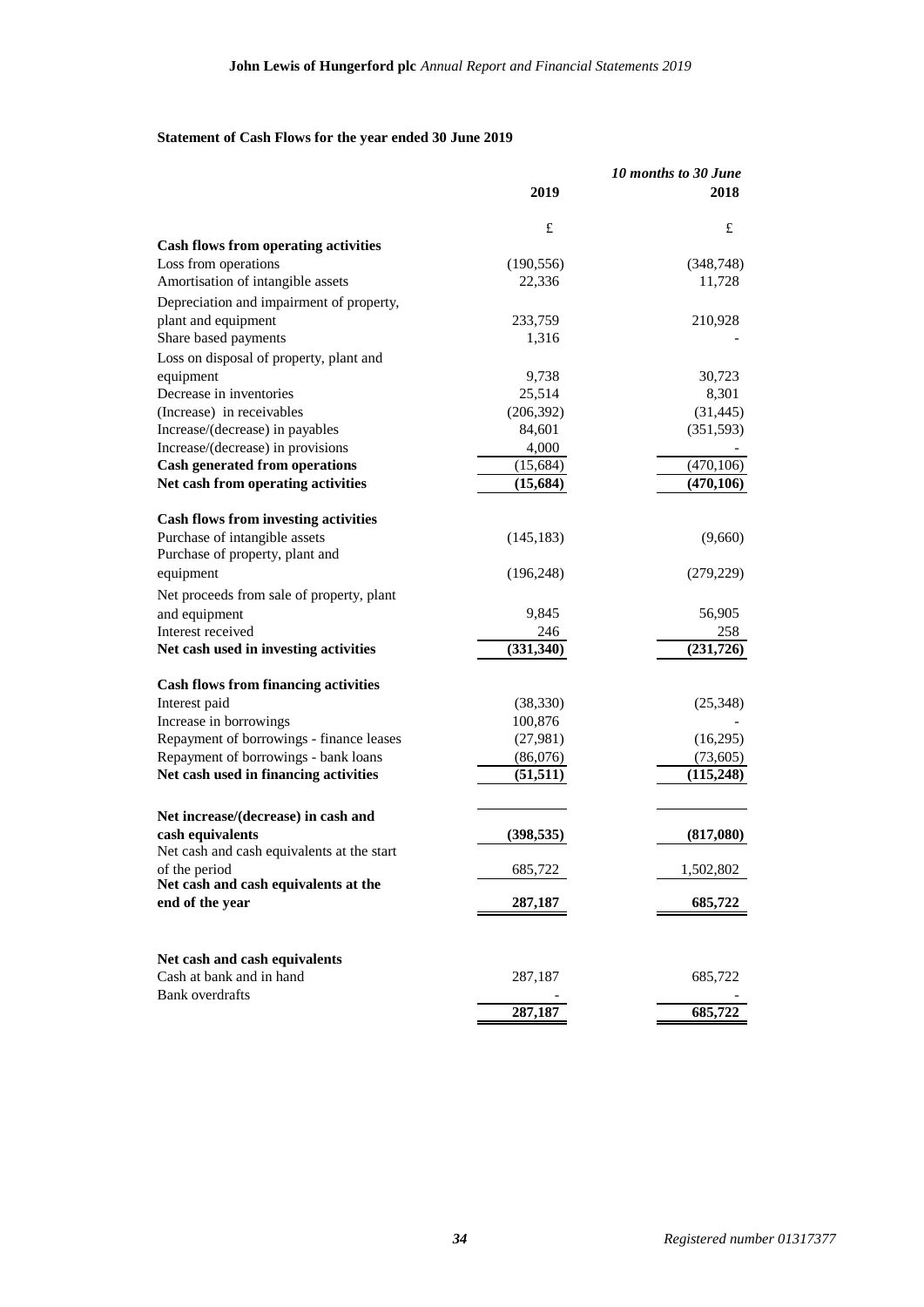#### *FINANCIAL STATEMENTS*

**Notes to the financial Statements**

### **1 ACCOUNTING POLICIES**

#### **1.1 Basis of preparation**

John Lewis of Hungerford plc is a public limited company listed on the London AIM market and incorporated and domiciled in England and Wales. The Company's financial statements are prepared under the historical cost convention and in accordance with International Financial Reporting Standards (IFRS) as adopted by the European Union and with those parts of the Companies Act 2006 applicable to companies reporting under IFRS.

#### *Use of estimates and judgements*

The presentation of the annual financial statements requires the Directors to make judgements, estimates and assumptions that affect the application of policies and reported amounts of assets and liabilities, income and expenses. The estimates and associated assumptions are based on historical experience and various other factors that are believed to be reasonable under the circumstances. Estimates and underlying assumptions are reviewed on an ongoing basis.

The Directors consider that there are no areas of judgement or uses of estimates which have a significant risk of resulting in a material adjustment within the next financial year.

#### *Going concern*

Given that the Company has incurred losses over the last two periods and has net current liabilities of £874,085 (2018: £556,484) the Directors have given consideration to the Company's going concern status. After reviewing the Company's operating budgets, investments plans and financing arrangements (both current and potential), the Directors consider that the Company has, at the date of this report, sufficient financing available for the estimated requirements for the foreseeable future. Accordingly, the Directors are satisfied that it is appropriate to adopt the going concern basis in preparing the annual report and financial statements.

#### **SIGNIFICANT ACCOUNTING POLICIES**

#### **1.2 Revenue**

The Company's revenue arises principally from the sale of products and installation services to consumers from the Company's showrooms. The revenue is predominantly derived in the UK.

Contracts with customers for the sale of products to end consumers include one performance obligation. The Company has concluded that revenue from the sale of products should be recognised at a point in time when control of the goods are transferred to the consumer, which is the point of completion.

Contracts with customers for installations and other services to end consumers include one performance obligation. The Company has concluded that revenue from the sale of installations should be recognised at a point in time when control of the services are transferred to the consumer, which is the point of allocating the installation with the third party installation team.

Revenue is measured at the invoice price less any discounts offered.

#### **1.3 Intangible assets - trademarks**

Trademarks are stated at cost less amortisation to date. Amortisation is provided so as to write off their cost over the expected useful life of 10 years, on a straight-line basis.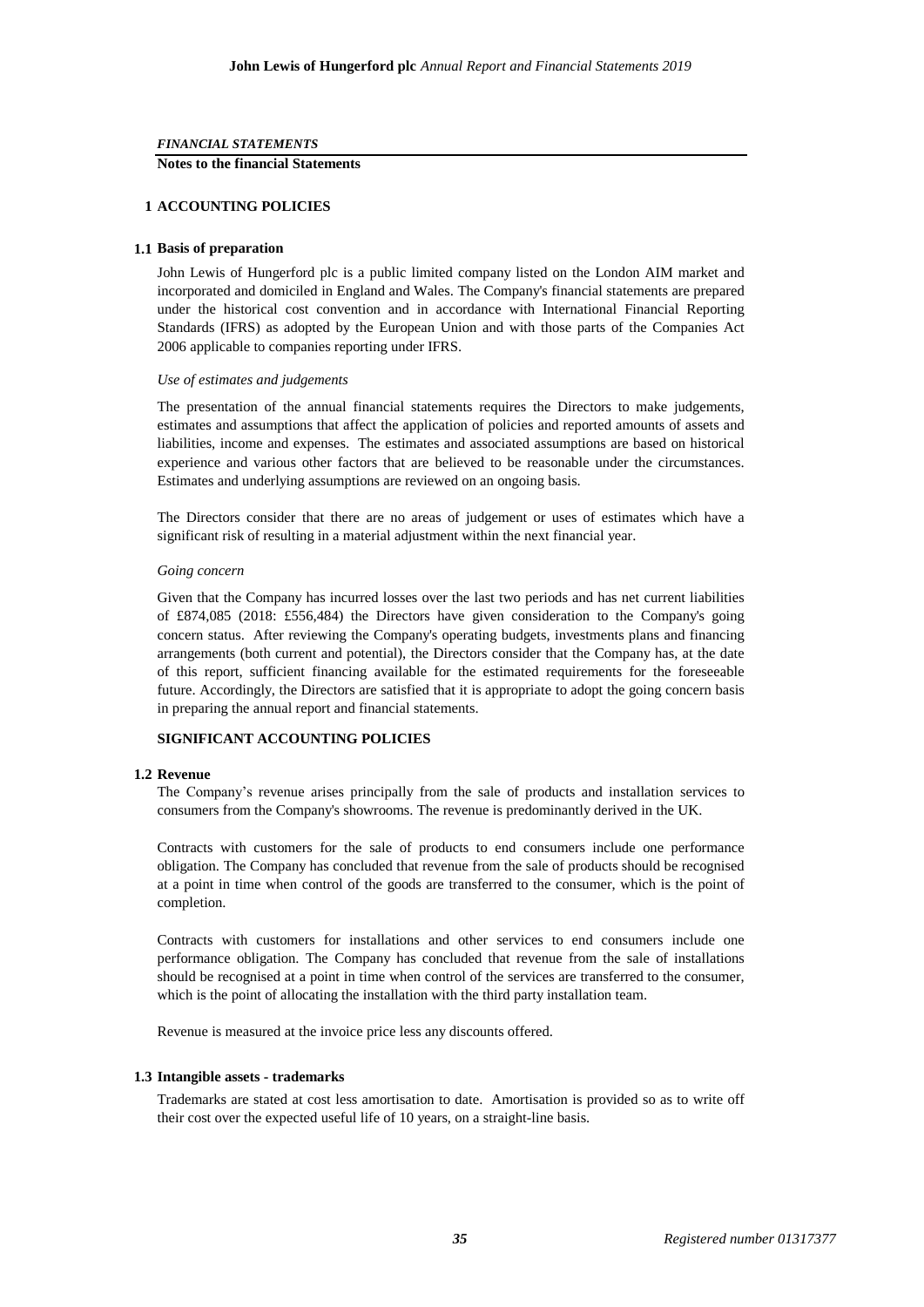#### **1.4 Intangible assets - development costs**

Development costs are stated at cost less amortisation to date. Amortisation is provided so as to write off their cost over the expected useful life of 5 - 10 years, on a straight-line basis.

Development costs relate to internally developed products and production techniques which will generate economic benefit beyond one year. Capitalised development costs include related costs for employees who are directly related to the project.

#### **1.5 Intangible assets - software costs**

Software costs are stated at cost less amortisation to date. Amortisation is provided so as to write off the cost over the expected useful life of 10 years, on a straight-line basis.

Included in software costs are website development costs which are stated at cost less amortisation where they demonstrably increase the level of appointments and sales orders from website enquiries and hence can be proven to be revenue generating. Amortisation is provided so as to write off the cost over the expected useful life of 10 years, on a straight line basis.

#### **1.6 Property, plant and equipment**

Property, plant and equipment is stated at cost less depreciation. Depreciation is provided at rates calculated to write off the cost less estimated residual value of each asset over its expected useful life, as follows:

Freehold Land & Buildings Showroom display and shop fittings Office Fixtures & fittings and IT equipment Plant & machinery and loose tools

10% straight-line 10% and 33% straight-line 2% straight-line

33% reducing balance and 10% straight-line; 20% straight-line on new showroom displays.

No depreciation is provided in respect of freehold land. The costs of acquiring showroom leases are included in the cost of showroom display units and shop fittings.

#### **1.7 Leases**

Leases taken by the Company are assessed individually as to whether they are finance leases or operating leases. Leases where the lessor retains substantially all the risks and benefits of ownership of the asset are classified as operating leases. Operating lease rental payments, other than contingent rentals, are recognised as an expense in the income statement on a straight-line basis over the lease term. The benefit of lease incentives is spread on a straight line basis over the term of the lease. Where lease premiums are paid, these are depreciated over the lease term.

Assets held under finance leases are recorded in the balance sheet at the lower of fair value and the present value of the minimum lease payments at the inception of the lease. Lease payments are apportioned between the finance charge and the reduction of the outstanding liability. The finance charge is allocated to periods during the lease term so as to produce a constant periodic rate of interest on the remaining balance of the liability for each period.

## **1.8 Inventories**

Inventories are stated at the lower of cost and net realisable value. Cost includes all direct costs incurred in bringing the goods to their present location and condition. The purchase of raw materials is calculated on a weighted average cost basis. The cost of work-in-progress includes an appropriate portion of manufacturing overheads. Net realisable value is based on estimated selling price less further costs expected to be incurred to completion and disposal.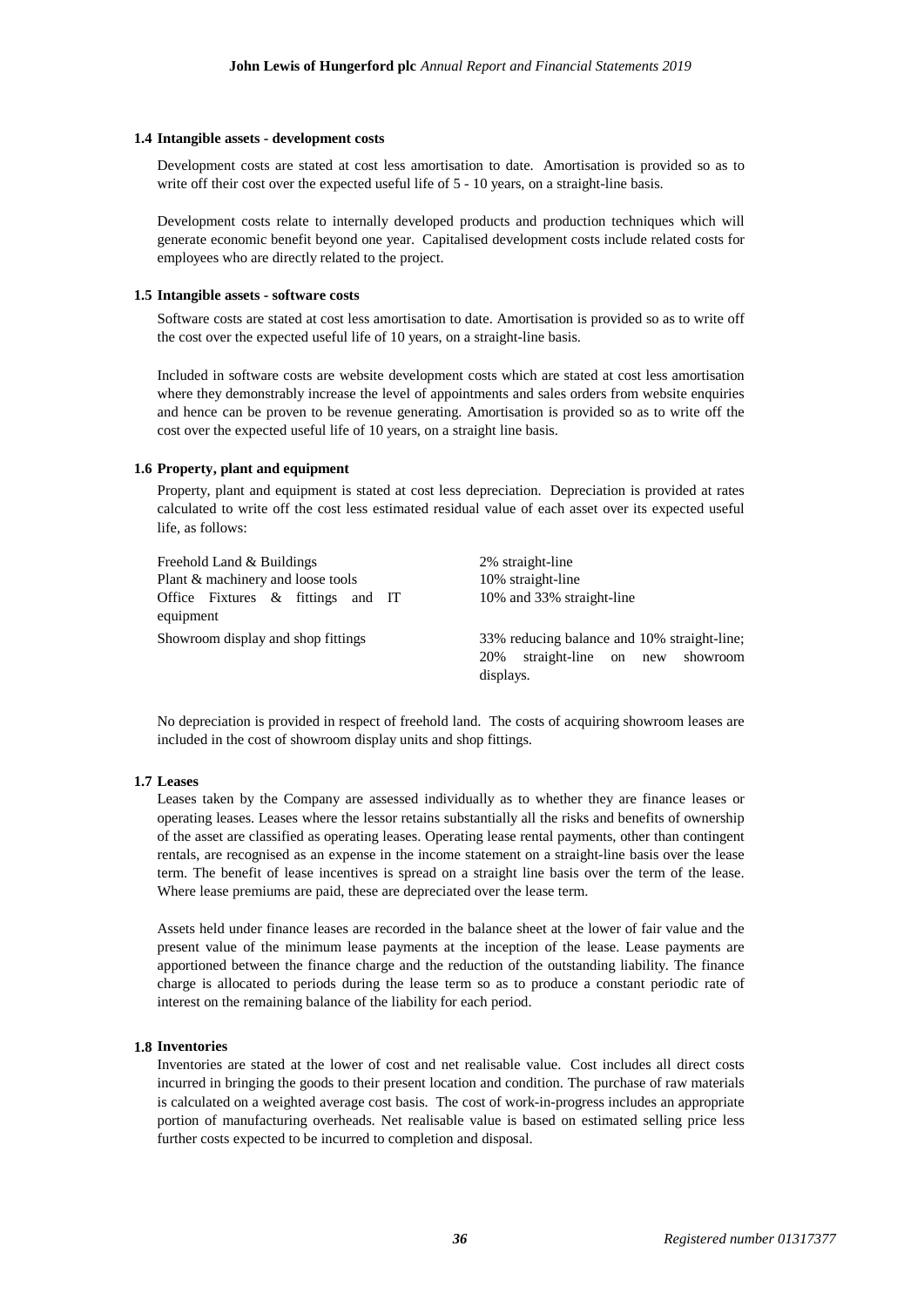#### **1.9 Pensions**

The Company operates a defined contribution group personal pension scheme for its employees. Contributions are charged to the income statement as they become payable in accordance with the rules of the scheme.

#### **1.10 Current and deferred taxation**

Current tax assets and liabilities are measured at the amount expected to be recovered or paid to the taxation authorities, based on tax rates and laws that are enacted or substantively enacted by the balance sheet date.

Deferred taxation is recognised in respect of temporary differences between the carrying amounts of assets and liabilities for financial reporting purposes and the amounts used for taxation purposes. Deferred tax is measured at the tax rates that are expected to be applied to temporary differences when they reverse, using tax rates substantively enacted at the reporting date.

Deferred tax assets are recognised for unused tax losses, tax credits and deductible temporary differences to the extent that it is probable that future taxable profits will be available against which they can be utilised. Deferred tax assets are reviewed at each reporting date and are reduced to the extent that it is no longer probable that the related tax benefit will be realised.

Deferred tax assets and liabilities are offset if there is a legally enforceable right to offset current tax liabilities and assets.

## **1.11 Financial instruments**

Financial instruments are recorded initially at fair value. Subsequent measurement of those instruments at the balance sheet date reflects the designation of the financial instrument. Trade and other receivables and trade and other payables are initially recognised at fair value and then carried at amortised cost net of impairment provisions.

All loans and borrowings are recognised at fair value. Borrowing costs are recognised as an expense over the term of the borrowing. Borrowings are classed as current liabilities unless the Company has an unconditional right to defer settlement of the liability for at least 12 months from the balance sheet date.

Receipts and payments on interest rate instruments are recognised on an accruals basis over the life of the instrument.

The Company policy is that no trading in financial instruments shall be undertaken.

## **1.12 Cash and cash equivalents**

Cash and cash equivalents comprise cash at bank balances. Bank overdrafts that are repayable on demand and form an integral part of the Company's cash management are included as a component of cash and cash equivalents for the purpose of the statement of cash flows. Where overdraft facilities are used, these are separately disclosed in the statement of cash flows.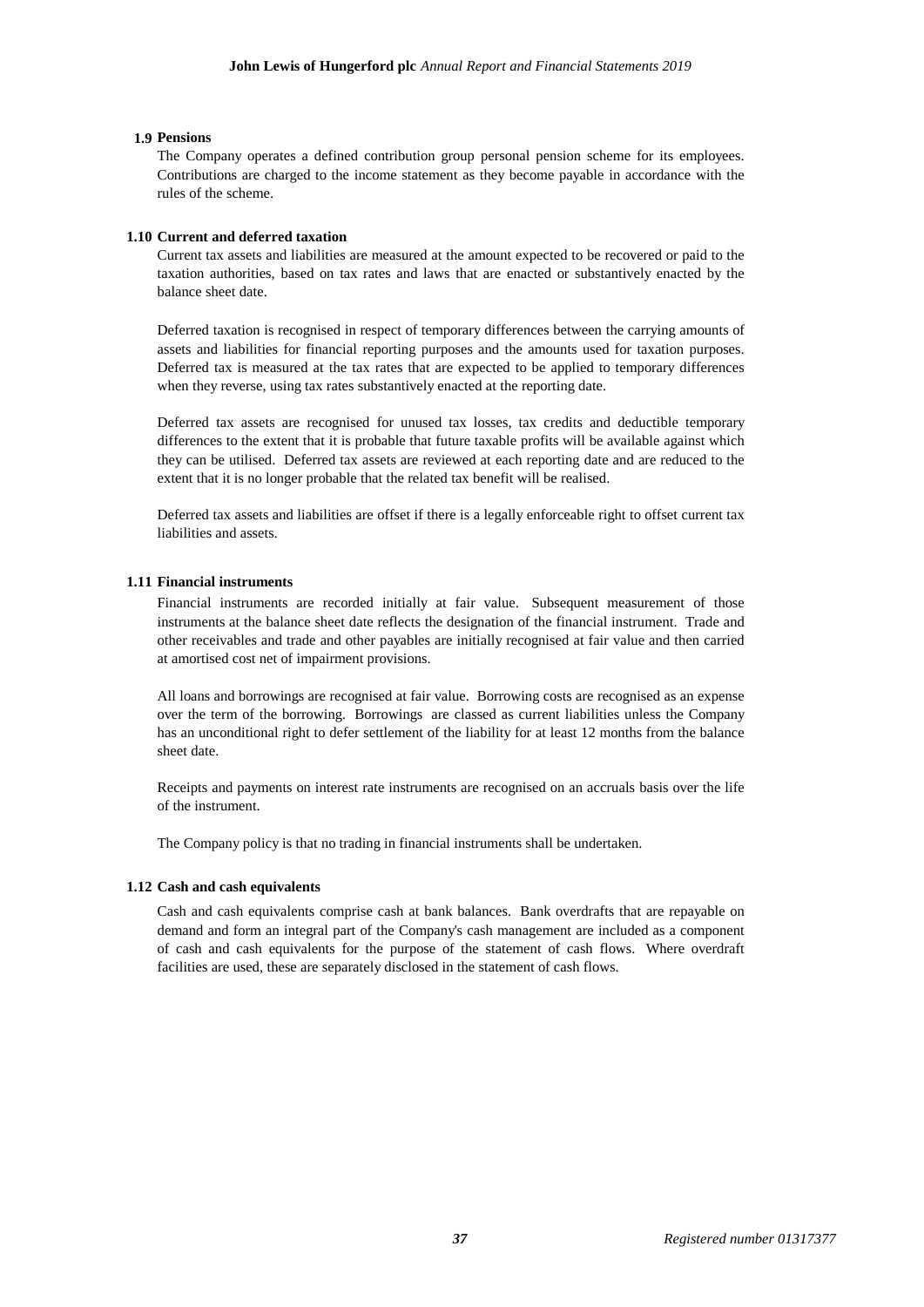#### **1.13 Impairment**

The carrying amounts of the Company's assets are reviewed at each balance sheet date to determine whether there is any indication of impairment. If any such indication exists, the asset's recoverable amount is estimated.

The recoverable amount is the greater of net selling price and value in use. In assessing value in use, the estimated future cash flows are discounted to their present value using a pre-tax discount rate that reflects current market assessments of the time-value of money and the risks specific to the asset. For an asset that does not generate largely independent cash inflows, the recoverable amount is determined for the cash-generating unit to which the asset belongs.

An impairment loss is recognised whenever the carrying amount of the asset or its cash-generating unit exceeds the recoverable amount. Impairment losses are recognised in the income statement.

#### **1.14 Product warranty claims**

The Company makes provision for potential future warranty claims. This provision is reviewed and adjusted annually based on the levels of turnover achieved and the claims record in the same 12 month period.

#### **1.15 Dilapidations on leasehold property**

The Board will review its showroom estate on an annual basis and make such provision for dilapidations as it considers necessary based on the length of the remaining term for each showroom, the future plans for each showroom and based on this, review independent professional advice as to the costs of exiting a site.

#### **1.16 Adoption of new and revised standards**

#### *a) IFRS 15 Revenue from Contracts with Customers*

IFRS 15 - Revenue from Contracts with Customers, has replaced all existing revenue requirements in IFRS and applies to all revenue arising from contracts with customers unless the contracts are within the scope of other standards. The new standard establishes a five-step model to account for revenue arising from contracts with customers. Under IFRS 15, revenue is recognised at an amount that reflects the consideration to which an entity expects to be entitled in exchange for transferring goods or services to a customer. The standard has an effective date of 1 July 2018.

The Company has applied the standard using the modified retrospective method in accordance with paragraph C3 (b) of the standard, requiring any cumulative impact to be recognised as an adjustment to the opening balances within equity.

The Company's revenues that are applicable for IFRS 15 are sales of the Company's products and services to retail customers. The Company has performed the five-step model on these sales, identifying the contracts, the performance obligations, transaction price and then allocating this to determine the timing of revenue recognition. For each of these there is no impact on the timing of transfer of control and therefore no impact on the timing of recognition of revenue.

The Company's loss before tax remains unchanged and no adjustments to any line items have been made to the opening balances within equity.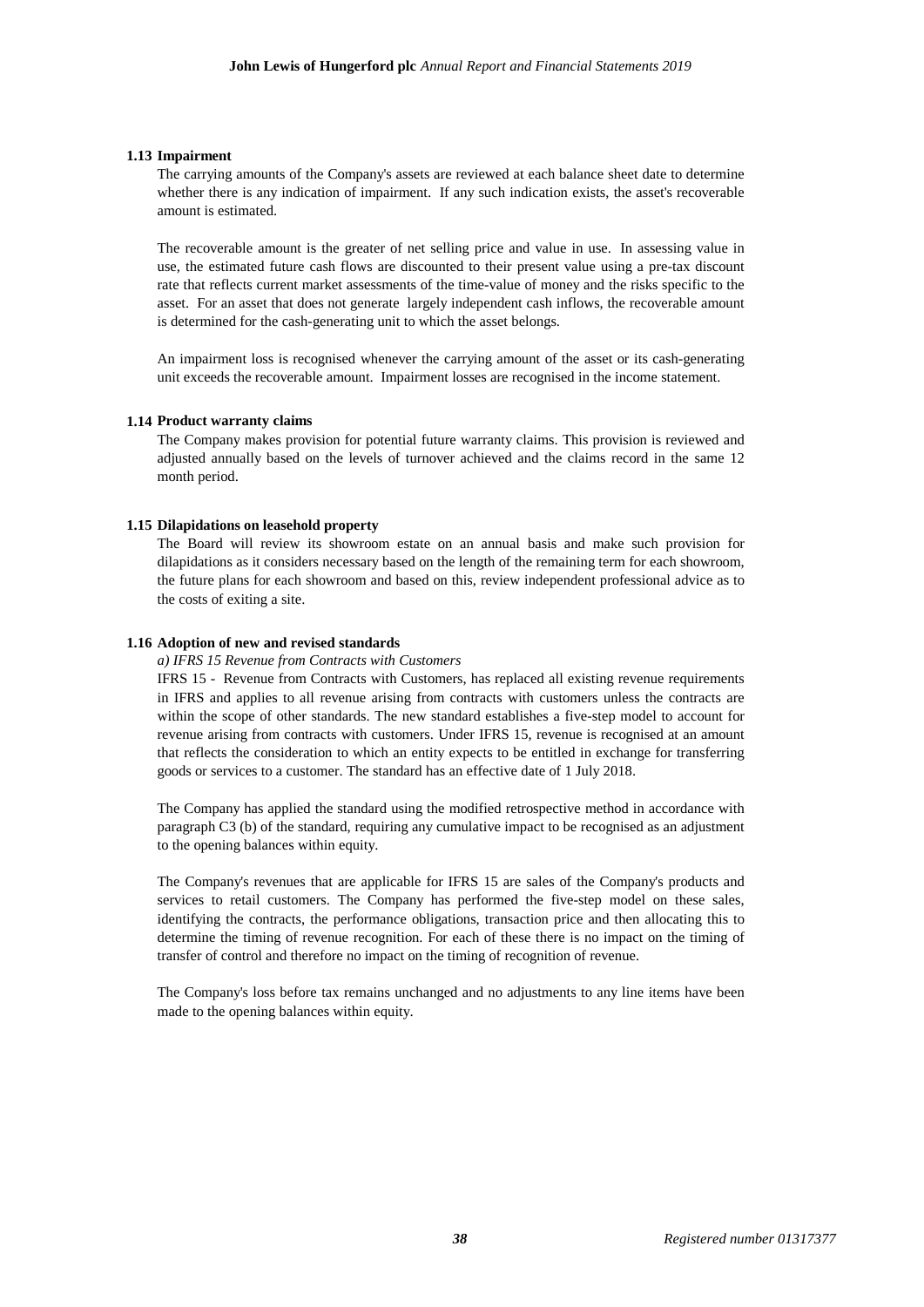#### *b) IFRS 9 Financial Instruments*

IFRS 9 - Financial Instruments, has replaced IAS 39 Financial Instruments: Recognition and Measurement, covering the classification, measurement and derecognition of financial assets and financial liabilities, together with a new hedge accounting model and the new expected credit loss model for calculating impairment. The standard has an effective date of 1 July 2018.

The new standard has had the following effects on the Company's financial statements:

The Company's impairment provision on financial assets measured at amortised cost (such as trade and other receivables) have been calculated in accordance with IFRS 9's expected credit loss model, which differs from the incurred loss model previously required by IAS 39. The Company's history of low credit losses as a result of advance customer payments, has resulted in no change to the provision value previously recorded and there is no change to the opening balances within equity.

#### **1.17 New standards and interpretations not yet adopted**

*New standards, interpretations and amendments effective for accounting periods beginning on or after 1 July 2019:* 

No new standards, interpretations and amendments, which are effective for periods beginning on or after 1 July 2019 and which have not been adopted early, are expected to have a material effect on the Company's future financial statements other than IFRS 16, the effect of which is summarised below.

If IFRS 16 had been adopted for the current financial year it would have had the following impact on the Company's financial statements:

- Current and non-current assets increased in total by: £1,717,398

- Current and non-current liabilities increased in total by £2,096,235
- Operating expenses reduced by: £451,692
- Depreciation expense increased by: £304,388
- Finance expense increased by: £129,691
- Reserves brought forward reduced by £396,449

A total reduction in the loss for the company for the period to 30 June 2019 of £17,613. A total reduction in Net Assets for the company as at 30 June 2019 of £378,837.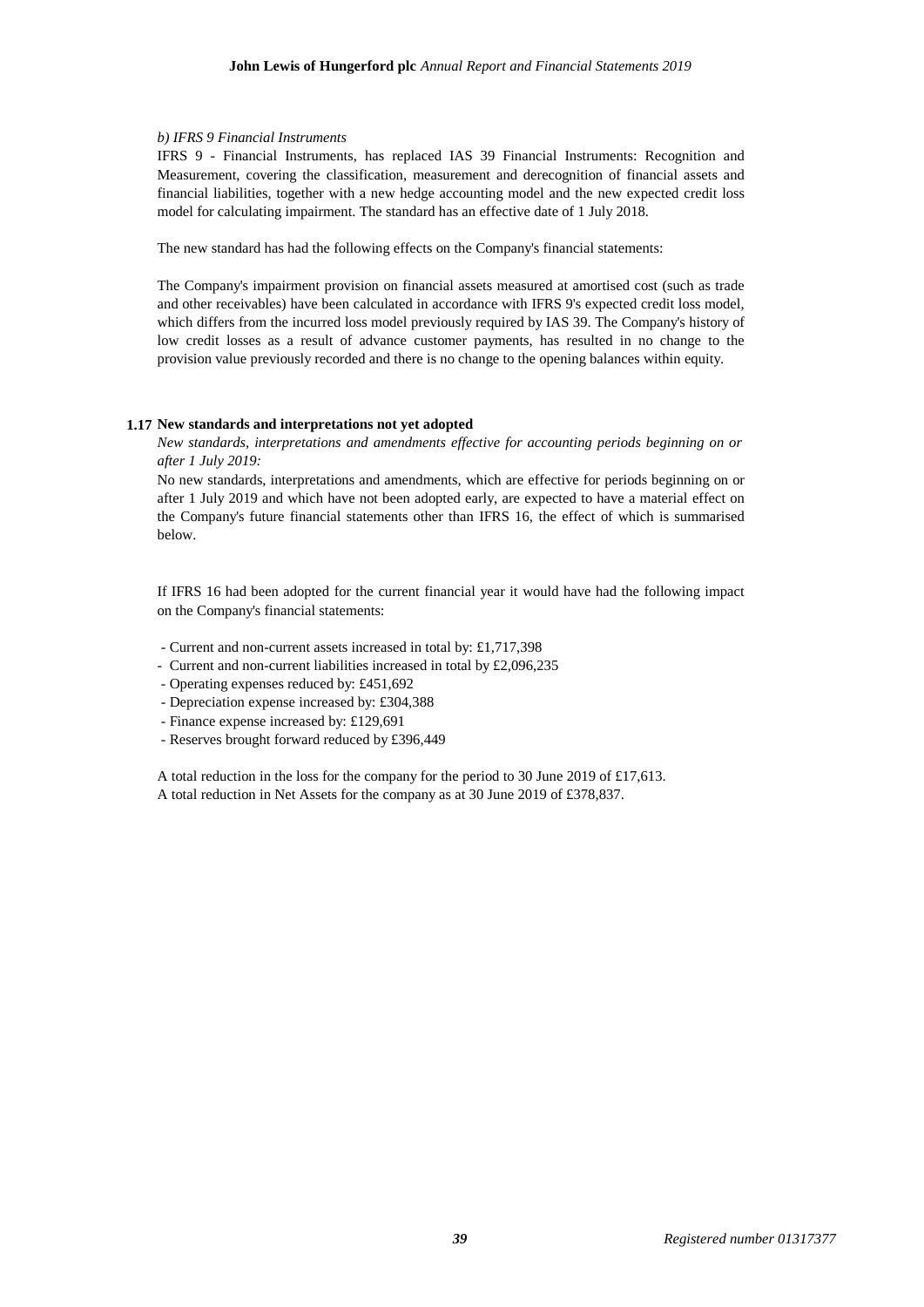## **2 OPERATING SEGMENTS**

In accordance with the Company's risks and returns, the definition of segments for primary and secondary segment reporting reflects the internal management reporting structure. A business segment is a group of assets and operations engaged in providing products or services that are subject to risks and returns that are different from those of other business segments. Segment expenses consist of directly attributable costs and other costs, which are allocated based on relevant criteria. A geographical segment is engaged in providing products or services within a particular economic environment that are subject to risks and returns that are different from those of components operating in other economic environments. The Board considers that the manufacture, supply and installation of kitchen units, bedrooms and furniture represents the only reportable operating segment.

## **3 LOSS FROM OPERATIONS**

|                                                    |           | 10 months to 30 June |
|----------------------------------------------------|-----------|----------------------|
|                                                    | 2019      | 2018                 |
|                                                    | £         | £                    |
| Loss from operations is stated after charging:     |           |                      |
| Auditors remuneration - Company audit              | 26,000    | 25,000               |
| Amortisation of intangible fixed assets            | 22,336    | 11,728               |
| Depreciation of owned property plant and equipment | 215,716   | 202,928              |
| Depreciation of plant and equipment held           |           |                      |
| on finance leases                                  | 18,043    | 8,000                |
| Loss on disposal of property, plant and equipment  | 9,738     | 30,723               |
| Operating lease rentals                            |           |                      |
| - Plant and machinery                              | 9,503     | 15,968               |
| - Other assets                                     | 455,152   | 387,991              |
| Cost of inventories recognised as an expense       | 3,608,473 | 2,806,020            |

## **4 DIRECTORS' EMOLUMENTS**

Details of Directors' remuneration is shown below

|               | Salary/<br>fees | Benefits in<br>kind      | Pension<br>contribution | <b>T</b> otal<br>2019 | Total<br>2018 |
|---------------|-----------------|--------------------------|-------------------------|-----------------------|---------------|
|               | £               | £                        | £                       | £                     | £             |
| Kiran Noonan  | 114,797         | $\overline{\phantom{a}}$ | 7.000                   | 121.797               | 107,298       |
| Gary O'Brien  | 30,000          |                          |                         | 30,000                | 37,575        |
| James Barnard | 16.498          | $\overline{\phantom{0}}$ |                         | 16,498                | 23,328        |
|               | 161.295         |                          | 7.000                   | 168,295               | 168,201       |

Retirement benefits are accruing to 1 Director (2018 - 1 Director) under defined contribution schemes.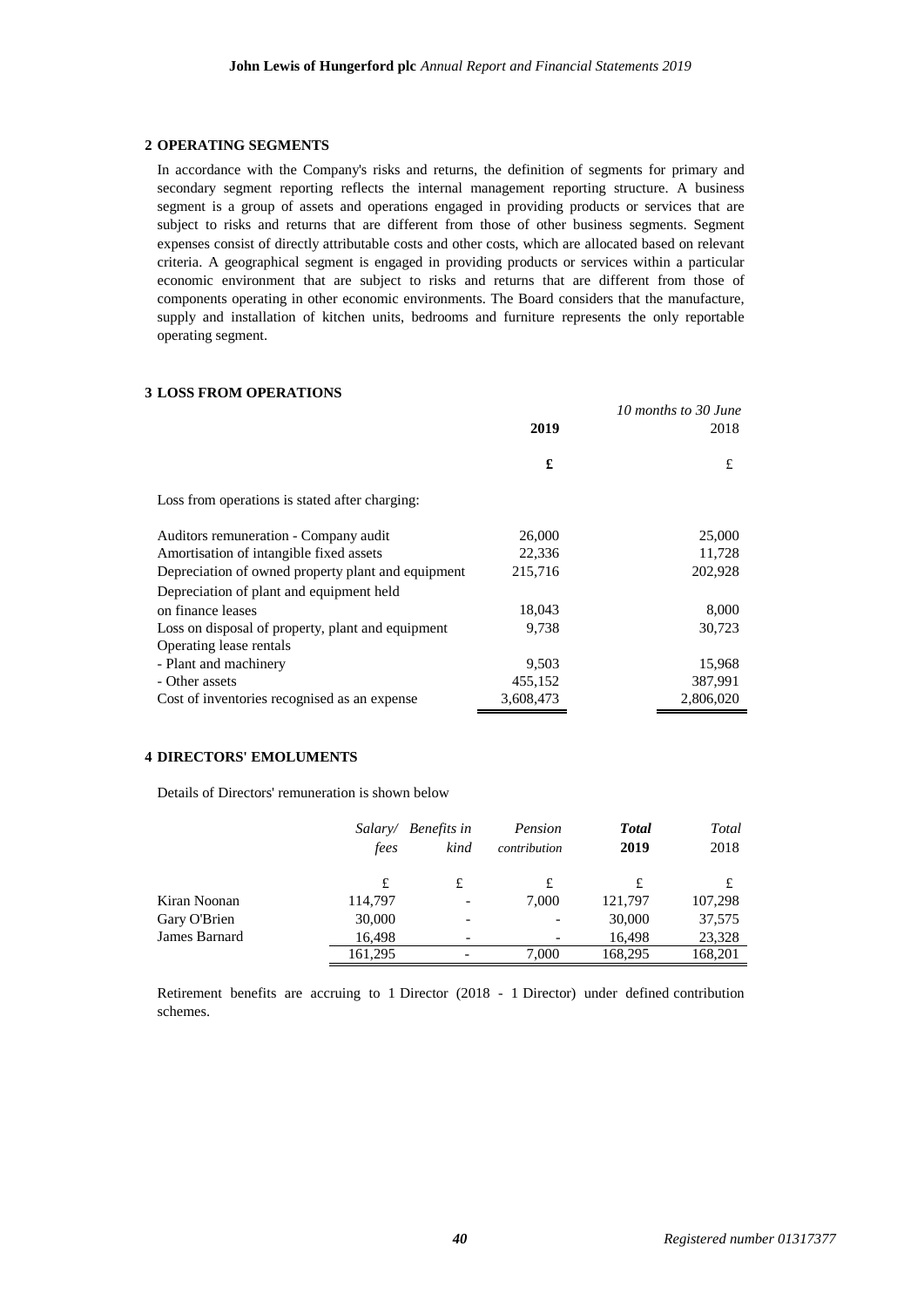## **5 EMPLOYEES**

## *Number of employees*

The average monthly number of employees during the year was:

|                         | 2019      | 2018      |
|-------------------------|-----------|-----------|
|                         | Number    | Number    |
| Directors               | 3         | 3         |
| Production              | 19        | 19        |
| Sales and distribution  | 32        | 34        |
| Administration          | 6         | 5         |
|                         | 60        | 61        |
|                         | 2019      | 2018      |
|                         | £         | £         |
| <b>Employment costs</b> |           |           |
| Wages and salaries      | 2,180,771 | 1,780,609 |
| Redundancy costs        |           | (954)     |
| Social security costs   | 239,216   | 175,484   |
| Other pension costs     | 56,070    | 45,588    |
|                         | 2,476,057 | 2,000,727 |
|                         |           |           |

## **6 FINANCE INCOME**

|                                | 2019   | 2018   |
|--------------------------------|--------|--------|
|                                | £      | £      |
| Bank interest income           | 246    | 258    |
|                                |        |        |
| <b>7 FINANCE EXPENSES</b>      |        |        |
|                                | 2019   | 2018   |
|                                | £      | £      |
| Interest payable on bank loans | 32,346 | 25,348 |
| Hire purchase interest         | 5,984  |        |

38,330 25,348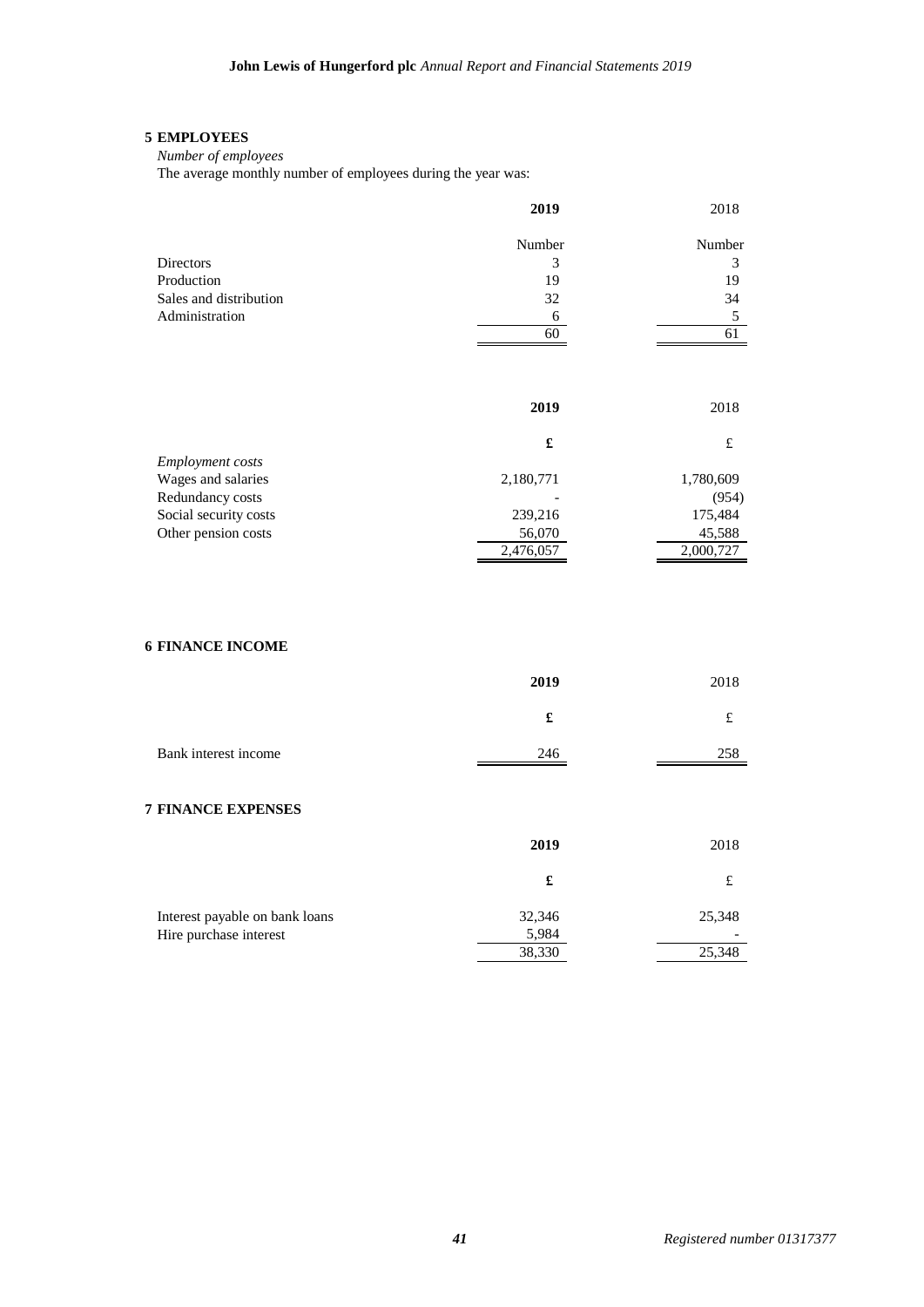## **8 TAX ON (LOSS) FROM OPERATIONS**

|                                                      | 2019      | 2018    |
|------------------------------------------------------|-----------|---------|
|                                                      | £         | £       |
| Current period taxation                              |           |         |
| UK Corporation tax charge for the period             |           |         |
| Research and development tax credit                  |           | 94,258  |
| Total current tax                                    |           | 94,258  |
| Origination and reversal of temporary timing         |           |         |
| differences                                          | 33,665    | 86,879  |
| Current year deferred tax asset not recognised       | (33,665)  |         |
| Reversal of previously recognised Deferred tax asset | (68, 531) |         |
|                                                      | (68, 531) | 181,137 |

The tax assessed for the period differs from the standard rate of corporation tax in the UK. The differences are explained below:

|                                                         | 2019       | 2018       |
|---------------------------------------------------------|------------|------------|
|                                                         | £          | £          |
| Loss on ordinary activities before tax                  | (228, 640) | (373, 838) |
| Loss on ordinary activities multiplied by standard rate |            |            |
| of corporation tax in the UK of                         |            |            |
| 19%                                                     | (43, 442)  | (71,029)   |
| Effect of:                                              |            |            |
| Expenses not deductible for tax purposes                | 4,715      | 2,378      |
| Depreciation on assets not qualifying for tax           |            |            |
| allowances                                              | 4,658      | 10,563     |
| Other permanent differences                             | (11, 446)  | (3,428)    |
| Adjustment in respect of prior years                    |            | (10,296)   |
| Research and development tax credit                     |            | (94,258)   |
| Deferred tax adjustments in respect of prior years      |            | (23, 130)  |
| Effect of change in local corporation tax rate          | 11,850     | 8,063      |
| Current year deferred tax asset not recognised          | 33,665     |            |
| Reversal of previously recognised Deferred tax asset    | 68,531     |            |
| Total tax charge/(credit) in income statement           | 68,531     | (181, 137) |

For explanation of current & prior year accounting treatment of Deferred Tax asset, please see note 16.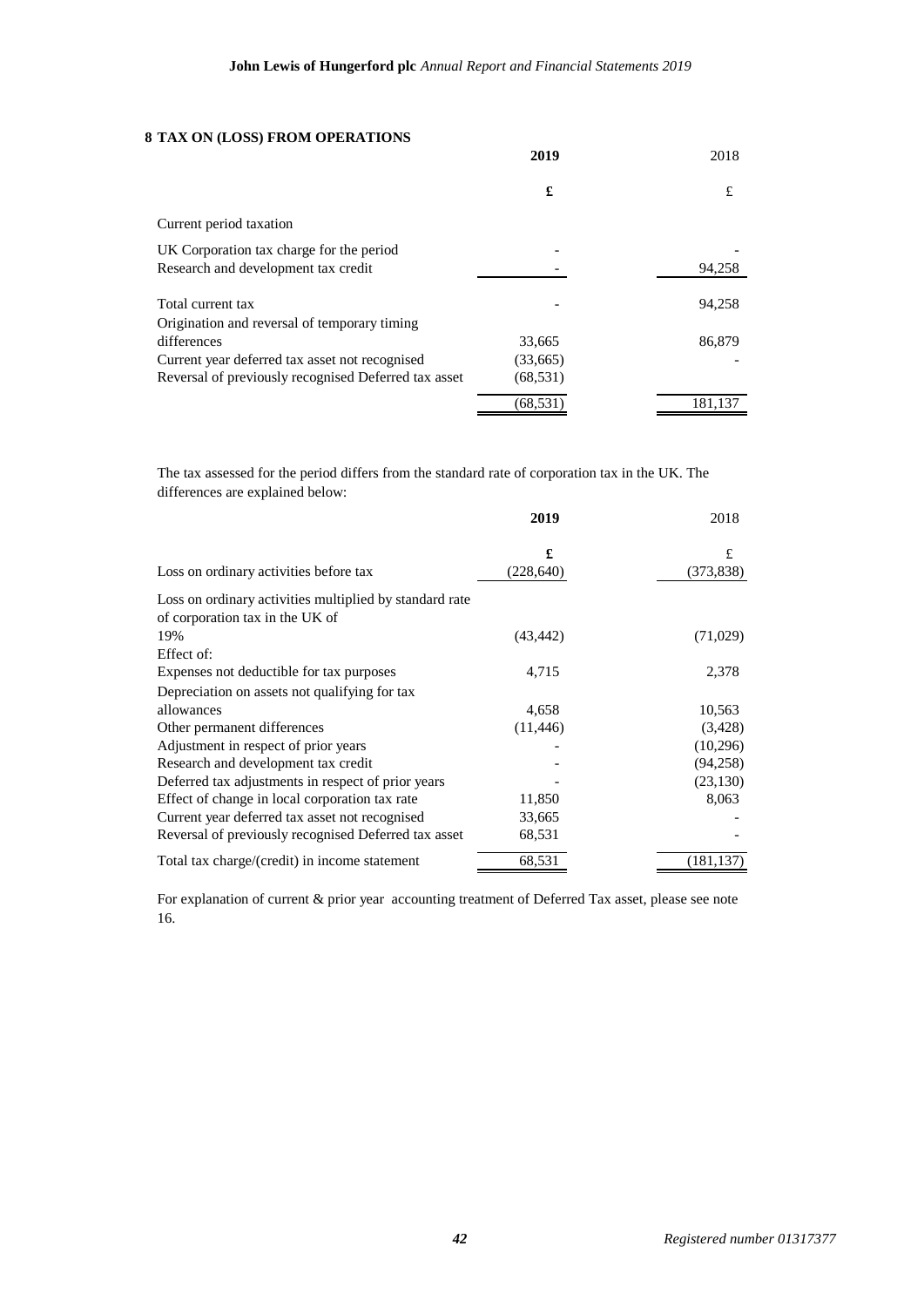## **9 EARNINGS PER SHARE**

|                                                  | 2019        | 10 months to 30 June<br>2018 |
|--------------------------------------------------|-------------|------------------------------|
|                                                  |             |                              |
| Loss per ordinary share is calculated as         |             |                              |
| follows:                                         |             |                              |
| Basic                                            |             |                              |
| Loss attributable to ordinary shareholders $(f)$ | (297, 171)  | (192,701)                    |
| Weighted average number of ordinary              |             |                              |
| shares in issue                                  | 186,745,519 | 186,745,519                  |
| Loss per ordinary share                          | (0.16)p     | (0.10)p                      |
| <b>Fully</b> diluted                             |             |                              |
| Loss attributable to ordinary shareholders $(f)$ | (297, 171)  | (192,701)                    |
| Weighted average number of ordinary              |             |                              |
| shares in issue                                  | 186,745,519 | 186,745,519                  |
| Weighted average number of ordinary              |             |                              |
| shares under option                              | 6,553,983   |                              |
| Loss per ordinary share                          | (0.16)p     | (0.10)p                      |

Basic earnings per share amounts are calculated by dividing loss for the year attributable to ordinary equity holders of the Company by the weighted average number of Ordinary shares outstanding during the year.

Diluted earnings per share is calculated by dividing the loss attributable to ordinary equity holders of the Company by the weighted average number of Ordinary shares outstanding during the year plus the weighted average number of Ordinary shares that would have been issued on the conversion of all dilutive potential Ordinary shares into Ordinary shares. The potential ordinary shares relating to outstanding share options were anti-dilutive because the Company reported a loss from continuing operations for the year, and therefore were excluded from the diluted earnings per share calculation.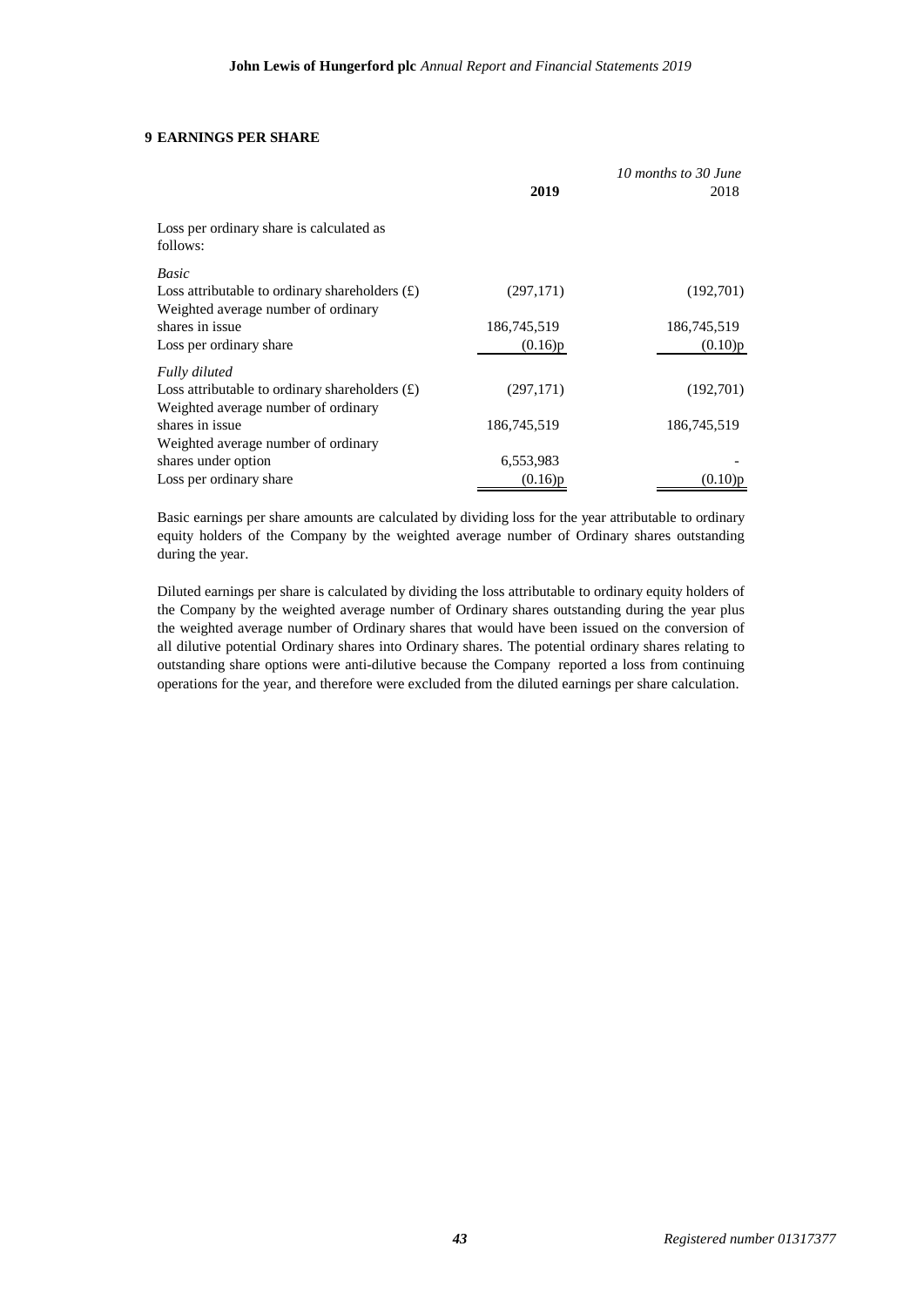## **10 INTANGIBLE NON-CURRENT ASSETS**

|                       |          |            | Development |         |
|-----------------------|----------|------------|-------------|---------|
|                       | Software | Trademarks | Costs       | Total   |
|                       | £        | £          | £           | £       |
| Cost                  |          |            |             |         |
| At 1 September 2017   | 50,600   | 57,154     | 115,988     | 223,742 |
| <b>Additions</b>      | 9,660    |            |             | 9,660   |
| At 30 June 2018       | 60,260   | 57,154     | 115,988     | 233,402 |
| <b>Additions</b>      | 93,000   |            | 52,183      | 145,183 |
| At 30 June 2019       | 153,260  | 57,154     | 168,171     | 378,585 |
| Amortisation          |          |            |             |         |
|                       |          |            |             |         |
| At 1 September 2017   | 48,645   | 56,462     | 60,122      | 165,229 |
| Charge for the year   | 2,117    | 107        | 9,504       | 11,728  |
| At 30 June 2018       | 50,762   | 56,569     | 69,626      | 176,957 |
| Charge for the period | 5,391    | 128        | 16,817      | 22,336  |
| At 30 June 2019       | 56,153   | 56,697     | 86,443      | 199,293 |
| Net book value        |          |            |             |         |
| At 30 June 2019       | 97,107   | 457        | 81,728      | 179,292 |
| At 30 June 2018       | 9,498    | 585        | 46,362      | 56,445  |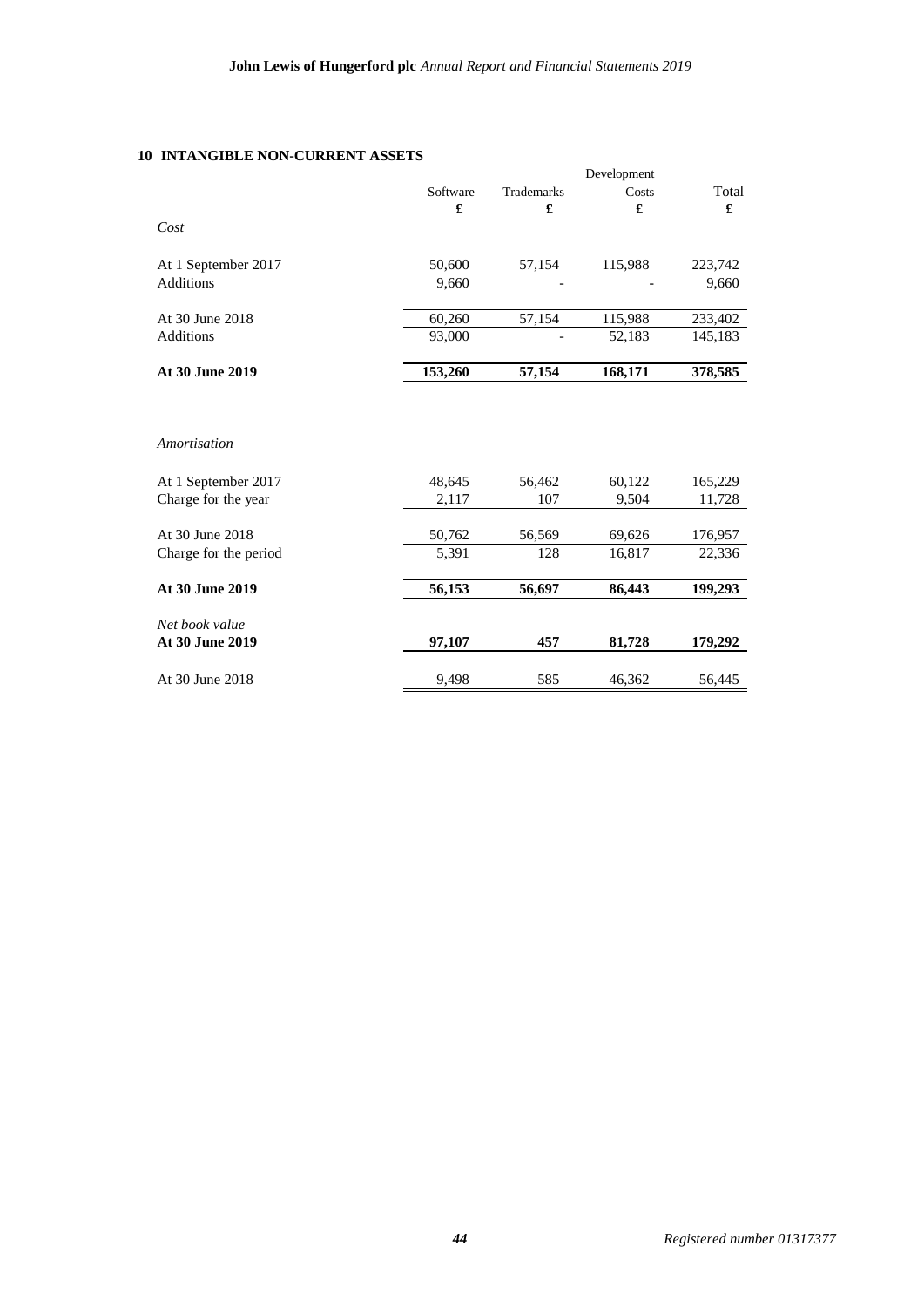## **11 PROPERTY, PLANT AND EQUIPMENT**

|                                                       | Freehold<br>land and | Showroom<br>display $&$<br>buildings shop fittings | machinery and<br>loose tools | Plant & Office fixtures,<br>fittings & IT<br>equipment | Total                |
|-------------------------------------------------------|----------------------|----------------------------------------------------|------------------------------|--------------------------------------------------------|----------------------|
| Cost                                                  | $\pmb{\mathfrak{L}}$ | £                                                  | £                            | £                                                      | $\pmb{\mathfrak{L}}$ |
| At 1 September 2017                                   | 1,754,752            | 2,153,144                                          | 414,390                      | 235,637                                                | 4,557,923            |
| <b>Additions</b>                                      |                      | 247,311                                            | 11,400                       | 20,518                                                 | 279,229              |
| Disposals                                             |                      | (125, 633)                                         |                              |                                                        | (125, 633)           |
| At 30 June 2018                                       | 1,754,752            | 2,274,822                                          | 425,790                      | 256,155                                                | 4,711,519            |
| Additions                                             |                      | 21,075                                             | 138,074                      | 37,099                                                 | 196,248              |
| Disposals                                             |                      | (82, 668)                                          | (3,000)                      |                                                        | (85, 668)            |
| Re-classification                                     | (25, 332)            | 25,332                                             |                              |                                                        |                      |
| At 30 June 2019                                       | 1,729,420            | 2,238,561                                          | 560,864                      | 293,254                                                | 4,822,099            |
| Depreciation and impairment                           |                      |                                                    |                              |                                                        |                      |
| At 1 September 2017<br>Charge for the                 | 452,429              | 1,340,264                                          | 210,231                      | 178,705                                                | 2,181,629            |
| period                                                | 33,684               | 122,588                                            | 29,403                       | 22,231                                                 | 207,906              |
| Disposals                                             |                      | (38,005)                                           |                              |                                                        | (38,005)             |
| <b>Dilapidations Amortisation</b>                     | 3,022                |                                                    |                              |                                                        | 3,022                |
| At 30 June 2018                                       | 489,135              | 1,424,847                                          | 239,634                      | 200,936                                                | 2,354,552            |
| Charge for the                                        |                      |                                                    |                              |                                                        |                      |
| year                                                  | 24,030               | 148,425                                            | 41,630                       | 17,679                                                 | 231,764              |
| Disposals                                             |                      | (64, 685)                                          | (1,400)                      |                                                        | (66,085)             |
| Reclassification<br><b>Dilapidations Amortisation</b> | (18,207)<br>1,995    | 18,207                                             |                              |                                                        | 1,995                |
| At 30 June 2019                                       | 496,953              | 1,526,794                                          | 279,864                      | 218,615                                                | 2,522,226            |
|                                                       |                      |                                                    |                              |                                                        |                      |
| Net book value<br>At 30 June 2019                     | 1,232,467            | 711,767                                            | 281,000                      | 74,639                                                 | 2,299,873            |
|                                                       |                      |                                                    |                              |                                                        |                      |
| At 1 September 2018                                   | 1,265,617            | 849,975                                            | 186,156                      | 55,219                                                 | 2,356,967            |

The freehold land element of freehold land and buildings which was not depreciated was £503,624 (2018 - £503,624). The net book value of items held under finance leases was £186,601 (30 June 2018: £64,800). The depreciation charge for items held under finance leases is shown in note 3.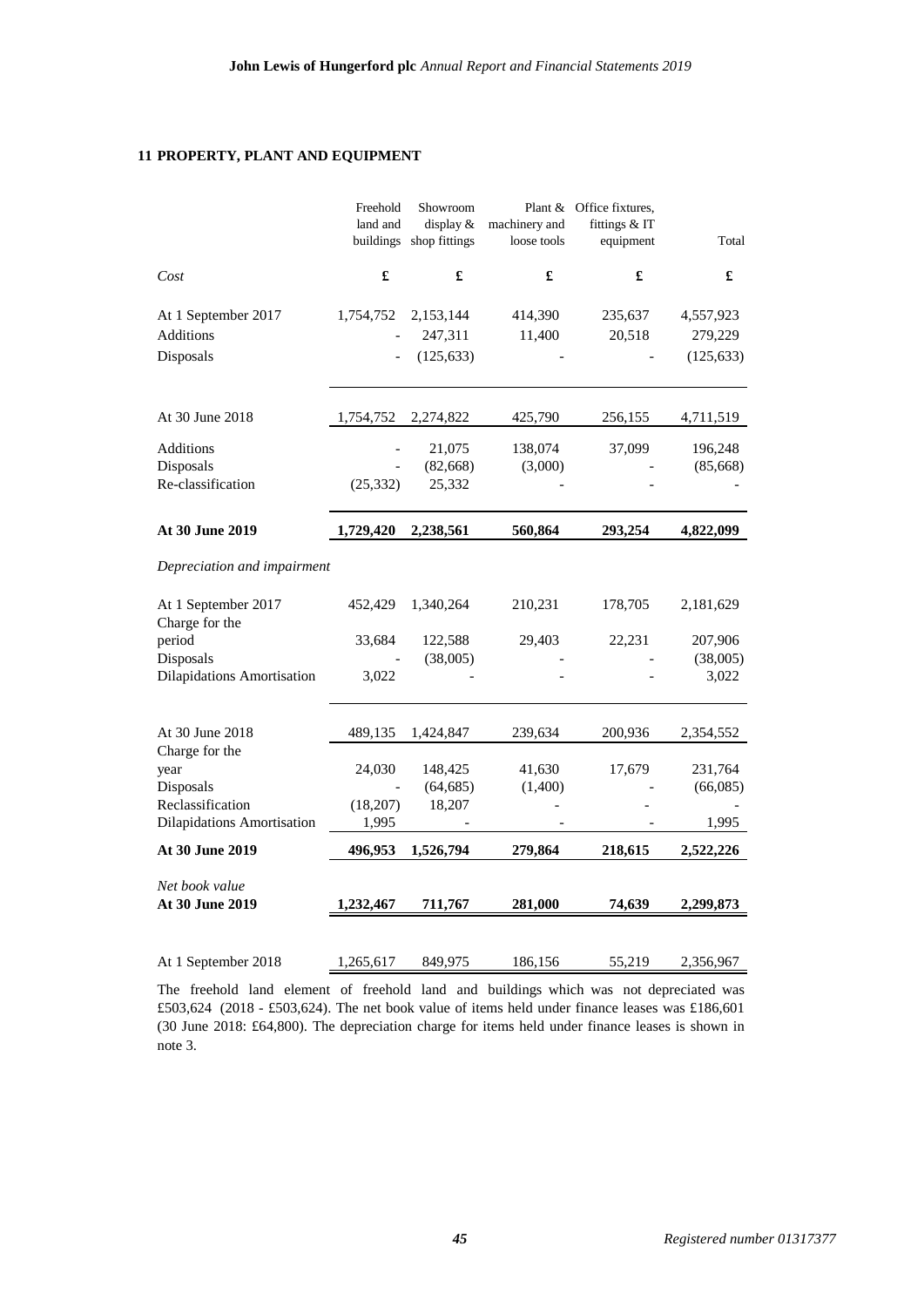## **12 INVENTORIES**

|                               | 2019    | 2018    |
|-------------------------------|---------|---------|
|                               |         | £       |
| Raw materials and consumables | 132,761 | 140,378 |
| Work in progress              | 11.261  | 29,158  |
|                               | 144.022 | 169,536 |

Raw materials & consumables stated net of a provision for Obsolete Stock of £8,882 (2018: £14,887)

## **13 TRADE AND OTHER RECEIVABLES**

|                                | 2019    | 2018    |
|--------------------------------|---------|---------|
| <b>Current assets:</b>         | £       | £       |
| Trade receivables              | 280,907 | 49,705  |
| Other receivables              | 15,228  | 44,487  |
| Prepayments and accrued income | 440,458 | 436,009 |
|                                | 736,593 | 530,201 |
| <b>Non-current assets:</b>     |         |         |
| Other receivables              | 42,750  | 42,750  |

Non-current other receivables relate to lease deposits totalling £42,750 (2018: £42,750) which are recoverable after more than one year. These have not been discounted as the impact is not material to the financial statements

Trade receivables are stated net of provisions for doubtful debts of £17,161 (2018: £20,508). The Directors consider that the carrying amount of trade and other receivables approximates to their fair value.

## **14 TRADE PAYABLES AND OTHER PAYABLES**

|                                       | 2019      | 2018      |
|---------------------------------------|-----------|-----------|
|                                       | £         | £         |
| Payments received on account          | 369,252   | 294,028   |
| Trade payables                        | 552,011   | 559,501   |
| Other taxes and social security costs | 325,174   | 353,289   |
| Other payables                        | 10,769    | 57,861    |
| Accruals and deferred income          | 662,392   | 570,318   |
|                                       | 1,919,598 | 1,834,997 |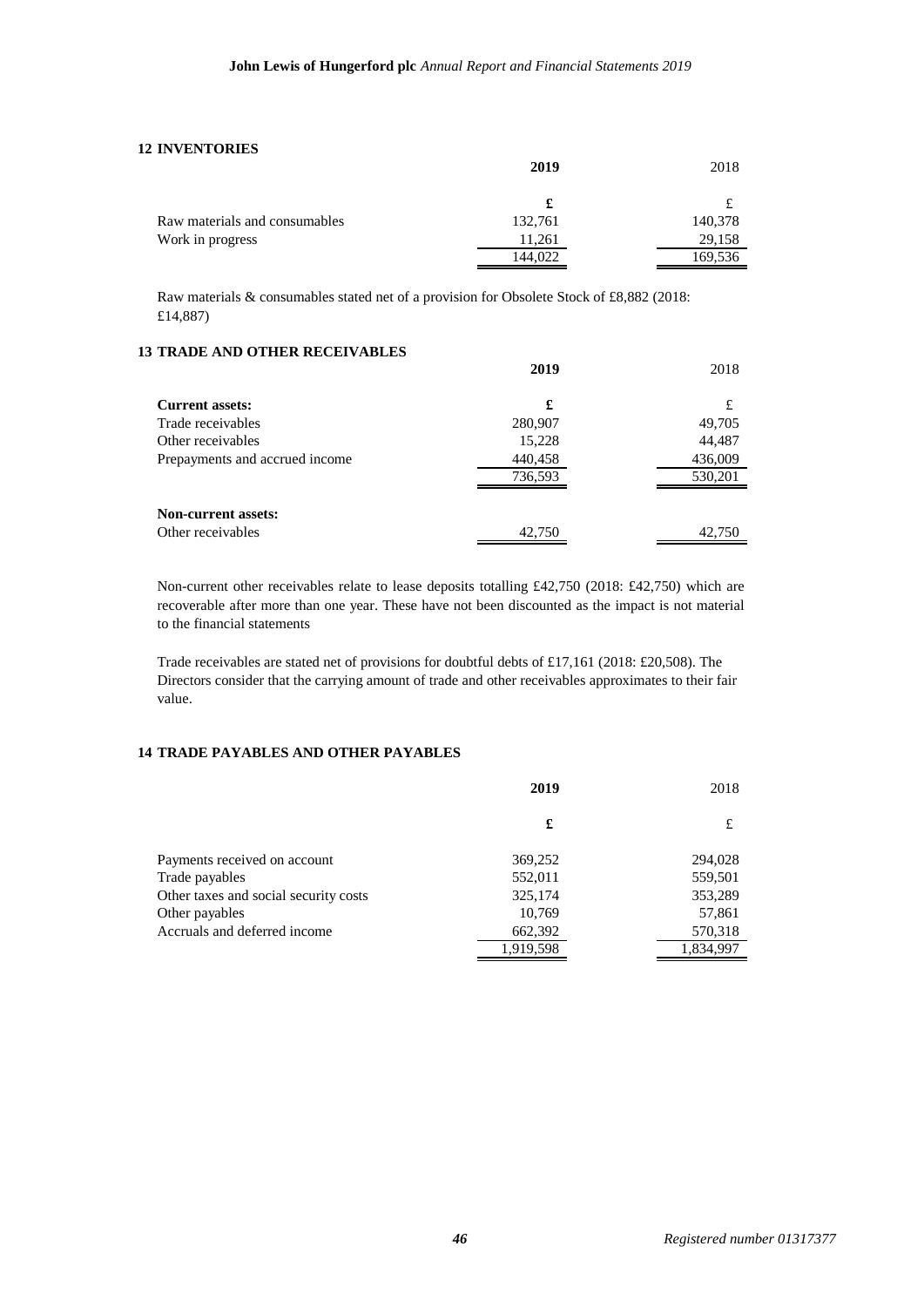## **15 BORROWINGS**

|                                    | 2019    | 2018    |
|------------------------------------|---------|---------|
|                                    | £       | £       |
| Bank loans                         | 491,807 | 577,883 |
| Finance lease liabilities          | 109,516 | 36,621  |
|                                    | 601,323 | 614,504 |
| Presented in the balance sheet as: |         |         |
| Borrowings - current               | 122,289 | 106,946 |
| Borrowings - non-current           | 479,034 | 507,558 |
|                                    | 601,323 | 614,504 |
|                                    |         |         |
| (a) Bank borrowings                |         |         |
| Analysis of bank loan repayments:  |         |         |
| In one year or less                | 92,383  | 85,046  |
| In more than one year but not      |         |         |
| more than two years                | 95,054  | 81,156  |
| In more than two years but not     |         |         |
| more than five years               | 259,395 | 263,017 |
| In more than five years            | 44,975  | 148,664 |
|                                    | 491,807 | 577,883 |

The Bank loans are secured by a legal charge over the Company's freehold properties at Park Street, Hungerford, Berkshire and Grove Technology Park, Downsview Road, Wantage, Oxfordshire.

|                                                     | 2019<br>£ | 2018<br>£ |
|-----------------------------------------------------|-----------|-----------|
| (b) Finance lease liabilities                       |           |           |
| Gross finance lease liabilities— minimum            |           |           |
| lease payments:                                     |           |           |
| In one year or less                                 | 42,909    | 21,900    |
| Between one and five years                          | 77,247    | 16,425    |
| More than five years                                | 15,449    |           |
|                                                     | 135,605   | 38,325    |
| Future finance charges on finance lease liabilities | (26,089)  | (1,704)   |
| Present value of finance lease liabilities          | 109.516   | 36,621    |

Future finance charges on finance lease liabilities are analysed as follows:

|                            | 2019      | 2018    |
|----------------------------|-----------|---------|
|                            |           |         |
| In one year or less        | (10, 426) | (1,372) |
| Between one and five years | (15,663)  | (332)   |
|                            | (26,089)  | (1,704) |

Finance lease liabilities are effectively secured as the rights to the leased asset revert to the lessor in the event of default.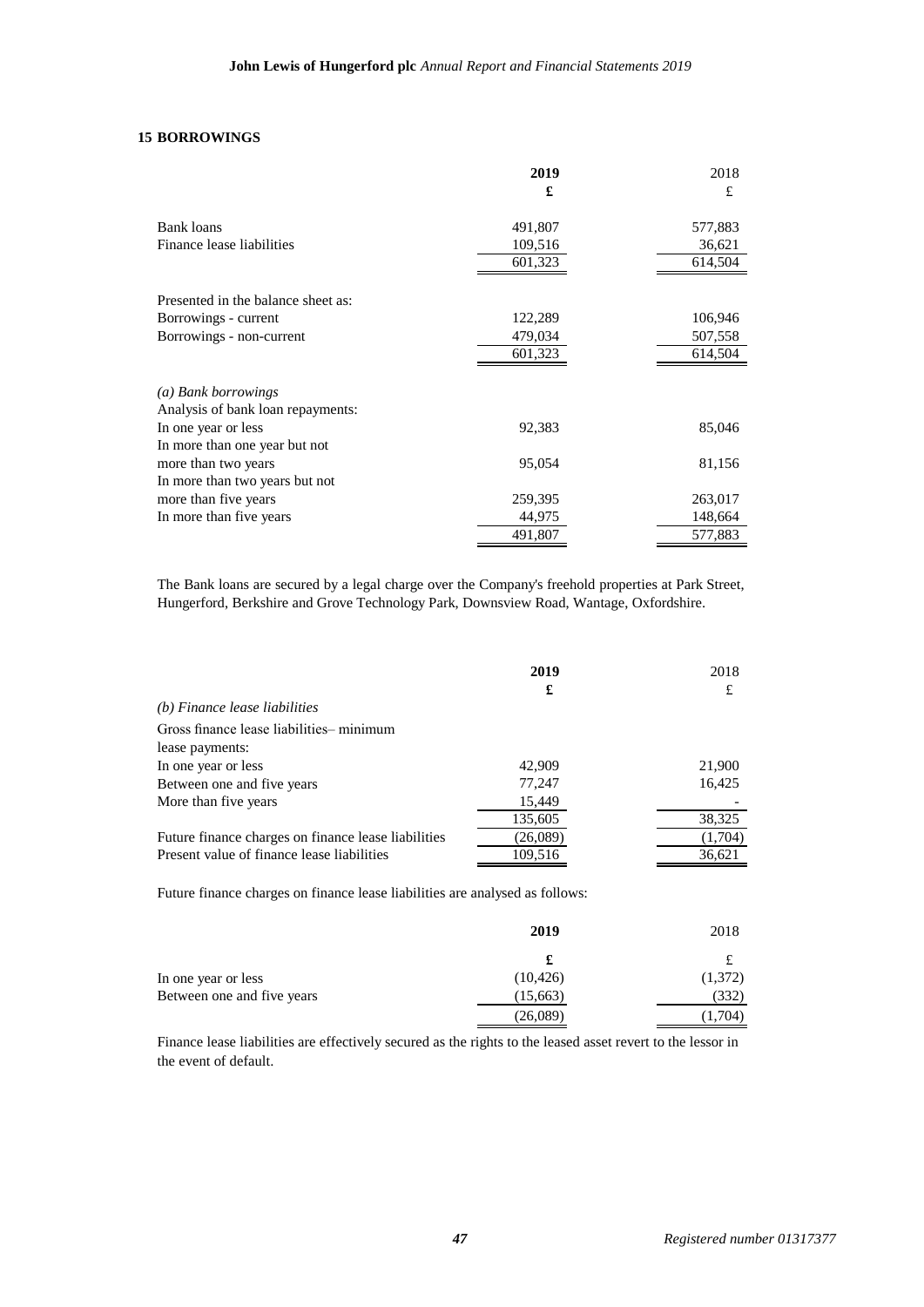## **16 DEFERRED TAX ASSETS / LIABILITIES**

|                                                                        |            |          | Deferred<br>taxation |
|------------------------------------------------------------------------|------------|----------|----------------------|
|                                                                        |            |          | £                    |
| Balance at 1 July 2018                                                 |            |          | (68, 531)            |
| Accelerated capital allowances                                         |            | 4,586    |                      |
| Tax losses carried forward                                             |            | (36,279) |                      |
| Research and development accelerated deductions                        |            | (1,972)  |                      |
| Profit and loss account charge/(credit)                                |            |          | (33,665)             |
| Deferred tax asset not recognised                                      |            |          | 33,665               |
| Reversal of previously recognised Deferred tax asset                   |            |          | 68,531               |
| Balance at 30 June 2019                                                |            |          |                      |
| The provision for deferred taxation consists of the following amounts: |            |          |                      |
|                                                                        | 2019       |          | 2018                 |
|                                                                        | £          |          | £                    |
| Capital allowances in excess of depreciation                           | 122,523    |          | 117,937              |
| Tax losses carried forward                                             | (230, 629) |          | (194, 350)           |
| Research and development accelerated deductions                        | 5,910      |          | 7,882                |
| Transfer to non-current receivables                                    |            |          | 68,531               |
| Deferred tax asset not recognised                                      | 33,665     |          |                      |
| Reversal of previously recognised Deferred tax asset                   | 68,531     |          |                      |
|                                                                        |            |          |                      |

In the prior year, a deferred tax asset of £68,531 was recognised in respect of accumulated tax losses amounting to £1,143,232 The Directors continue to believe that the availability of tax losses will in due course reduce the Company's tax liability in future accounting periods, however at this time, the Directors believe that it is prudent for the deferred tax asset of £68,351 to be derecognised, resulting in a deferred tax charge of £68,531. This has no effect on the underlying performance of the business or our cash position.

## **17 PROVISIONS**

|                            | Warranty  | Dilapidations |           |
|----------------------------|-----------|---------------|-----------|
|                            | provision | provision     | Total     |
|                            |           | £             | £         |
| At 1 September 2017        | 41,575    | 59,478        | 101,053   |
| Arising during the year    | 37,958    |               | 37,958    |
| Utilised during the year   | (37,958)  |               | (37, 958) |
| At 30 June 2018            | 41,575    | 59,478        | 101,053   |
| Arising during the period  | 4,000     |               | 4,000     |
| Utilised during the period |           |               |           |
| At 30 June 2019            | 45,575    | 59,478        | 105,053   |
|                            |           |               |           |
|                            |           | 2019          | 2018      |
|                            |           | £             | £         |
| Non-Current                |           | 105,053       | 101,053   |
|                            |           | 105,053       | 101,053   |
|                            |           |               |           |

## *Warranty provision*

The Company makes provision for potential future warranty claims on kitchens & bedrooms sold. This provision is reviewed and adjusted annually based on the levels of turnover achieved and the claims record in the same period.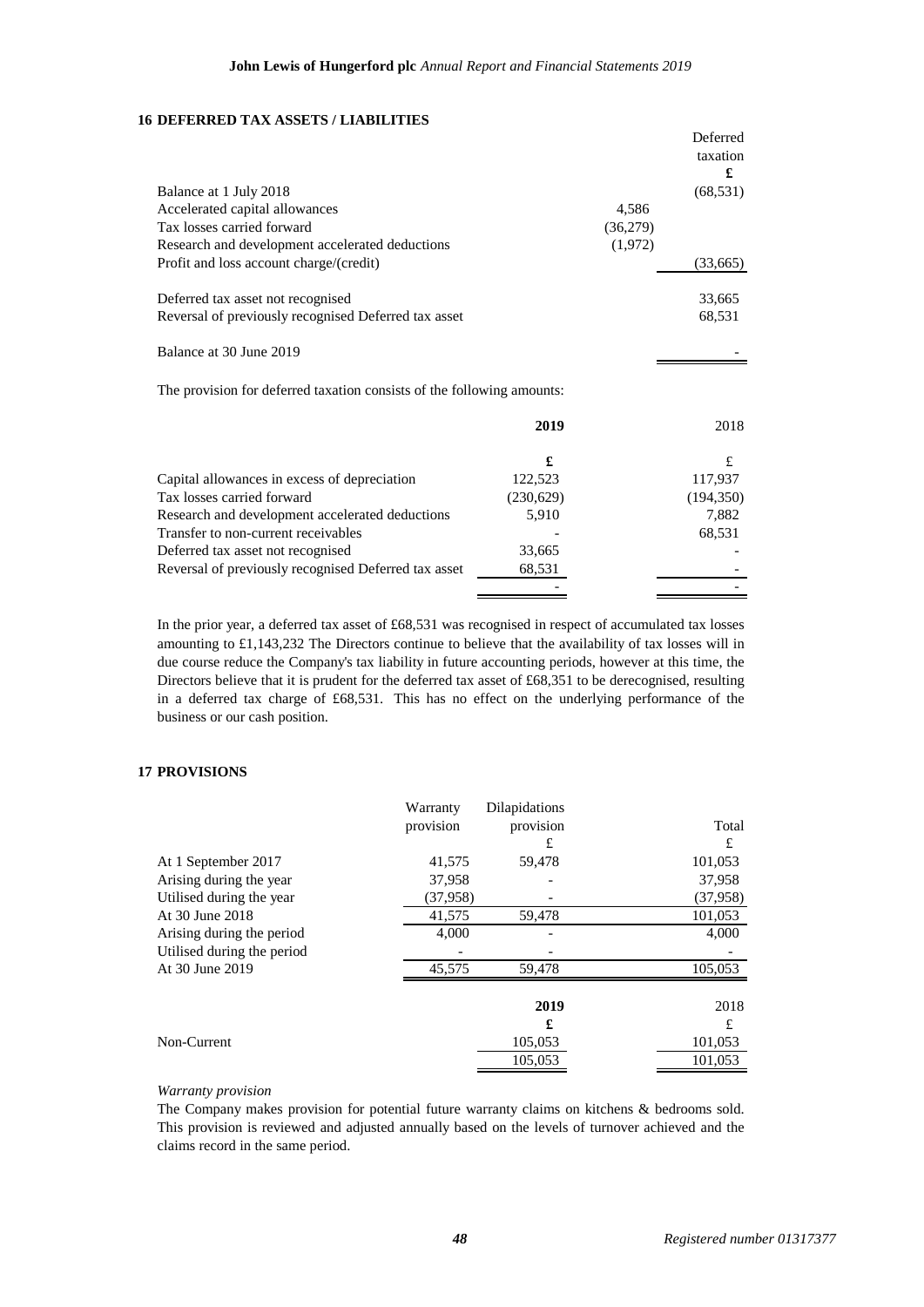#### *Dilapidations provision*

The Company makes such provision for dilapidations relating to its leasehold showroom estate as it considers necessary based on the length of the remaining term for each showroom, the future plans for each showroom and based on this, review independent professional advice as to the costs of exiting a site.

#### **18 PENSION COSTS**

The Company operates defined contribution group personal pension schemes. The assets of the schemes are held separately from those of the Company in independently administered funds. The pension cost charge represents contributions payable by the Company to the funds and amounted to £56,070 (2018: £45,588). The scheme complies with the Auto Enrolment requirements and the Company's staging date was March 2015. The amount of unpaid pension commitments at the year end was £4,588 (2018: £4,711).

#### **19 FINANCIAL INSTRUMENTS**

The Company's principal financial instruments comprise cash, four bank loans and various items such as trade receivables and payables, which arise directly from its operations.

The main risks to the Company are from interest rate movements.

#### *Interest Rate Risk*

The Company finances its operations through a mixture of retained profits, bank overdraft and bank loans. The Company's exposure to interest rate risk currently applies only to the interest received on cash deposits and the interest paid on bank loans. The Company does not believe that exposure to interest rate risk from this area is significant.

#### *Interest rate risk profile*

The interest rate profile of the financial assets and liabilities at each period end were as follows:

|                                 | 2019    | 2018    |
|---------------------------------|---------|---------|
|                                 |         |         |
| Floating rate cash and deposits | 287,187 | 685,722 |
| Fixed rate loans                | 132.971 | 151,163 |
| Floating rate loans             | 468,352 | 426.720 |

#### *Sensitivity Analysis*

The sensitivity analysis below has been determined based on the exposure to interest on the financial instrument balances at the reporting date and the stipulated change taking place at the beginning of the financial period and held constant throughout the reporting period.

At the reporting date, if interest rates had been 1% higher and all other variables were held constant, the effect on the Company's net assets would have been reduced by £3,141 (2018: £1,078).

#### *Foreign Currency Risk*

The Company's functional currency is Sterling. The Company does not have material monetary liabilities in currencies other than its functional currency.

#### *Credit Risk*

Exposure to credit risk is limited to the carrying amount of financial assets recognised at the balance sheet date, namely cash and cash equivalents, trade and other receivables.

At the year end the Company's trade receivables amount to £280,907 (2018: £49,705).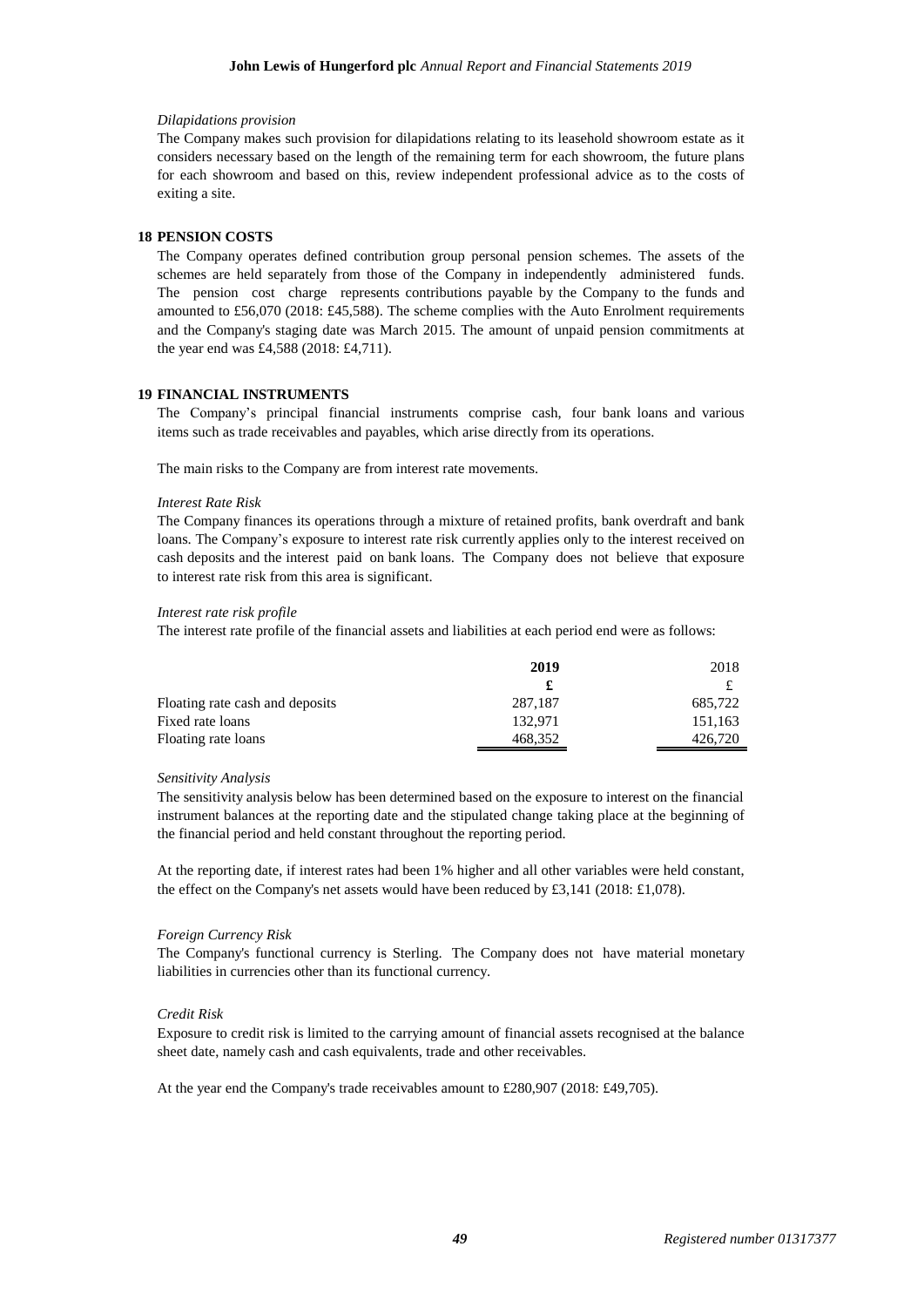The Company manages its exposure to this risk through its payment terms, which in the majority of cases require payment prior to delivery of product. For any corporate accounts receivable balances are monitored on an ongoing basis with the result that the Company's exposure to bad debts is not significant. Movements in the allowance for doubtful debts are disclosed in note 13.

#### *Liquidity Risk*

The Company seeks to manage financial risk by ensuring sufficient liquidity is available to meet foreseeable needs and to invest cash assets safely and profitably. Surplus funds are invested on a short term basis at money market rates and therefore such funds are available at short notice.

#### *Capital risk management*

The Board's capital objective is to maintain a strong and efficient capital base to support the Company's strategic objectives, provide optimal returns for shareholders and safeguard the Company's status as a going concern. There has been no change to capital risk management policies during the year. The Board monitors a broad range of financial metrics including return on capital employed and balance sheet gearing.

The Board can manage the Company's capital structure by diversifying the debt portfolio, reviewing its dividend policy, issuing new shares or repurchasing shares in the open market and flexing capital expenditure.

Part of the Company's capital risk management is to ensure compliance with the general and financial terms included in the Company's various borrowing facilities. There have been no breaches of these terms in the financial year ended 30 June 2019.

The table below presents quantitative data for the components the Company manages as capital:

|                        | 2019      | 2018      |
|------------------------|-----------|-----------|
|                        | £         | £         |
| Total equity           | 1,063,743 | 1,359,598 |
| <b>Bank borrowings</b> | 491,807   | 577,883   |
|                        | 1,555,550 | 1,937,481 |

#### *Financial Assets*

The Company's financial assets comprise cash at bank or in hand. Cash at bank earns interest at floating rates, based on the relevant bank's commercial rates. Cash at bank and in hand comprises £287,187 (2018: £685,722) in Sterling.

#### *Financial Liabilities*

The Company's financial liabilities comprise four bank loans, finance lease liabilities and trade payables. The first bank loan is repayable over 15 years from 4 February 2010 and carries interest at a floating annual rate of 4.55% over Bank of England base rate. The first loan has a value of £132,971 (2018: £151,163) denominated in Sterling.

The second loan is repayable over 15 years from 22 March 2010 and carries interest at a fixed rate of 7.55% per annum for a period of 10 years and thereafter at a floating rate linked to the Bank of England base rate. The second loan has a value of £123,148 (2018: £140,890) denominated in Sterling.

The third loan is repayable over 10 years from 24 August 2011 and carries interest at a floating annual rate of 4.8% over Bank of England base rate. The third loan has a value of £40,432 (2018: £57,416) denominated in Sterling.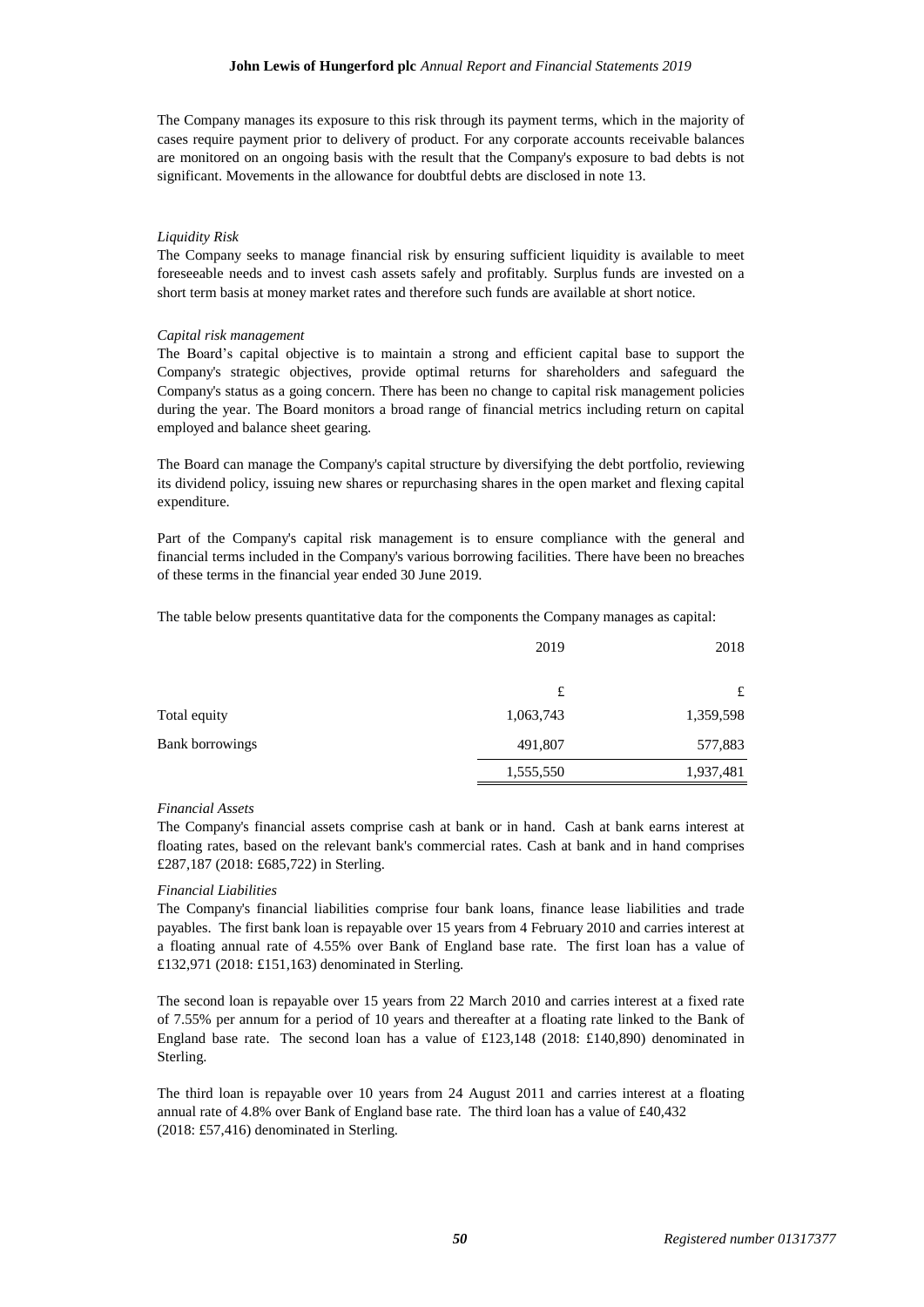The fourth loan is repayable by 31 May 2022 by monthly installments and carries interest at a floating annual rate of 4.35% over Bank of England base rate. The fourth loan has a value of £195,256 (2018: £228,414) denominated in Sterling.

Finance lease liabilities are repayable over 5 years and carry interest at a fixed annual rate of 5%. Finance leases have a value of £109,516 (2018: £36,621) denominated in Sterling.

At the year end the Company's trade payables amount to £552,011 (2018: £559,501). Trade payables are settled within agreed credit terms, so no interest is paid on this category of financial liability.

The fair value of the Company's financial assets and liabilities is not materially different from their carrying values at the year end.

#### *Maturity of financial liabilities*

The maturity profile of the financial liabilities at each period end is set out in note 15.

#### *Borrowing facilities*

The Company had the following un-drawn committed borrowing facilities at 30 June 2019 and 30 June 2018.

|                                                                                | 2019    | 2018    |
|--------------------------------------------------------------------------------|---------|---------|
|                                                                                | £       | £       |
| Expiry date:<br>In one year or less                                            | 250,000 | 250,000 |
| <b>20 SHARE CAPITAL</b>                                                        |         |         |
|                                                                                | 2019    | 2018    |
|                                                                                | £       | £       |
| <b>Authorised</b>                                                              |         |         |
| 250,000,000 Ordinary shares of 0.1p each                                       | 250,000 | 250,000 |
|                                                                                | 2019    | 2018    |
|                                                                                | £       | £       |
| Allotted, called up and fully paid<br>186,745,519 Ordinary shares of 0.1p each | 186,745 | 186,745 |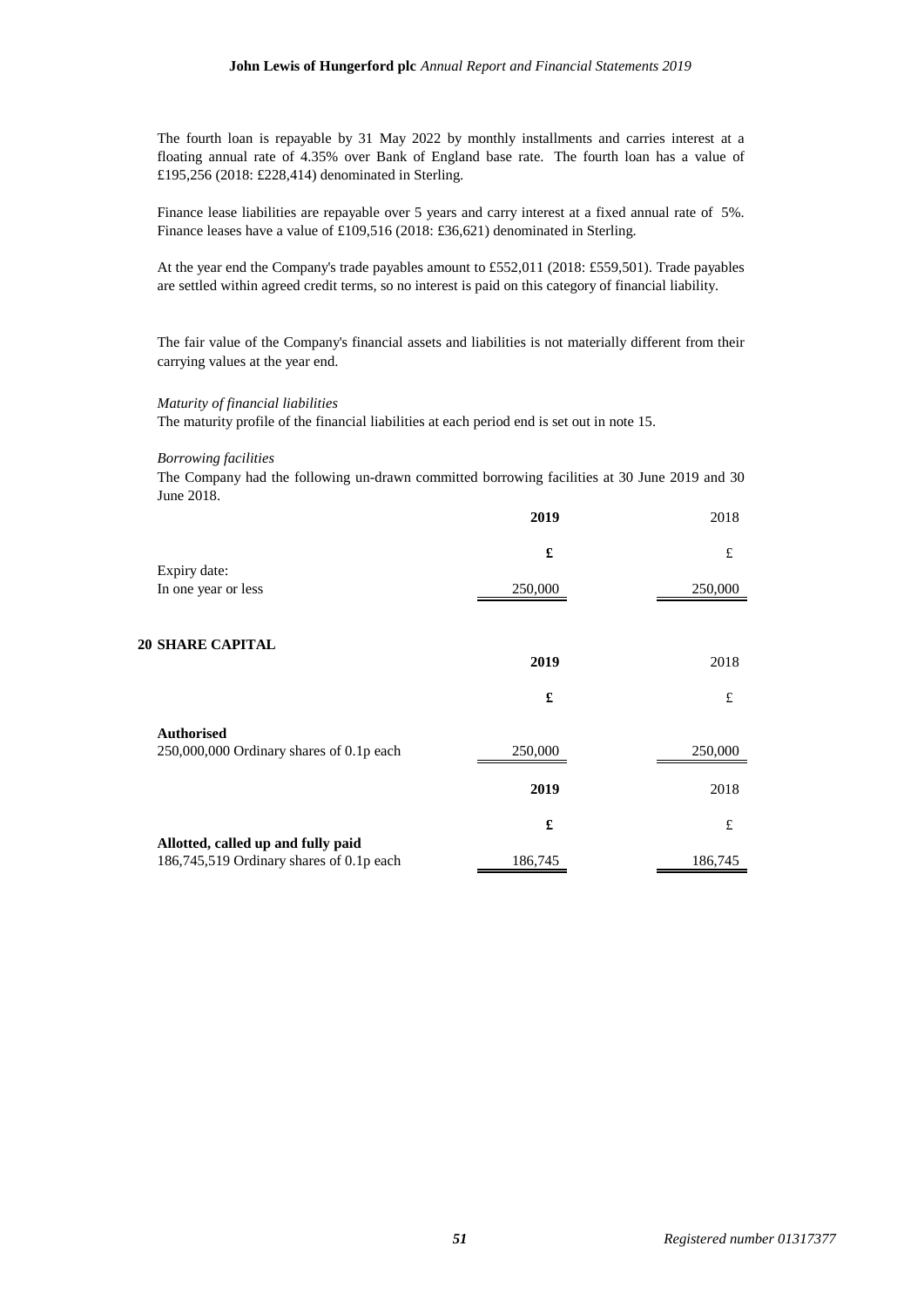## **21 SHARE BASED PAYMENTS**

|                              | 2019  | 2018 |
|------------------------------|-------|------|
|                              |       | J    |
| Share based payments expense | 1,316 | -    |

The charge relates entirely to equity-settled share based payment transactions.

During the year ended 30 June 2019 the Company granted options over 26,215,931 ordinary shares of 0.1 pence each in the Company ("Ordinary Shares") at an exercise price of 1 pence per Ordinary Share to all employees and Directors of the Company under the Company's Unapproved and EMI Share Option Plan ("Option Plan").

Performance conditions apply to the vesting of options under the Option Plan that are linked to the Company's future profit and share price performance. In addition, the Option Plan includes a hurdle criteria which stipulates that no Ordinary Shares under the share price performance criteria will vest until the share price of an Ordinary Share reaches 3 pence.

The Option Plan was approved by shareholders at the Company's Annual General Meeting on 11 December 2018 . The Company has calculated charges for the share option awards using Monte Carlo and Binomial models. Volatility and risk free rates have been calculated for each share option award based on expected volatility over the vesting period and current risk free rates at the time of each award. Volatility assumptions are based on historic volatility for the Company's share price over 4 years. Assumptions for future profitability have been based on management estimates.

| AIM listed share price (per Ordinary Share) | Percentage of the Award which vests |
|---------------------------------------------|-------------------------------------|
|                                             |                                     |
| > £0.03                                     | 9.375%                              |
| > £0.04                                     | 9.375%                              |
| > £0.05                                     | 9.375%                              |
| > £0.06                                     | 9.375%                              |
| > £0.07                                     | 9.375%                              |
| > £0.08                                     | 9.375%                              |
| > £0.09                                     | 9.375%                              |
| > £0.10                                     | 9.375%                              |

The performance conditions attached to the share options are as follows:

#### If the AIM listed share price has reached £0.03 or higher

| <b>Profit before Tax (in any 12-month statutory</b><br>accounting period) | Percentage of the Award which vests |
|---------------------------------------------------------------------------|-------------------------------------|
| $>$ £200 $k$                                                              | 5.00%                               |
| $>$ £400 $k$                                                              | 5.00%                               |
| $>$ £500 $k$                                                              | 5.00%                               |
| $>$ £600 $k$                                                              | 5.00%                               |
| $>$ £700 $k$                                                              | 5.00%                               |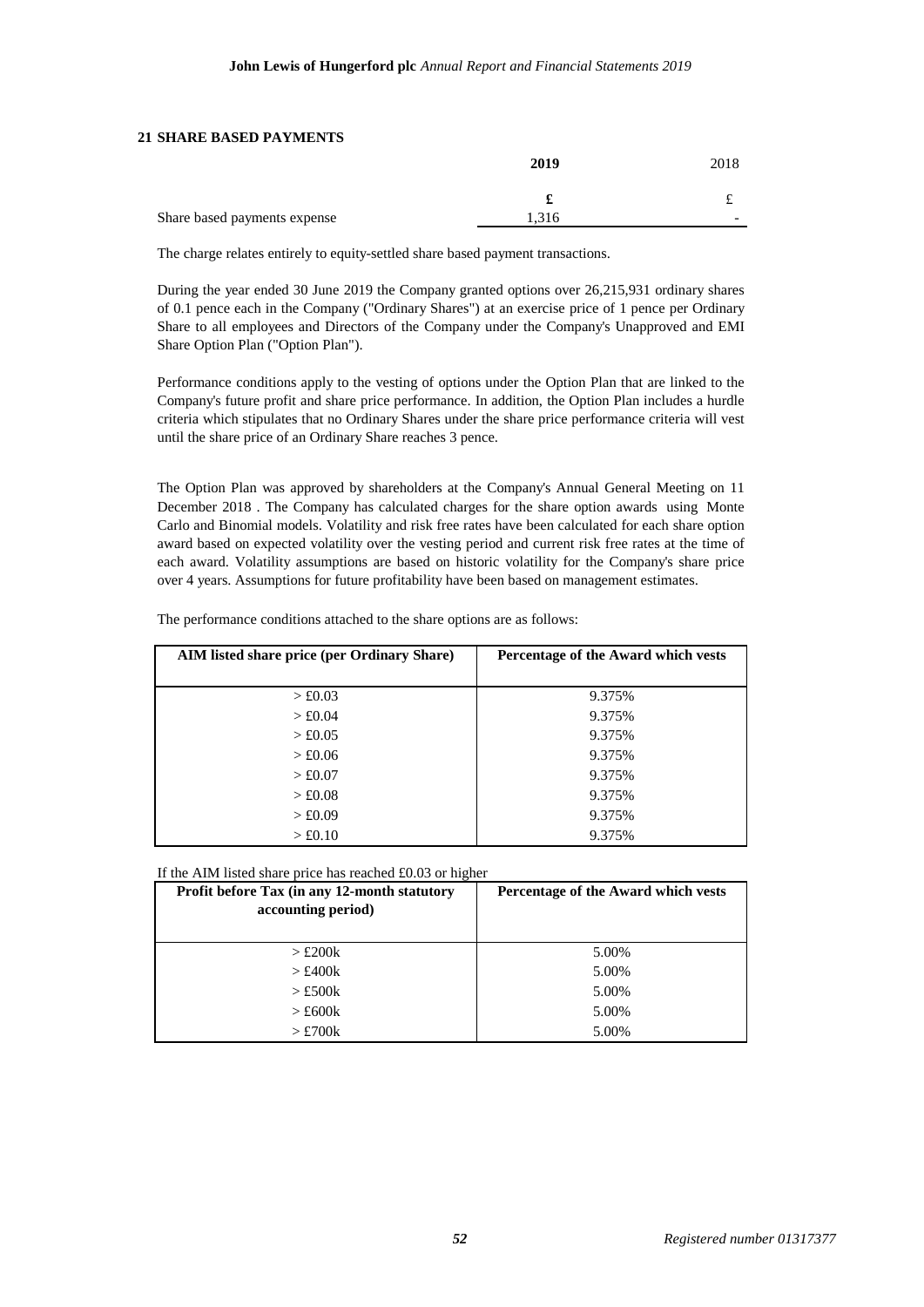Assumptions used in the valuation of share option awards during the year were as follows:

|               | Share price at<br>date of award / |                        |                   |                          |                                  | <b>IFRS2</b> fair<br>value per |
|---------------|-----------------------------------|------------------------|-------------------|--------------------------|----------------------------------|--------------------------------|
| Award date    | exercise price<br>(pence)         | Expected<br>volatility | Risk free<br>rate | dividends                | Expected Option life in<br>vears | share option<br>(pence)        |
| 25 March 2019 | 0.6/1.0                           | 50%                    | 1.02%             | $\overline{\phantom{a}}$ |                                  | $2.6 - 6.9$ 0.125 - 0.229      |

#### *Share and share option awards outstanding*

As at 30 June 2019 all prior year share and share option awards had vested or lapsed. The share options awarded during the year under the Option Plan were as follows:

| Scheme                              | Exercise price | Vesting                                 | Number     | Number                   | Number    | Outstanding |
|-------------------------------------|----------------|-----------------------------------------|------------|--------------------------|-----------|-------------|
| and date of                         |                | date                                    | awarded    | lapsed                   | exercised | at 30 June  |
| award                               |                |                                         |            |                          |           | 2019        |
| <b>Option Plan</b><br>25 March 2019 | 1 pence        | Variable but<br>no less than 2<br>years | 26,215,931 | $\overline{\phantom{0}}$ |           | 26,215,931  |

The weighted average remaining contractual life of outstanding share options is 9.5 years. The number of exercisable share options at 30 June 2019 was nil.

## **22 COMMITMENTS UNDER OPERATING LEASES**

At 30 June 2019 the Company had outstanding commitments for future minimum payments under non- cancellable operating leases which fall due as follows:

|                            | Land and buildings |           | Other  |        |
|----------------------------|--------------------|-----------|--------|--------|
|                            | 2019               | 2018      | 2019   | 2018   |
|                            | £                  | £         | £      | £      |
| Expiry date:               |                    |           |        |        |
| Within one year            | 417,500            | 394.996   | 9.973  | 18,762 |
| Between two and five years | 1,161,000          | 1,070,833 | 13,324 | 17,942 |
| In over five years         | 941,667            | 782,708   | 2,120  |        |
|                            | 2,520,167          | 2,248,537 | 25,417 | 36,704 |

## **23 CAPITAL COMMITMENTS**

At the balance sheet date the Company had no outstanding capital expenditure commitments. N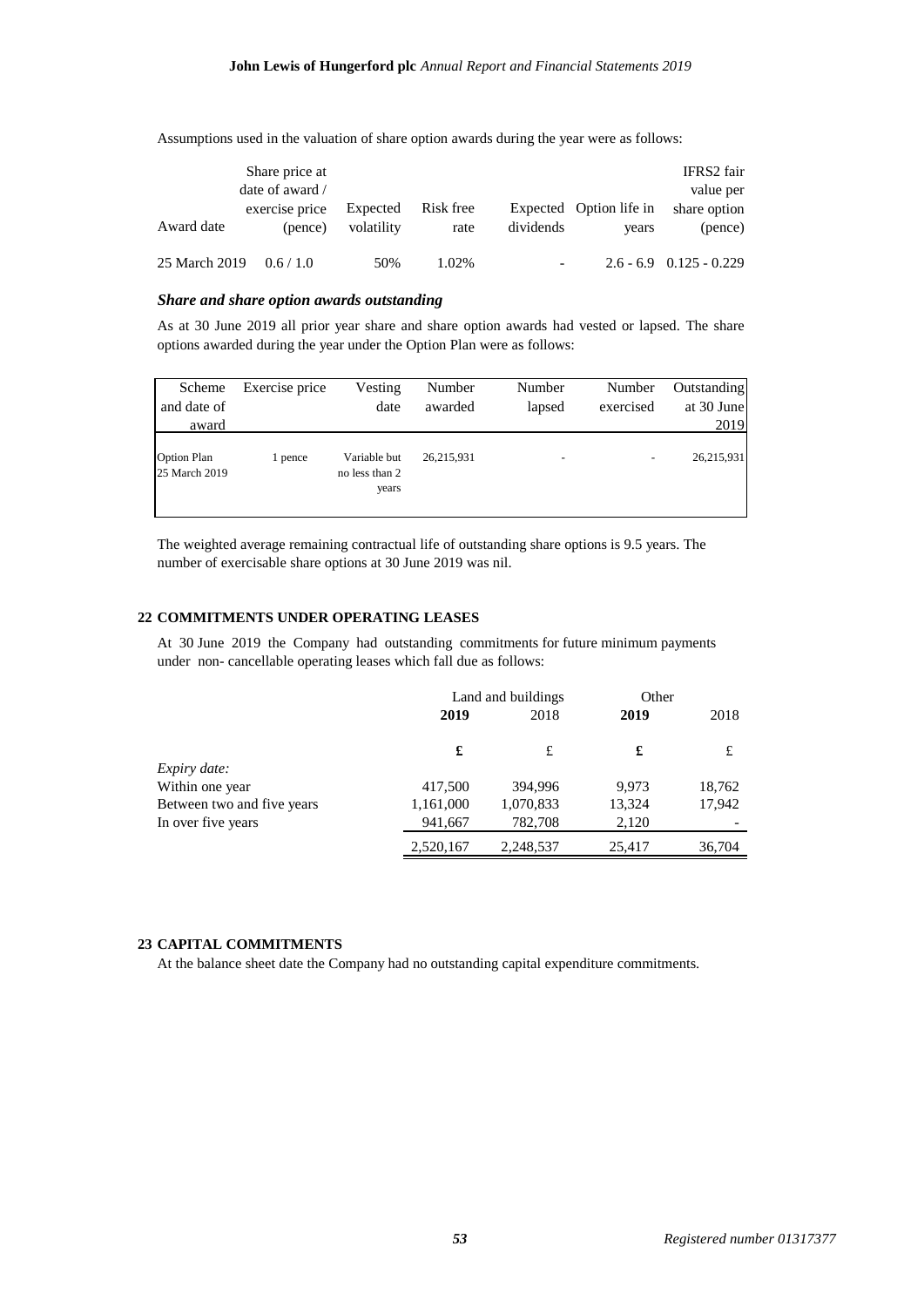## **24 RELATED PARTY TRANSACTIONS**

During the year the Company entered into transactions, in the ordinary course of business, with other related parties. The transactions with Directors of the Company are disclosed in notes 4 and 21. Transactions with key management personnel (comprising the Directors and key members of management ) are disclosed below:

## *Compensation of key management personnel (including Directors)*

|                              | 2019    | 2018    |
|------------------------------|---------|---------|
|                              |         |         |
| Short term employee benefits | 168,295 | 168,201 |
| Share-based payments         | 1.316   |         |
|                              | 169,611 | 168,201 |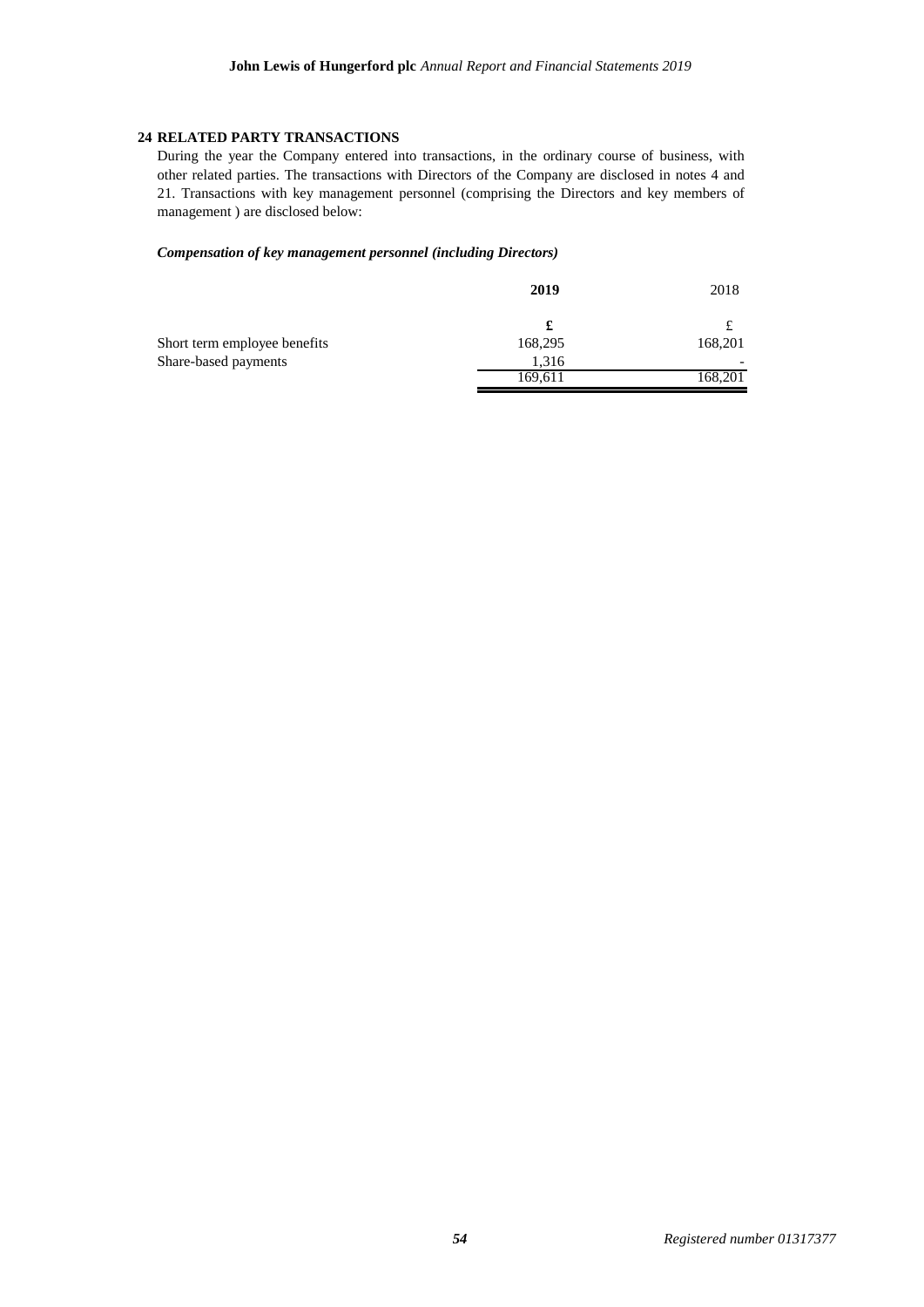

# **John Lewis of Hungerford plc**

# **Notice of Annual General Meeting**

 Registered number 01317377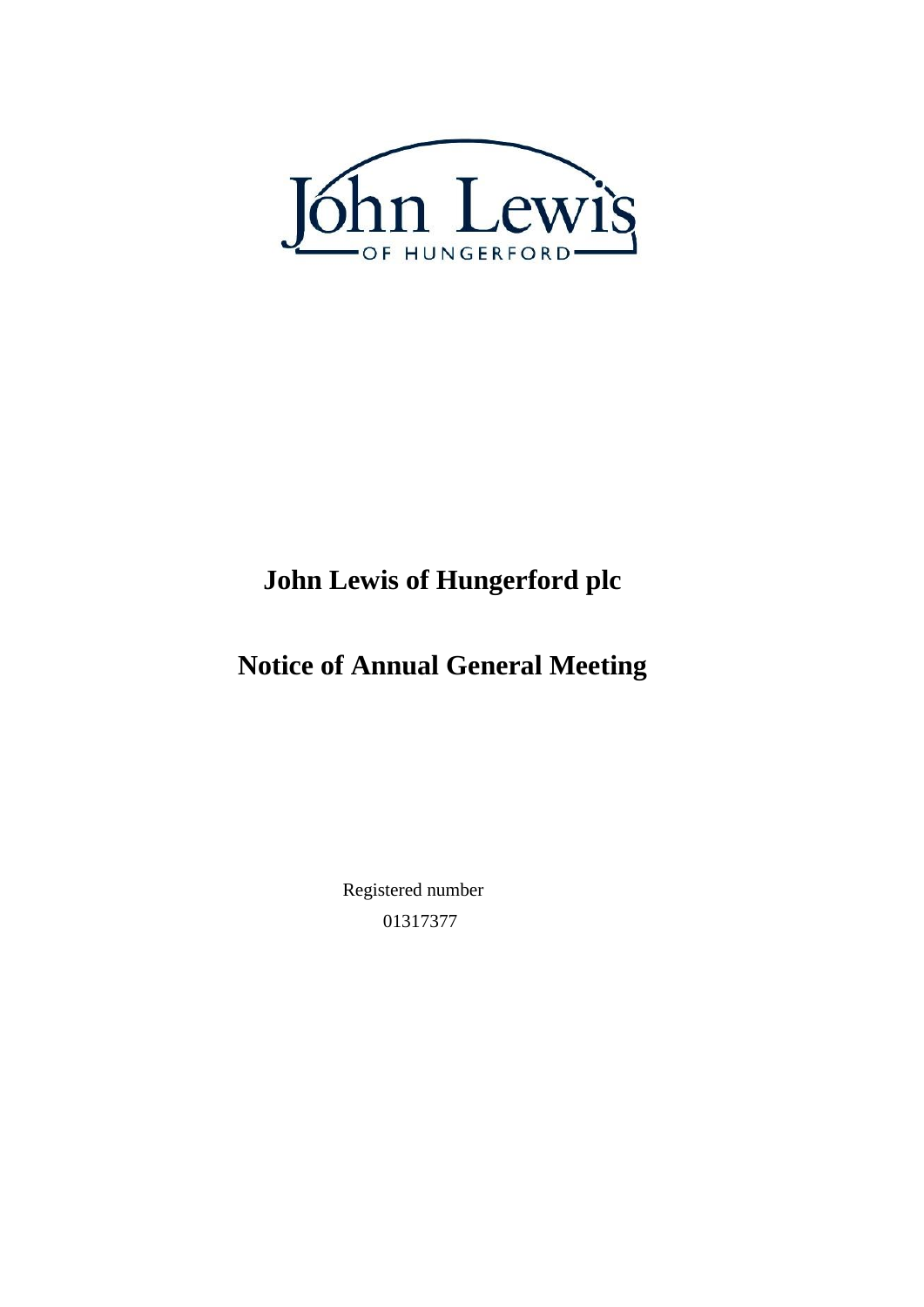#### **THIS DOCUMENT IS IMPORTANT AND REQUIRES YOUR IMMEDIATE ATTENTION**

**If you are in any doubt as to any of the contents of this document or the action you should take you are recommended to consult an independent advisor authorised under the Financial Services and Markets Act 2000.** 

**If you have recently sold or transferred all of your shares in John Lewis of Hungerford plc, you should forward this document and the accompanying form of proxy to your bank, stockbroker or other agent through whom the sale or transfer was effected for transmission to the purchaser or transferee.**

**NOTICE** is hereby given that the Annual General Meeting of **John Lewis of Hungerford plc** ("the Company") will be held at Mercure London Paddington, 144 Praed Street, London, W2 1HU at 2.00 p.m. on Tuesday 21 January 2020 for the following purposes:

### **As Ordinary Business**

To consider and if thought fit pass the following resolutions 1, 2 and 3 that will each be proposed as an ordinary resolution:

- 1. To receive, consider and adopt the Company's accounts for the period ended 30 June 2019 together with the Directors' report and Auditors' report thereon.
- 2. To re-appoint Moore Kingston Smith LLP as auditor to the Company and to authorise the Directors to determine their remuneration.
- 3. To re-elect as a Director, Gary O'Brien, who retires in accordance with the Company's Articles of Association and who being eligible, offers himself for re-election.

### **As Special Business**

To consider and if thought fit pass the following resolutions 4, 5 and 6 that will be proposed as to resolutions 4 and 5 as ordinary resolutions and as to resolution 6 as a special resolution.

- 4. That in accordance with paragraph 42(2)(b) of Schedule 2 of the Companies Act 2006 (Commencement No 8, Transitional Provisions and Savings) Order 2008, the restriction on the authorised share capital of the Company set out in clause 6 of the memorandum of association of the Company, which by virtue of section 28 of the Companies Act 2006 (the "Act") is treated as a provision of the Company's articles of association, is hereby revoked and deleted.
- 5. (a) That, in substitution for any equivalent authorities and powers granted to the directors prior to the passing of this resolution, the directors be and they are hereby generally and unconditionally authorised pursuant to section 551 of the Companies Act 2006 (the "Act") to allot shares in the Company and grant rights to subscribe for or to convert any security into shares of the Company (such shares, and rights to subscribe for or to convert any security into shares of the Company being "relevant securities") provided that this authority shall be limited to relevant securities up to an aggregate nominal amount of £62,248.51 representing approximately one third of the nominal value of the issued ordinary share capital of the Company and unless previously revoked, varied or extended, this authority shall expire at the conclusion of the next Annual General Meeting of the Company, except that the Company may at any time before such expiry make an offer or agreement which would or might require relevant securities to be allotted after such expiry and the directors may allot relevant securities in pursuance of such an offer or agreement as if this authority had not expired,

and further,

(b) That the directors be and they are hereby generally and unconditionally authorised to exercise all powers of the company to allot equity securities (within the meaning of Section 560 of the Act) in connection with a rights issue in favour of ordinary shareholders where the equity securities respectively attributable to the interests of all ordinary shareholders are proportionate (as nearly as may be) to the respective numbers of ordinary shares held by them up to an aggregate nominal amount of £62,248.51 provided that this authority shall expire on the date of the next Annual General Meeting of the Company after the passing of this resolution save that the Company may before such expiry make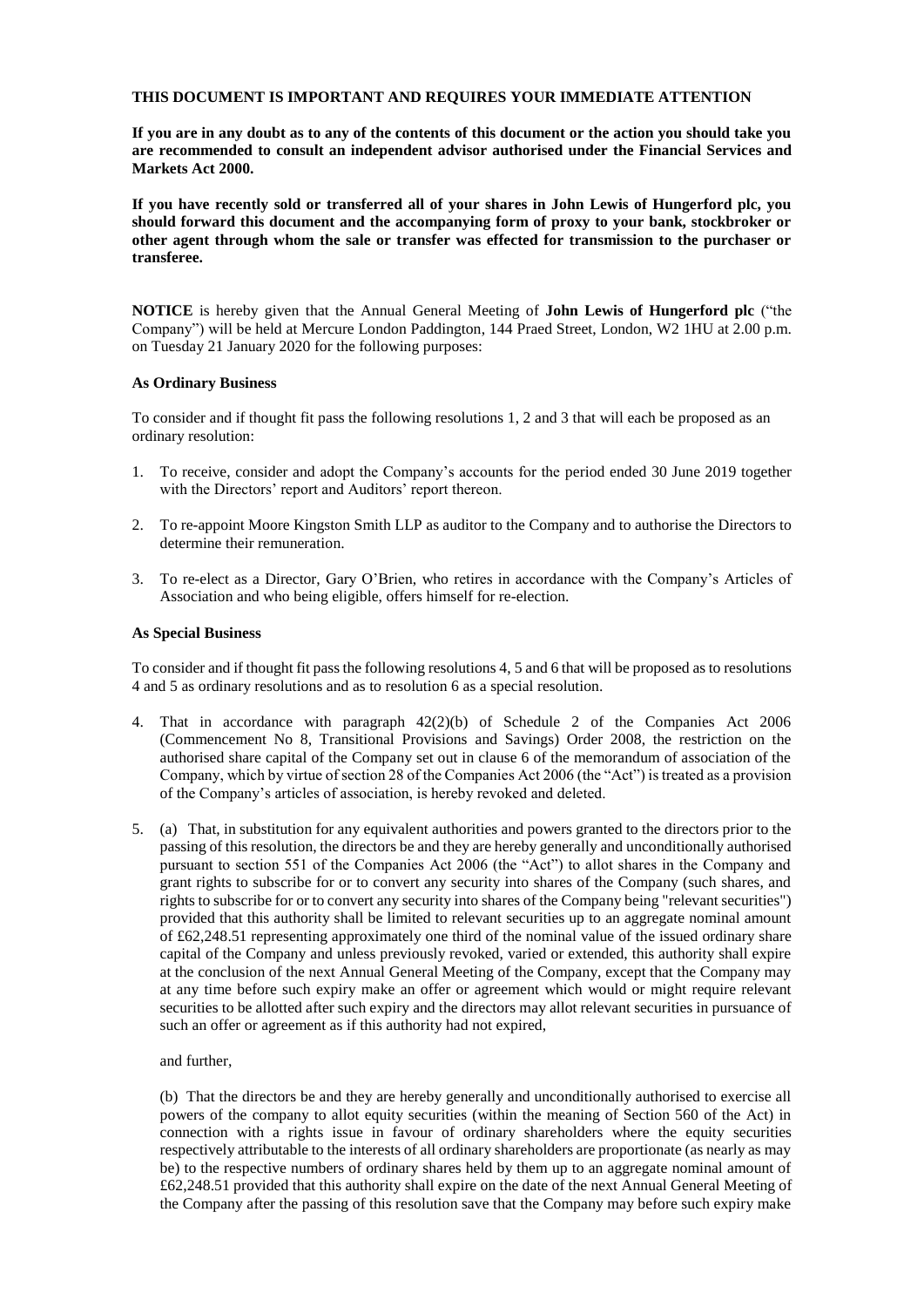an offer or agreement which would or might require equity securities to be allotted after such expiry and the board may allot equity securities in pursuance of such an offer or agreement as if the authority conferred hereby had not expired.

- 6. That, subject to the passing of resolution 5, the directors be and they are hereby empowered pursuant to section  $570(1)$  of the Act to allot equity securities (as defined in section  $560(1)$  of the Act) of the Company wholly for cash pursuant to the authority of the directors under section 551 of the Act conferred by resolution 4 above, as if section 561(1) of the Act did not apply to such allotment provided that:
	- (a) the power conferred by this resolution shall be limited to:
		- (i) the allotment of equity securities in connection with an offer of equity securities to the holders of ordinary shares in the capital of the Company in proportion as nearly as practicable to their respective holdings of such shares, but subject to such exclusions or other arrangements as the directors may deem necessary or expedient in relation to fractional entitlements or legal or practical problems under the laws or requirements of any regulatory body or stock exchange; and
		- (ii) the allotment, otherwise than pursuant to sub-paragraph (a) (i) above, of equity securities up to an aggregate nominal value equal to £18,674.55 representing approximately 10% of the nominal value of the issued ordinary share capital of the Company as shown in the audited accounts of the Company for the period ended 30 June 2019; and
	- (b) unless previously revoked, varied or extended, this power shall expire at the conclusion of the next Annual General Meeting of the Company, except that the Company may before the expiry of this power make an offer or agreement which would or might require equity securities to be allotted after such expiry and the directors may allot equity securities in pursuance of such an offer or agreement as if this power had not expired.

By Order of the Board *Registered Office: Registered Office:* 

 Grove Technology Park Downsview Road Wantage Oxfordshire OX12 9FA

**Cargil Management Services Limited**

*Company Secretary* Dated: 19 December 2019

## *Explanatory Notes to the Notice of Annual General Meeting*

## *Resolution 4*

*Deletion of restriction on authorised share capital.*

*We have reviewed the Company's existing articles of association to determine the extent to which updates are required since the articles of association were last amended. As a result of that review, we have decided to aim to adopt a new set of articles of association at next year's AGM (subject to shareholder approval). In the meantime, we have decided to remove the legacy restriction on the Company's authorised share capital, in common with many UK companies since 1 October 2009, in light of the full implementation of the Companies Act 2006.*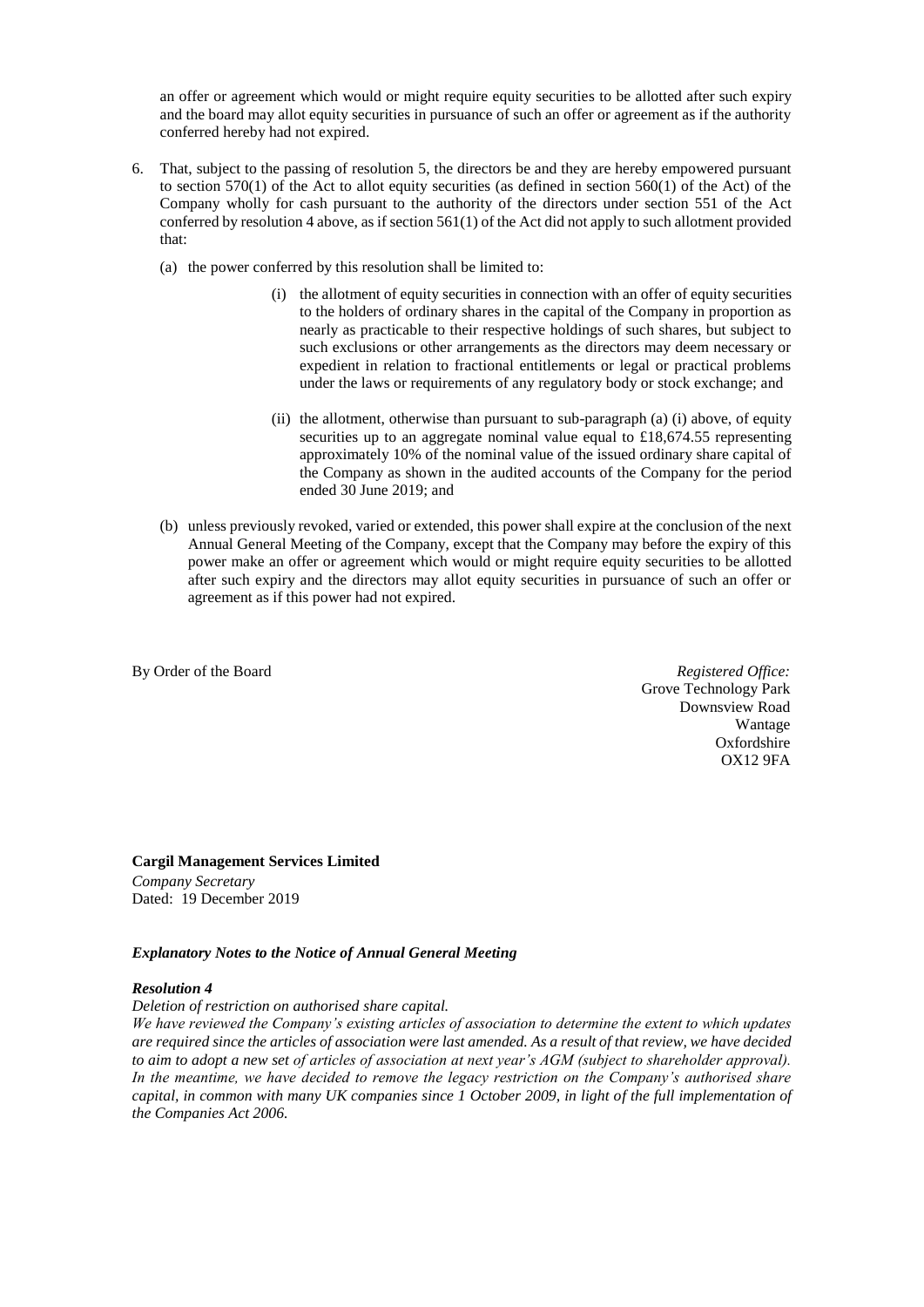## **Notes:**

- 1. As a member of the Company you are entitled to appoint a proxy to exercise all or any of your rights to attend, speak and vote at the annual general meeting of the Company.
- 2. Appointment of a proxy does not preclude you from attending the meeting and voting in person. If you have appointed a proxy and attend the meeting in person, your proxy appointment will automatically be terminated.
- 3. A proxy does not need to be a member of the Company but must attend the meeting to represent you. To appoint as your proxy a person other than the Chairman of the meeting, insert their full name in the box on your proxy form. If you sign and return your proxy form with no name inserted in the box, the Chairman of the meeting will be deemed to be your proxy. Where you appoint as your proxy someone other than the Chairman, you are responsible for ensuring that they attend the meeting and are aware of your voting intentions. If you wish your proxy to make any comments on your behalf, you will need to appoint someone other than the Chairman and give them the relevant instructions directly.
- 4. You may appoint more than one proxy provided each proxy is appointed to exercise rights attached to different shares. In the event of a conflict between a blank proxy form and a proxy form which states the number of shares to which it applies, the specific proxy form shall be counted first, regardless of whether it was sent or received before or after the blank proxy form, and any remaining shares in respect of which you are the registered holder will be apportioned to the blank proxy form.
- 5. To direct your proxy how to vote on the resolutions mark the appropriate box on your proxy form with an 'X'. To abstain from voting on a resolution, select the relevant "Vote withheld" box. A vote withheld is not a vote in law, which means that the vote will not be counted in the calculation of votes for or against the resolution. If no voting indication is given, your proxy will vote or abstain from voting at his or her discretion. Your proxy will vote (or abstain from voting) as he or she thinks fit in relation to any other matter which is put before the meeting.
- 6. To appoint a proxy using this form, your proxy form must be:
	- completed and signed;
	- sent or delivered to Share Registrars Limited, The Courtyard, 17 West Street, Farnham, Surrey GU9 7DR; and
	- received by Share Registrars Limited no later than 2.00 p.m. on 17 January 2020.
- 7. In the case of a member which is a company, your proxy form must be executed under its common seal or signed on its behalf by a duly authorised officer of the Company or an attorney for the Company.
- 8. Any power of attorney or any other authority under which your proxy form is signed (or a duly certified copy of such power or authority) must be included with your proxy form.
- 9. If you submit more than one valid proxy appointment, the appointment received last before the latest time for the receipt of proxies will take precedence.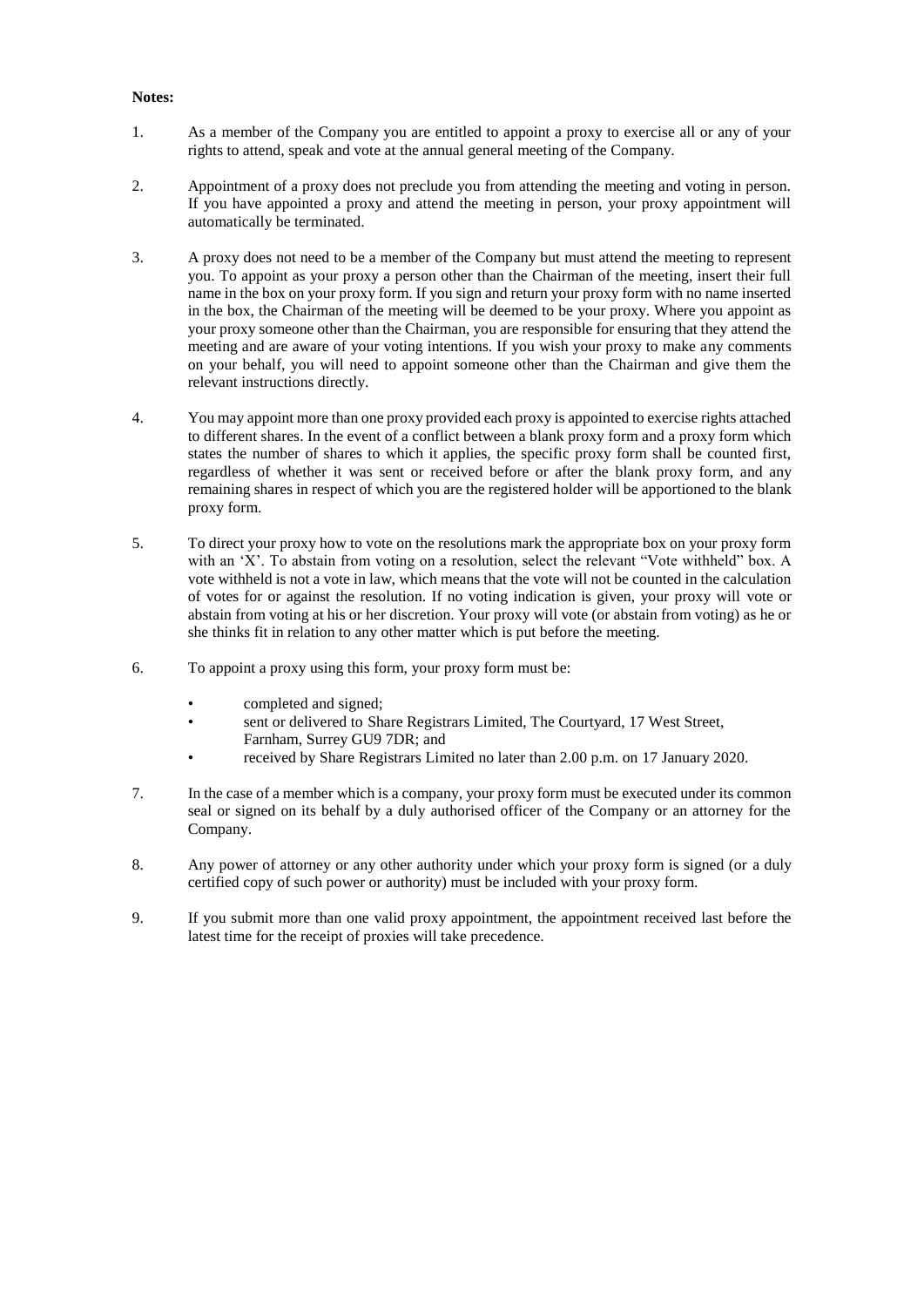## **John Lewis of Hungerford plc (the "Company")**

## **Annual General Meeting**

to be held on Tuesday 21 January 2020 at 2.00pm at Mercure London Paddington 144 Praed Street, Paddington, London, W2 1HU

## **Form of Proxy**

I/We,…………………………………………………………………………………………………………………………………….

of

…………………………………………………………………………………………………………………………………………… being (a) member(s) of the above named Company, hereby appoint the Chairman of the meeting or

…………………………………………………………………………………………………...

#### of

…………………………………………………………………………………………………………………………………………… as my/our proxy to exercise all or any of my/our rights to attend, speak and on a poll to vote for me/us on my/our behalf at the Annual General Meeting of the Company to be held at Mercure London Paddington, 144 Praed Street, Paddington, London, W2 1HU at 2.00pm on Tuesday 21 January 2020 and at any adjournment thereof. My/our proxy is directed to vote on the following resolutions at the Annual General Meeting (and any adjournment thereof), as indicated by an "X" in the appropriate box below and on any other resolutions as he thinks fit.

Please indicate with an "X" in the appropriate box how you wish your vote to be cast. If this form is returned without any indication as to how the proxy should vote in relation to the resolutions summarised below and set out in the Notice of Annual General Meeting, the proxy may vote or abstain at his/her discretion

#### **Ordinary resolutions**

|    |                                                                                                                                                                             | For | <b>Against</b> | Vote<br>Withheld | <b>Discretionary</b> |
|----|-----------------------------------------------------------------------------------------------------------------------------------------------------------------------------|-----|----------------|------------------|----------------------|
|    | To receive, consider and adopt the Company's accounts for the<br>period to 30 June 2019 together with the Directors' report and<br>auditors' report thereon                 |     |                |                  |                      |
| 2. | To re-appoint Moore Kingston Smith LLP as auditor to the<br>Company and to authorise the Directors to determine their<br>remuneration.                                      |     |                |                  |                      |
| 3. | To re-elect Gary O'Brien as a Director who retires from the Board<br>and who, being eligible, offers himself for re-election.                                               |     |                |                  |                      |
|    | To authorise the deletion of the restriction on authorised share<br>capital from the Company's articles of association.                                                     |     |                |                  |                      |
|    | 5. To authorise the Directors to allot relevant securities pursuant to<br>section 551 of the Companies Act 2006 ("the Act").                                                |     |                |                  |                      |
|    | <b>Special resolution</b>                                                                                                                                                   |     |                |                  |                      |
|    | 6. To authorise the Directors pursuant to section 570 of the Act to allot<br>equity securities in certain circumstances as if section $561(1)$ of the<br>Act did not apply. |     |                |                  |                      |
|    |                                                                                                                                                                             |     |                |                  |                      |

Dated ……………………………………………………… Signed…………………………………………………………………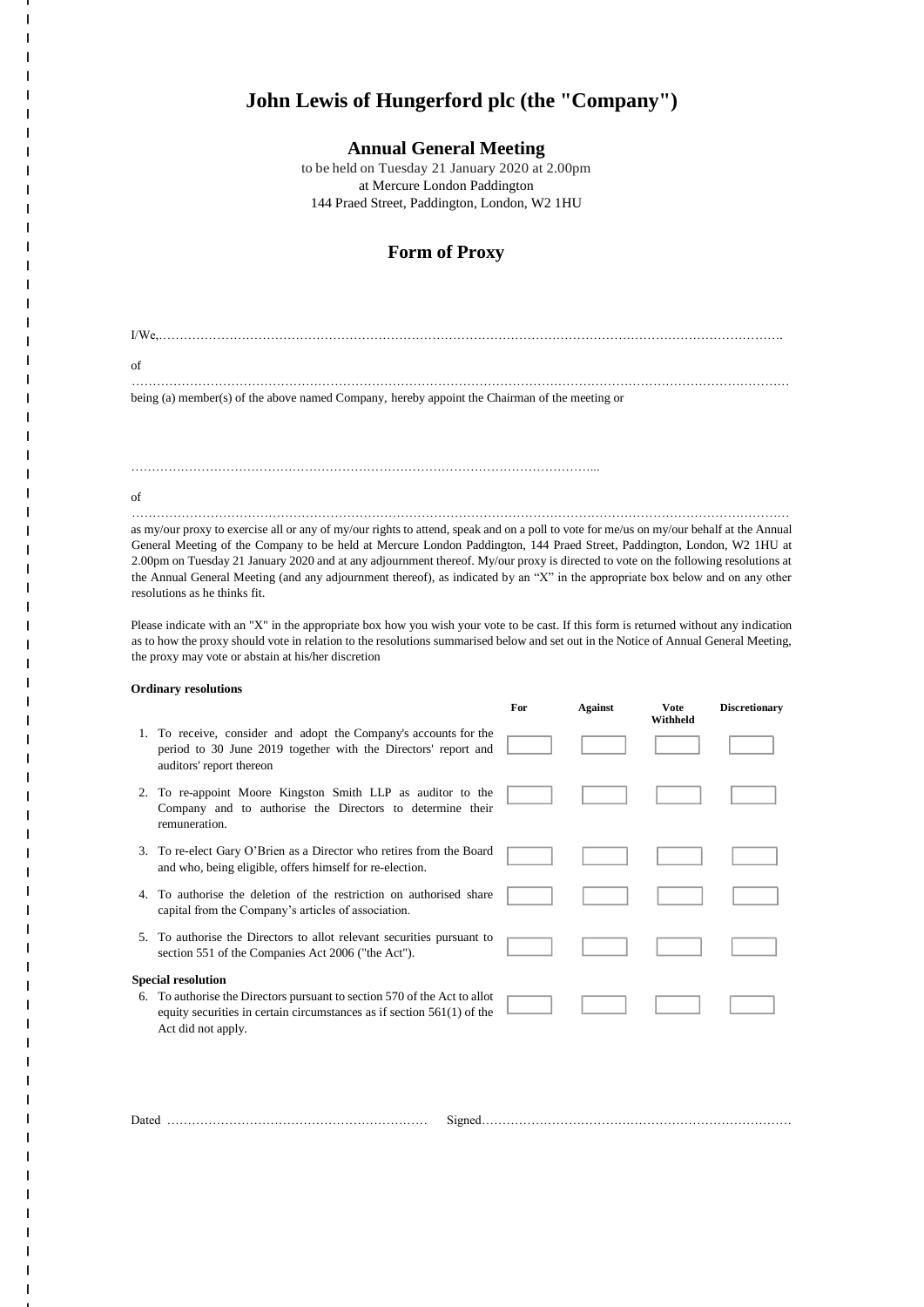#### **Notes:**

- 1. As a member of the Company you are entitled to appoint a proxy to exercise all or any of your rights to attend, speak and vote at a general meeting of the Company. You can only appoint a proxy using the procedures set out in these notes.
- 2. Appointment of a proxy does not preclude you from attending the meeting and voting in person. If you have appointed a proxy and attend the meeting in person, your proxy appointment will automatically be terminated.
- 3. A proxy does not need to be a member of the Company but must attend the meeting to represent you. To appoint as your proxy a person other than the Chairman of the meeting, insert their full name in the box. If you sign and return this proxy form with no name inserted in the box, the Chairman of the meeting will be deemed to be your proxy. Where you appoint as your proxy someone other than the Chairman, you are responsible for ensuring that they attend the meeting and are aware of your voting intentions. If you wish you proxy to make any comments on your behalf, you will need to appoint someone other than the Chairman and give them the relevant instructions directly.
- 4. To direct your proxy how to vote on the resolutions mark the appropriate box with an 'X'. To abstain from voting on a resolution, select the relevant "Vote withheld" box. A vote withheld is not a vote in law, which means that the vote will not be counted in the calculation of votes for or against the resolution. If you either select the "Discretionary" option or if no voting indication is given, your proxy will vote or abstain from voting at his or her discretion. Your proxy will vote or abstain from voting as he or she thinks fit in relation to any other matter which is put before the meeting.
- 5. To appoint a proxy using this form, the form must be:
	- (a) completed and signed;
	- (b) sent or delivered to Share Registrars Limited, The Courtyard, 17 West Street, Farnham, Surrey GU9 7DR; and
	- (c) received by Share Registrars Limited no later than 2.00pm on 17 January 2020
- 6. In the case of a member which is a company, this proxy form must be executed under its common seal or signed on its behalf by an officer of the company or an attorney for the company.
- 7. Any power of attorney or any other authority under which this proxy form is signed (or a duly certified copy of such power or authority) must be included with the proxy form.
- 8. In the case of joint holders, where more than one of the joint holders purports to appoint a proxy, only the appointment submitted by the most senior holder will be accepted. Seniority is determined by the order in which the names of the joint holders appear in the Company's register of members in respect of the joint holding (the first-named being the most senior).
- 9. If you submit more than one valid proxy appointment, the appointment received last before the latest time for the receipt of proxies will take precedence.